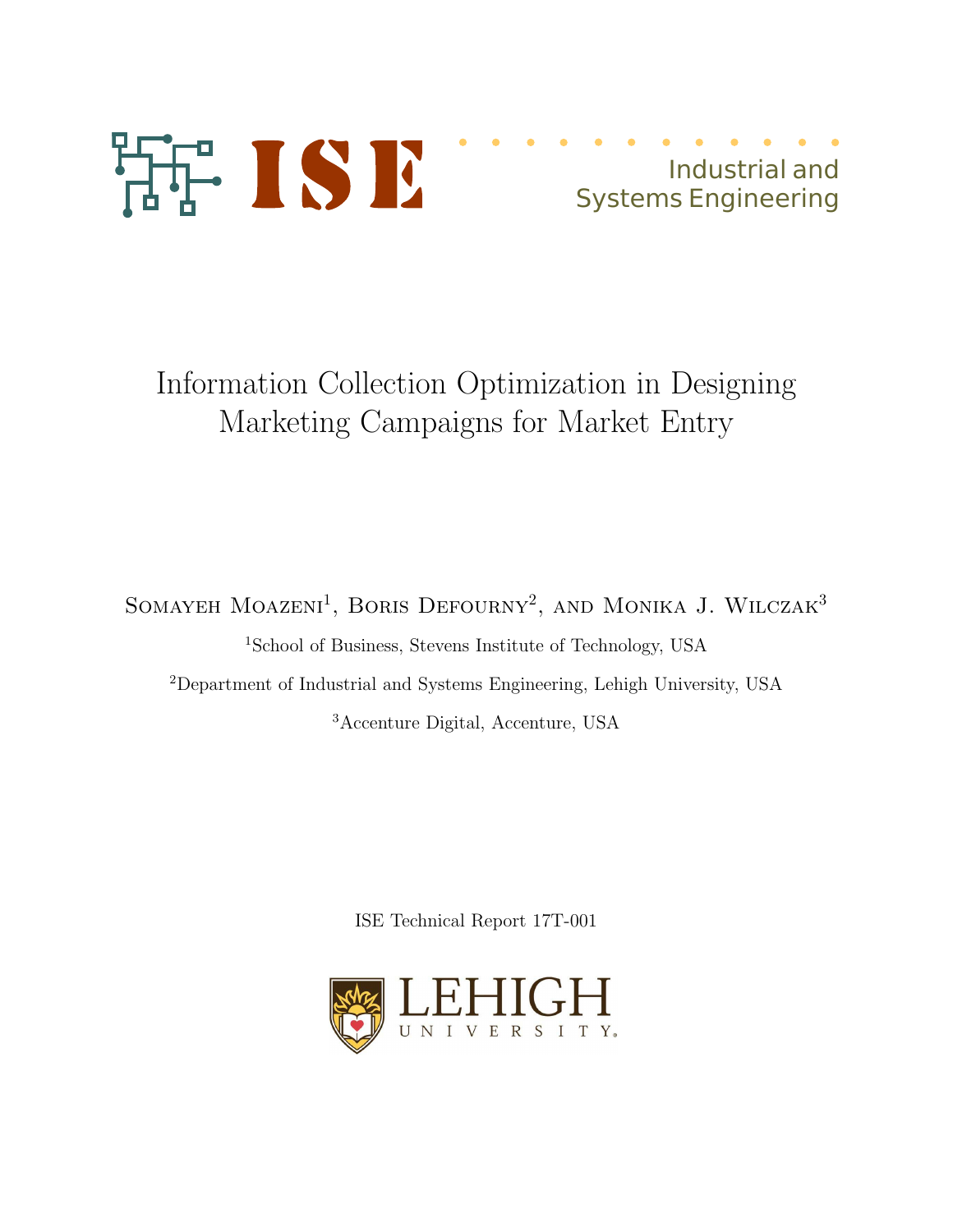# Information Collection Optimization in Designing Marketing Campaigns for Market Entry

Somayeh Moazeni

School of Business, Stevens Institute of Technology, 1 Castle Point Terrace, Hoboken, NJ 07030, USA smoazeni@stevens.edu

#### Boris Defourny

Department of Industrial and Systems Engineering, Lehigh University, 200 W Packer Ave, Bethlehem, PA 18015, USA defourny@lehigh.edu

> Monika J. Wilczak Accenture, 1345 Avenue of the Americas, New York, New York 10105, USA monika.j.wilczak@accenture.com

Developing marketing strategies for a new product or a new target population is challenging, due to the scarcity of relevant historical data. Building on dynamic Bayesian learning, a sequential information collection optimization assists in creating new data points, within a finite number of learning phases. This procedure identifies effective advertisement design elements as well as customer segments that maximize the expected outcome of the final marketing campaign. In this paper, the marketing campaign performance is modeled by a multiplicative advertising exposure model with Poisson jumps. The intensity of the Poisson process is a function of the marketing campaign features. A forward-looking measurement policy is formulated to maximize the expected improvement in the value of information in each learning phase. Solving this information collection optimization is reduced to a mixed-integer second-order cone programming problem. A computationally efficient approach is proposed that consists in solving a sequence of mixed-integer linear optimization problems. The performance of the optimal learning policy over commonly used benchmark policies is evaluated using examples from the property and casualty insurance industry.

Key words: adaptive experiments, optimal learning, dynamic optimization, marketing analytics History : February 17, 2017

# 1. Introduction

One of the challenging marketing decisions is to design strategies for market entry, in which either the product or business line to be advertised is new or the target population differs from those in the previous marketing campaigns for the same product. In such marketing environments, the marketer faces significant uncertainty about the effectiveness of potentially considered marketing variables. Hence, in order to collect relevant information before committing to a final marketing campaign, the marketer may want to devote some time to try a few marketing strategies on a selected group of customers and to measure their effectiveness.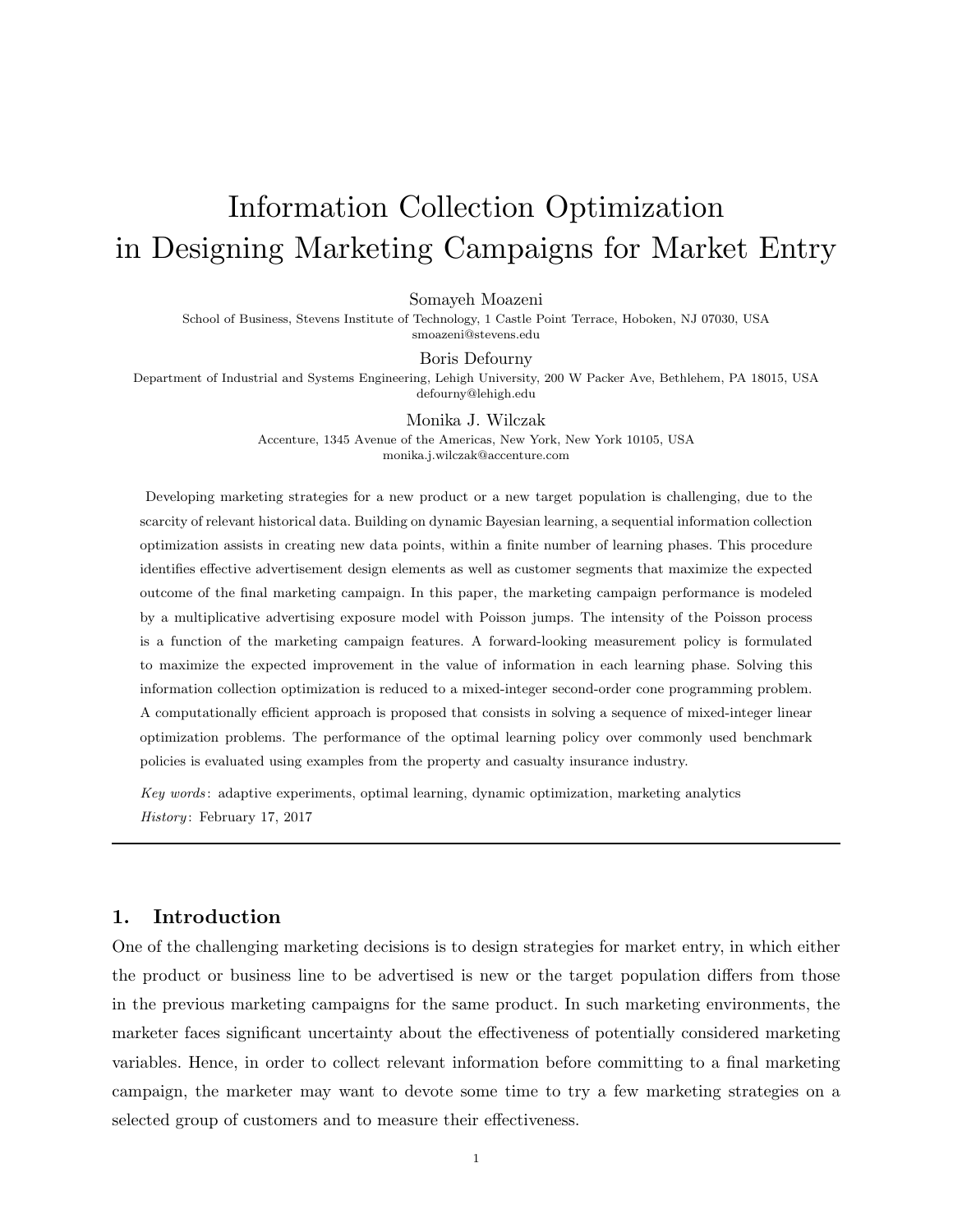2

Since the created data points depend on the marketer's actions and the number of learning phases is finite, she faces a strategic choice in the selection of the sequence of marketing campaigns to be tried. As the number of considered marketing variables increases, there will be numerous variations of the marketing campaign to choose from. For example, after each measurement and updating the current state of knowledge, the marketer can select a marketing campaign which seems the most appealing, given her knowledge to date. This myopic learning does not take into account the effect of new information on future choices and the final estimated impact of marketing variables. Alternatively, the marketer can explore further by trying currently less-than-ideal marketing campaigns, in order to make a more informed decision in the future. Our goal in this paper is to investigate a principled process to guide forward-looking marketers through the design of a marketing campaigns sequence, in order to infer design features that exert significant impact on the outcome of a marketing campaign.

Marketing strategies will be ineffective when a "one size fits all" or even "one size fits many" approach is deployed in designing the campaign. We thus express a marketing campaign by features related to both the advertisement design and customer segments. Design inputs include advertisement content and channels or marketing mix variables defined by the marketer. Examples of customer segmentation features are the education level or past relationships of target customers with the company or industry. Various interactions among the advertisement design elements and customer segmentation attributes can be captured by constraints on the binary variables modeling these marketing features. A predictive model of the marketing campaign performance links these input features to a measurable output of concern, such as purchasing the product of interest, referring the industry to a friend, customer awareness levels, product perceptions, or levels of sales or profits (Lilien et al. 2012). We describe the marketing campaign outcome by a multiplicative advertising exposure model. Jumps here represent the exposure of the customers to the marketing campaign (Farris et al. 2015); for example, the customers' visits of a web advertisement, the number of passersby viewing a billboard, or the volume of customers who answer a telemarketing call. We let the arrival rate of this Poisson process depend on the marketing campaign features. The importance of models where the advertising exposure is characterized by the marketing campaign attributes are discussed in Barajas et al. (2016). The jump size explains the effect of input variables on the marketing campaign outcome per exposure. We define it by a noisy linear function of marketing campaign features.

Bayesian statistics can be employed to model evolving beliefs about the coefficients with uncertain expectations in the marketing campaign performance model. Bayesian models enable us to incorporate prior knowledge from similar marketing campaigns or expert opinions (Rossi and Allenby 2003). For the multiplicative advertising exposure model with Poisson jumps and under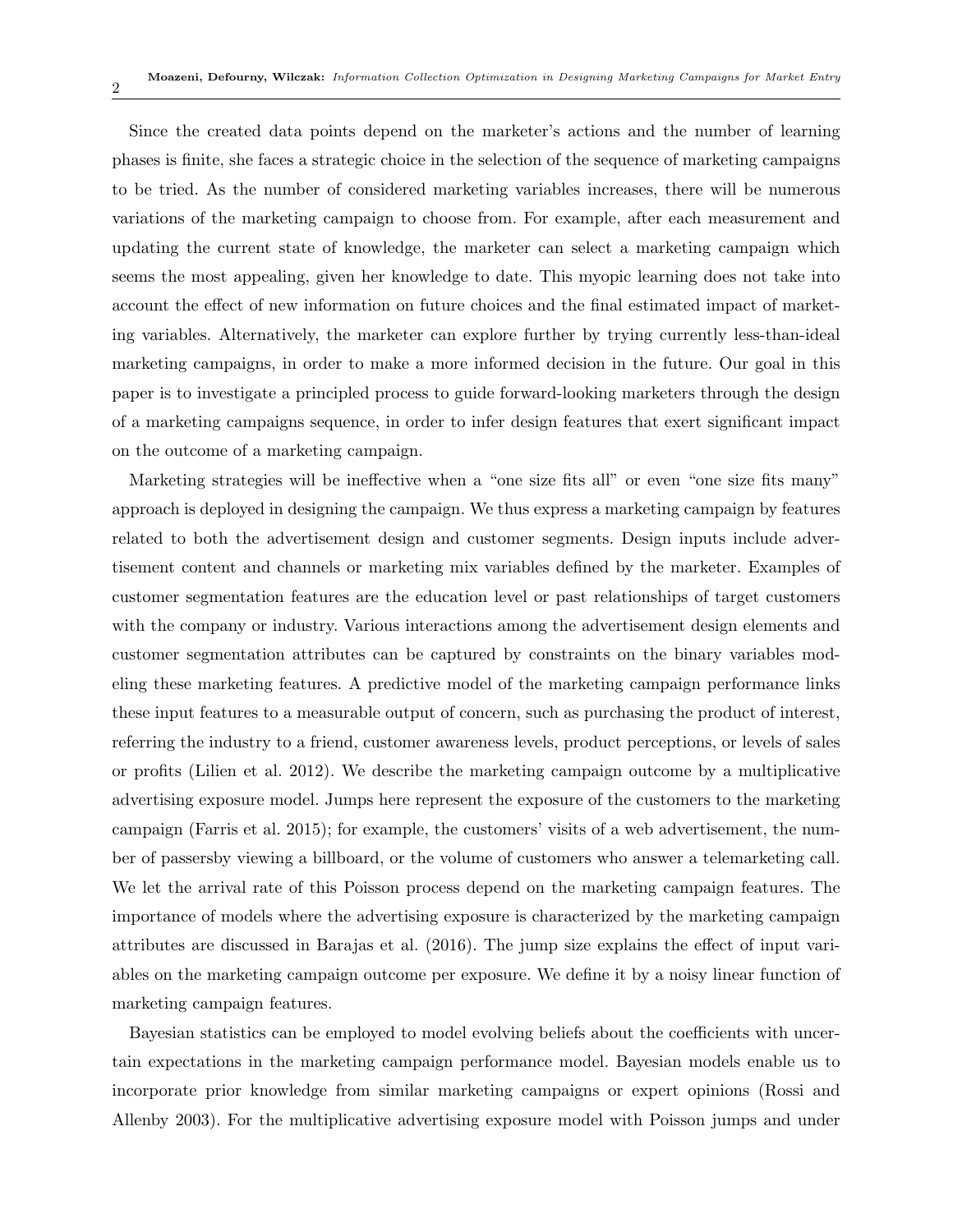relatively general correlated belief assumptions, we establish closed-form equations for the Bayesian updating procedure.

Given a finite number of learning phases and a predictive model of the marketing campaign outcome, the sequential marketing campaign design problem falls into the class of finite-horizon discrete-time Markov Decision Processes (MDP), e.g., see (Puterman 1994). We formulate the information collection optimization as a dynamic programming problem. When the number of features and possible alternatives increases, the curse of dimensionality (Powell 2011, Bertsekas 2012) imposes challenges on exact computation of the value function and an optimal policy for this problem. In fact, the computational complexity of forward-looking learning has been one of the main reasons for the popularity of pure exploration and myopic learning approaches for market entry among marketing practitioners.

An approximation of this dynamic optimization maximizes the expected improvement in the value of information in each learning phase, where the value is quantified according to the onestep lookahead utility function. It was first introduced by (Gupta and Miescke 1996), and further studied as the expected improvement policy in (Chick 2006, Chick et al. 2010). This approximate dynamic programming policy has been revisited and analyzed as the knowledge-gradient (KG) policy by (Frazier et al. 2008) and later in the book (Ryzhov and Powell 2012b). The optimality and statistical consistency of this policy for linear predictor functions were investigated in (Frazier et al. 2009, Negoescu et al. 2011, Ryzhov et al. 2012, Ryzhov and Powell 2012a, Han et al. 2015), under different statistical assumptions for the coefficients. We develop this approximate policy for the multiplicative advertising exposure model of the marketing campaign outcome.

Enumeration of all feasible alternatives is a typical approach in the optimal learning literature to derive the KG decision. Efficient approaches for computing the KG policy are discussed. This step leverages large-scale convex optimization reformulations and solution techniques in mixed-integer second-order cone optimization. There are often numerous input features that a marketer would like to consider when designing marketing campaigns. This increases the computational time of solving the mixed-integer second-order cone optimization problem. We thus propose an iterative approach which consists in solving a number of mixed-integer linear programming problems. This algorithm often requires very few iterations and is significantly faster, as the number of features grows.

The information collection optimization methodology for market entry is illustrated by an application from property and casualty (P&C) insurance market. Relevant input features for P&C insurance products and their requirements are constructed based on the report from (McGranahan et al. 2013, Whelan and O'Neill 2014) and the industry experience of one of the authors. We elaborate on the formulation of various types of marketing variables and their constraints. We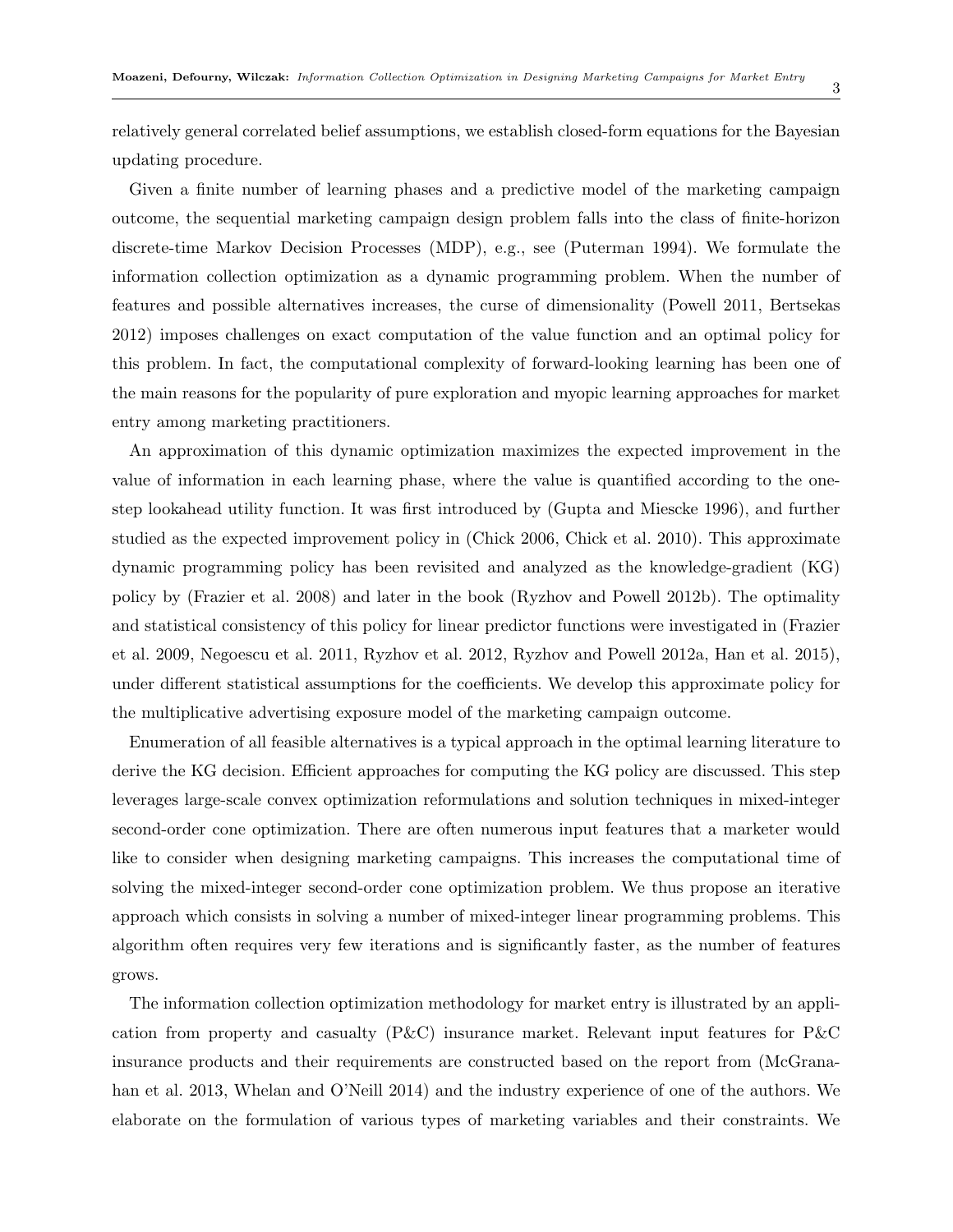then compare the performance of the KG policy, adaptive myopic policy, Thompson sampling, and a number of other popular design policies (Bechhofer et al. 1995, Ryzhov and Powell 2012b). In a recent study for display advertising (Schwartz et al. 2016), the Thompson sampling policy outperforms a large number of other considered policies. Our simulations show that designing marketing campaigns using the KG policy consistently improves the marketing campaign outcome in comparison to other benchmark policies. This improvement is more prominent when the number of learning phases is small. Learning the effective marketing campaign features within fewer time steps and faster is a desirable property for market entry and new product development.

In summary, this paper contributes to the literature on marketing analytics and optimal learning. The contributions to the marketing literature include framing a multiplicative advertising exposure model for marketing campaign outcome in terms of both advertisement design features and customer segmentation variables, formalizing the sequential information collection optimization for market entry into a dynamic programming problem, and developing the Knowledge-Gradient policy to identify effective marketing campaign features. The present research also contributes to the optimal learning literature by extending the methodology for the predictive model with Poisson jumps whose arrival rate is non-constant and is a function of the input features, and proposing an efficient approach based on mixed-integer linear optimization to compute the KG policy.

This paper is organized as follows. Related literature is reviewed in Section 2. The model to predict the marketing campaign performance with the advertising exposure process is discussed in Section 3. The Bayesian inference method for model parameters is developed in Section 4. The sequential information collection optimization and its MDP formulation are described in Section 5. The concept of the expected value of information and the KG policy are presented in Section 6. Algorithms to compute the KG Policy are developed in Section 7. Illustrative examples from marketing campaigns in property and casualty insurance and computational results are explained in Sections 8 and 9. Conclusions are given in Section 10.

# 2. Related Literature

4

Sequential adaptive experiments have been practiced in interactive marketing and online advertising. However, the typical industry practice adopts marketing campaigns currently thought to be most promising and updates this belief as the outcome is observed. There are a number of efforts in this literature to develop alternative heuristic policies, such as Thompson sampling-based policies (e.g., see Agrawal and Goyal (2012), Chapelle and Li (2012), Russo and Roy (2014)) and Gittins index (Gittins et al. 2011) in online display advertising. Bertsimas and Mersereau (2007) study the problem of optimizing message selection from M given messages assigned to N customer encounters in a segment at each phase with the overall objective of maximizing total rewards over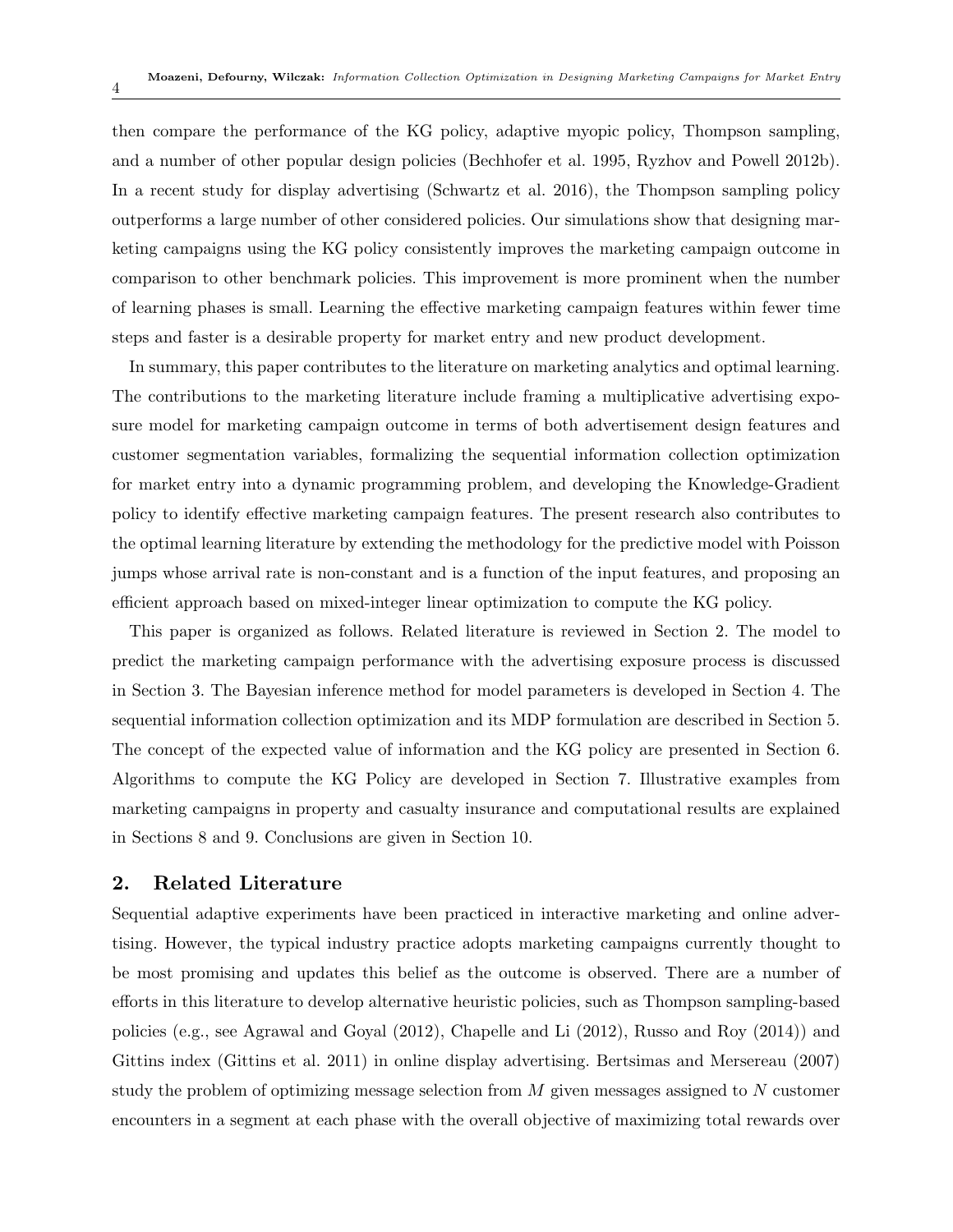a finite time horizon. This assumes that customer encounters are statistically homogenous within a segment, the parameters to be learned are independent, and message effectiveness can be learnt independently across segments. Schwartz et al. (2016) study the advertiser's resource allocation optimization over time across many ad creatives and websites by sequentially learning about ad performance in order to maximize customer acquisition rates. They frame the problem of testing and learning for the online advertising problem as a multi-armed bandit, and investigate Thompson sampling as well as other multi-armed bandit policies by simulation and a field experiment. Both Bertsimas and Mersereau (2007) and Schwartz et al. (2016) select an ad from K pre designed ads. Our work differs in that we consider features to describe ad designs and target customer segments. This enables us to examine a greater variety of possible marketing campaigns and allows for dependence among advertisements and dependence among customer segments, which had been pointed out in Bertsimas and Mersereau (2007) as one of the challenges of their framework. In addition, as the main contribution of our paper, we investigate the KG policy for the marketing campaign design problem and develop an efficient approach to compute it even for a large number of possible alternatives. We then compare the performance of the KG policy with several other policies including the Thompson sampling policy.

The marketing literature includes studies of experiential learning dynamics from a customer's point of view, e.g., see (Ching et al. 2013) and the references therein, for a review on consumer learning models about product attributes over time. Forward-looking consumer experiential learning problems using Bayesian updating are investigated in (Lin et al. 2015), where a heuristic approach to balance exploitation and exploration is proposed. In contrast to this literature, the present paper aims to build on information collection techniques to guide a marketer through learning effective marketing campaign features.

Various marketing campaign performance metrics have been considered to approach strategic decision problems in marketing analytics, e.g., see (Hanssens et al. 2005, Bose and Chen 2009, Lilien et al. 2012, Farris et al. 2015). The outcome of a marketing action can be expressed by an explicit parametric function of the static variables of the campaign, such as the number of advertisements mailed. Examples include the growth curve model or the linear regression models in (Huxley 1980, Hill 1981, Bauer 1987, 1991, Basu et al. 1995, Fox et al. 1997), and the probabilistic response models in (Chun 2012, Chun and Jung 2015) for direct marketing. These models can be extended by including other advertisement design attributes, such as marketing channel features, e.g., see (Abe et al. 2004). Another class of models describes the marketing outcome only as a function of features related to the target customers, such as behavioral and demographic features; e.g., see (Coussement and Buckinx 2011, McCrary 2009, Moro et al. 2011, 2014) for telemarketing and direct marketing. These models are often used to identify an optimal customer segment for a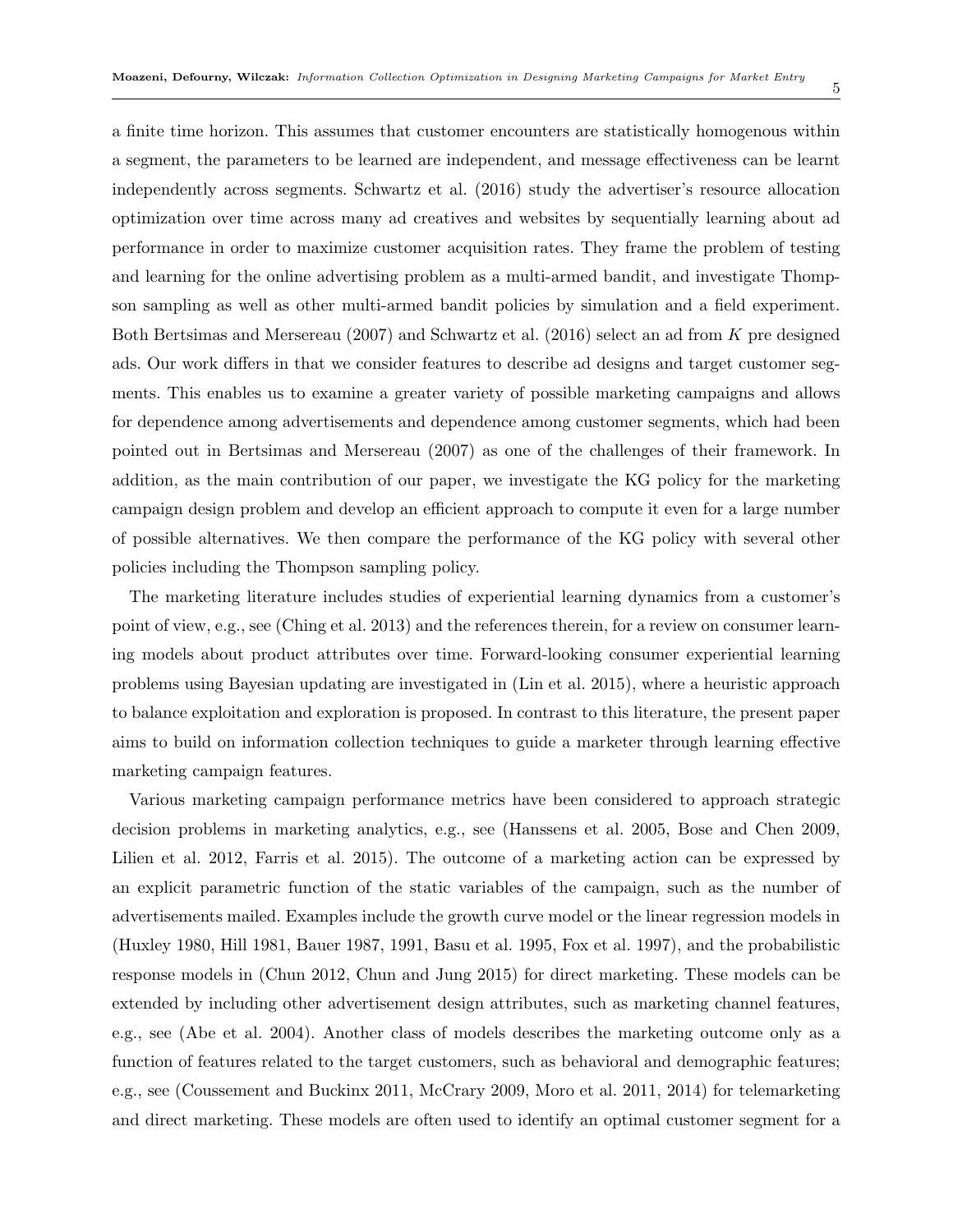given marketing communication. To accommodate the interdependency between marketing design features and customer segmentation features, similar to (Lu and Boutilier 2014), we consider both sets of features simultaneously. In addition, the multiplicative marketing campaign outcome model in the present paper explicitly treats advertising exposures through the Poisson random variable.

# 3. The Model

6

We express a marketing campaign by two classes of features: variables specifying customer segments such as demographic attributes or the state of previous promotions offered to a customer, and features related to the advertisement design including the advertisement content or the level of price reduction in a promotion<sup>1</sup>. These marketing variables are modeled by binary features  $x_i \in \{0, 1\}$ .

Various requirements can be imposed on the features, either by definition or by the marketer's subjective opinion to address mutually exclusive features, conditional features, combined effect of multiple features, disjunctive features, and multiple-choice decisions. These constraints on binary variables can be formulated by linear constraints. For example,  $x_j \leq x_i$  requires that feature j is conditional on feature i, the requirement  $x_i + x_j \leq 1$  ensures that features i and j are mutually exclusive, and  $x_i \geq x_j$  implies that feature i is a co-requisite for j. To exclude the simultaneous occurrence of the two possibilities i and j, e.g., two story types cannot be included simultaneously, we include the constraint  $x_i+x_j = 1$ . When the combined effect of two features  $x_i$  and  $x_j$  is different than the sum of their individual effects, the interaction between these attributes is captured by including the additional binary variable  $x_k$  and the respective requirement  $x_k = x_i x_j$ . This nonlinear constraint can be linearized using the three inequalities  $x_k \leq x_i$ ,  $x_k \leq x_j$ ,  $x_i + x_j - 1 \leq x_k$ . Hence, the set of feasible marketing campaigns, represented through  $m$  binary features, is explained by

$$
\mathcal{X} \stackrel{\text{def}}{=} \{x \in \{0, 1\}^m \text{ such that } Ax = h, \quad Bx \le b\},\tag{1}
$$

for some matrices A and B, and vectors  $h$  and  $b$ . We assume that the set of constraints on the allowable inputs contains at least one equality constraint; for example, the linear system  $Ax = h$ includes the trivial constraint  $x_1 = 1$ . The set X is always bounded; denote  $K \stackrel{\text{def}}{=} |\mathcal{X}| < \infty$ , which often depends exponentially on  $m$ . In marketing and advertisement design practices  $m$  is relatively large.

We distinguish between the features whose expected impacts on the marketing campaign outcome are uncertain to the marketer and those with known expected effects. Let the features  $x_Z \in \{0,1\}^{r_0}$ refer to the marketing campaign attributes with known average impacts, and  $x_B \in \{0, 1\}^r$  denote

<sup>&</sup>lt;sup>1</sup> The analyses in this paper can also accommodate the inclusion of other types of features, such as those related to the marketing campaign goal, e.g., to attract new customers or to encourage customers to be ambassadors of the brand.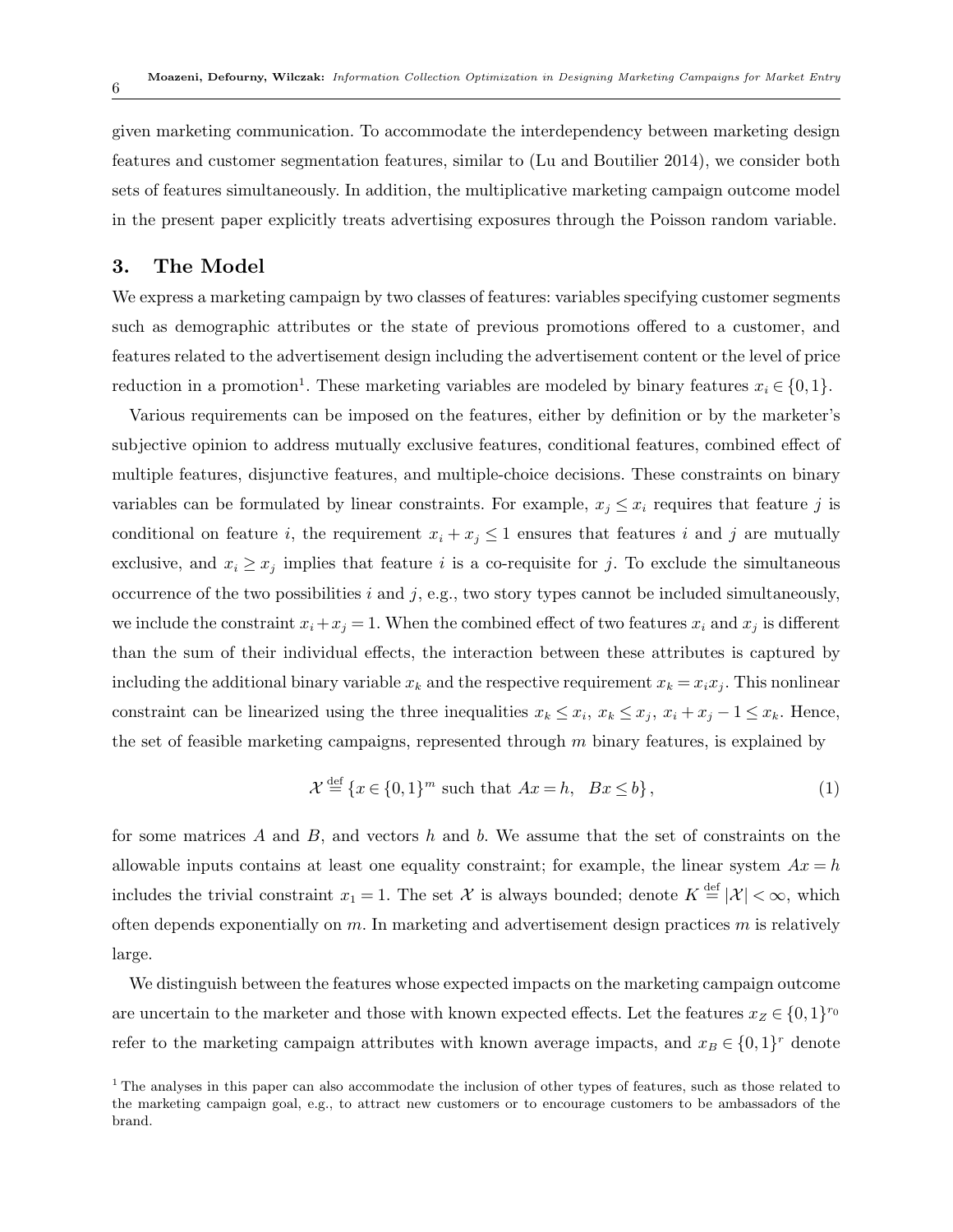those input features whose expected effects on the campaign outcome are uncertain. Note that  $r + r_0 = m$ .

For a marketing campaign characterized by the attributes  $x = (x_Z, x_B) \in \mathcal{X}$ , its performance is evaluated by the following model

$$
\eta = \kappa J\left(\zeta, \beta, x_Z, x_B, \epsilon\right),\tag{2}
$$

where  $\eta$  is a measurable marketing campaign outcome of interest. Here,

 $\kappa \sim \text{Poisson}(\lambda_x)$ : number of customer exposure events,

 $\zeta$ : the effect per advertising exposure of features  $x_Z$  on the marketing campaign outcome, with the known average impacts  $\mu_Z \stackrel{\text{def}}{=} \mathbb{E}[\zeta],$ 

β: the effect per advertising exposure of features  $x_B$  on the marketing campaign outcome, with an uncertain expected effect  $\mu_B \stackrel{\text{def}}{=} \mathbb{E}[\beta],$ 

 $\epsilon \sim \mathcal{N}\left(0, \frac{1}{a}\right)$  $\frac{1}{\rho}$ : zero-mean noise term with var $[\epsilon] = \frac{1}{\rho}$ , where the precision parameter  $\rho$  is uncertain,

and J denotes a deterministic function of the input features  $(x_Z, x_B)$ , model parameters  $\zeta$  and  $\beta$ , and the random term  $\epsilon$ .

The marketing campaign outcome,  $\eta \in \mathbb{R}$ , can represent the customer spend or customer sales greater than a given level during the promotional period or observation time window, the proportion of advertisements that elicit purchases or other desired responses (McCrary 2009). The advertising exposure  $\kappa$  expresses the number of times that a target customer segment is exposed to the marketing campaign. For example, in direct mail marketing a sent mail may not even be received or opened by the customer; whence it elicits no response. In this case,  $\kappa$  is the number of times that the target population would actually receive and read the mails. Similarly, in online advertising campaigns, the exposure refers to the number of times that a target customer visits the website and views the advertisement. For further discussion about the concept of this marketing metric, the reader is referred to (Farris et al. 2015), where no specific modeling approach to capture this metric when quantifying the marketing campaign outcome is suggested.

We model the number of exposure events  $\kappa$  by a Poisson random variable with the arrival rate  $\lambda_x$ . We let the intensity of customers' advertising exposure during the time period of observation vary with the marketing campaign attributes:

$$
\lambda_x = \lambda^{\mathcal{M}}(x),\tag{3}
$$

for some deterministic function  $\lambda^{\mathcal{M}}$ . In practice, the level of exposure to the advertisement depends only on a few features, for example, only the advertisement channel. The Poisson random variable  $\kappa$  is assumed to be independent of  $\zeta$ ,  $\beta$ , and  $\epsilon$ .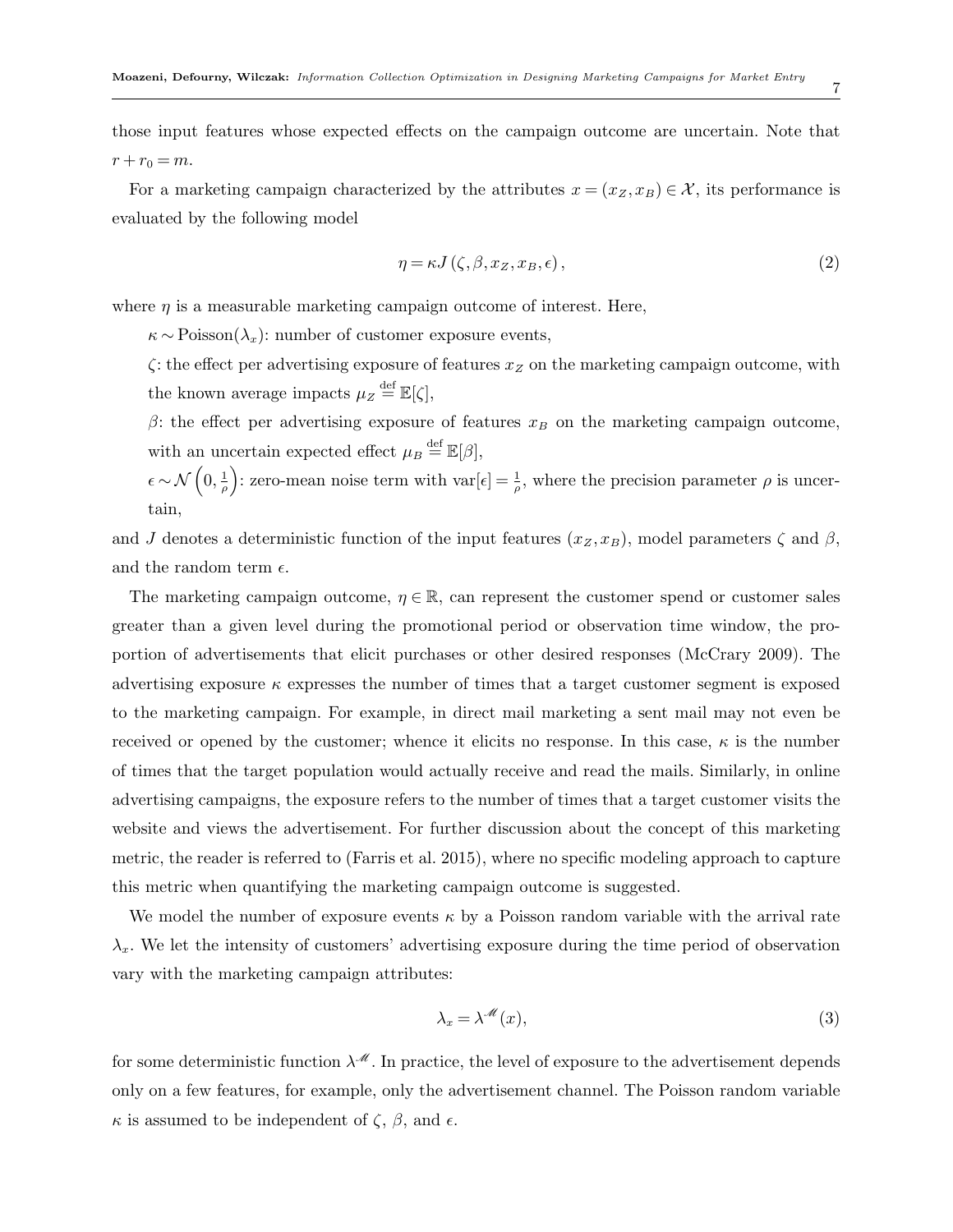We note that the marketing campaign outcome can be recast in terms of the reward per impression or exposure,  $\hat{\eta}$ , where

$$
\hat{\eta} = \begin{cases} J(\zeta, \beta, x_Z, x_B, \epsilon) & \text{with probability } p(x), \\ 0 & \text{with probability } 1 - p(x). \end{cases}
$$

For  $\eta$  as in equation (2) and  $\kappa \sim \text{Poisson}(\lambda_x)$ , we have  $\hat{\eta} = \frac{\eta}{\kappa}$  $\frac{\eta}{\kappa}$  and  $p(x) = \Pr(\kappa > 0) = 1 - e^{-\lambda_x}$ . For the rest of this paper, we use the expression in model (2).

When enough relevant historical data about past marketing campaigns  $x_1, \dots, x_n$  and their corresponding outcomes  $\eta_1, \dots, \eta_n$  is available, the marketer can use this data set to estimate model parameters  $\mu_Z \in \mathbb{R}^{r_0}$  and  $\mu_B \in \mathbb{R}^r$ . She would then choose marketing variables that maximize the expected campaign outcome. This involves solving the following constrained integer optimization problem with m binary decision variables, given the parameter  $\mu_B$ :

$$
U(\mu_B) \stackrel{\text{def}}{=} \max_{x \in \mathcal{X}} \mathbb{E}[\eta] = \max_{x \in \mathcal{X}} \mathbb{E}[\kappa J(\zeta, \beta, x_Z, x_B, \epsilon) | \mu_B]
$$
  

$$
= \max_{x \in \mathcal{X}} \lambda^{\mathcal{M}}(x) \mathbb{E}[J(\zeta, \beta, x_Z, x_B, \epsilon) | \mu_B].
$$
 (4)

This problem can be solved efficiently for a wide range of functions J. For example, when functions J and  $\lambda^M$  are linear in x, then problem (4) is reduced to a linearly constrained integer quadratic optimization.

In designing marketing campaigns for market entry, however, such a historical data set is either unavailable or insufficient. This imposes considerable uncertainty in the estimation of the model coefficients  $\mu_B$ . In such circumstances, market research and testing alternatives can be employed, e.g., see Chapter 12 of Farris et al. (2015), to sequentially learn the coefficient values. This process is formally discussed next.

# 4. Performance Parameter Inference

An approach for modeling uncertainty in effectiveness of marketing campaign features is Bayesian learning. The Bayesian approach for making inference can accommodate multiple levels of randomness and correlation through prior distributions for model parameters. In addition, existing knowledge and managerial inputs can be incorporated in prior probability distributions. We adopt Bayesian modeling for expected impact of marketing campaign features and the variance of the noise term.

The precision  $\rho$  is expressed by a Gamma distribution, with the shape parameter  $a_0$  and the rate parameter  $b_0$ :

$$
\rho \sim Gamma(a_0, b_0). \tag{5}
$$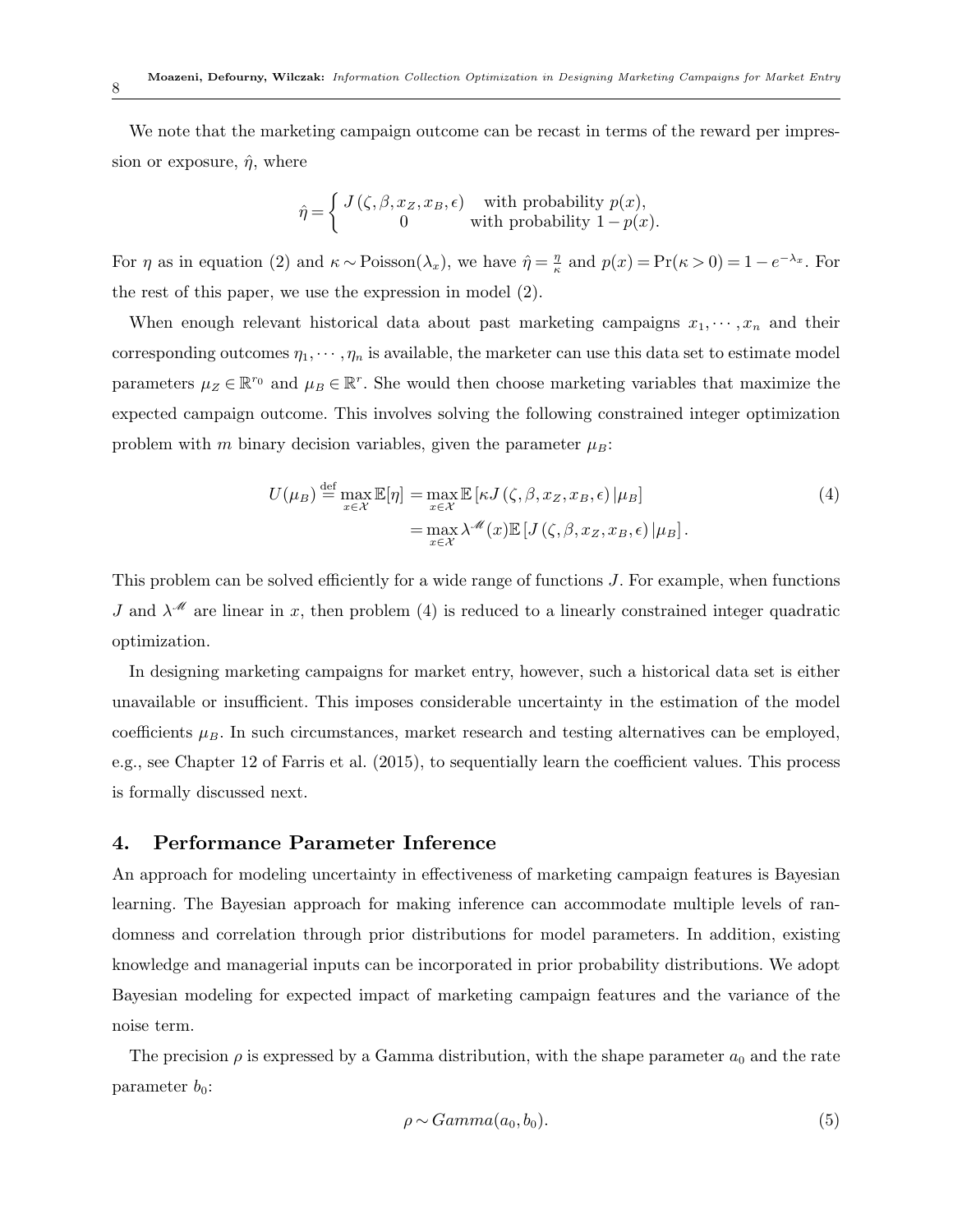9

The Bayesian priors on coefficients  $\mu_B$  are assumed to follow a multivariate normal with the mean vector  $\theta_0$  and the covariance matrix  $\frac{1}{\rho} \Sigma_0$ :

$$
\mu_B|\rho \sim \mathcal{N}\left(\theta_0, \frac{1}{\rho} \Sigma_0\right). \tag{6}
$$

The multivariate model captures dependencies among unknown parameters. This implies that learning about one marketing campaign may inform the marketer about the effectiveness of several other campaigns. Capturing these statistical dependencies improves the learning speed.

We index learning phases by n, where the first decision is made at step  $n = 0$ . Using the distributional assumptions (5) and (6), the belief model after the  $n<sup>th</sup>$  learning phase is described by

$$
S_n \stackrel{\text{def}}{=} (\theta_n, \Sigma_n, a_n, b_n). \tag{7}
$$

Denote the space of possible belief parameters by S. The initial belief  $S_0 = (\theta_0, \Sigma_0, a_0, b_0)$  is prespecified by the marketer. Subsequently,  $S_n$  and s refer to a random variable and a fixed point in the state space, respectively.

As new information is collected, the parameters of the belief distributions are updated, leading to improved estimations of the expected effect of features on the marketing campaign outcome. The updating procedure involves obtaining a posterior predictive distribution conditioned on  $S_{n+1}$  from the prior predictive distribution of  $\mu_B$  and  $\rho$ , conditioned on  $S_n$  and the observation  $(\kappa_{n+1}, \eta_{n+1})$ . The graphical model (Wainwright et al. 2008) of the multiplicative advertising exposure model is illustrated in Figure 1.



Figure 1 Graphical model for the multiplicative advertising exposure model

The following proposition shows that for the multiplicative advertising exposure model (2), the conditional distribution of  $(\mu_B, \rho)$  given  $S_n$  remains multivariate normal-gamma for all n. While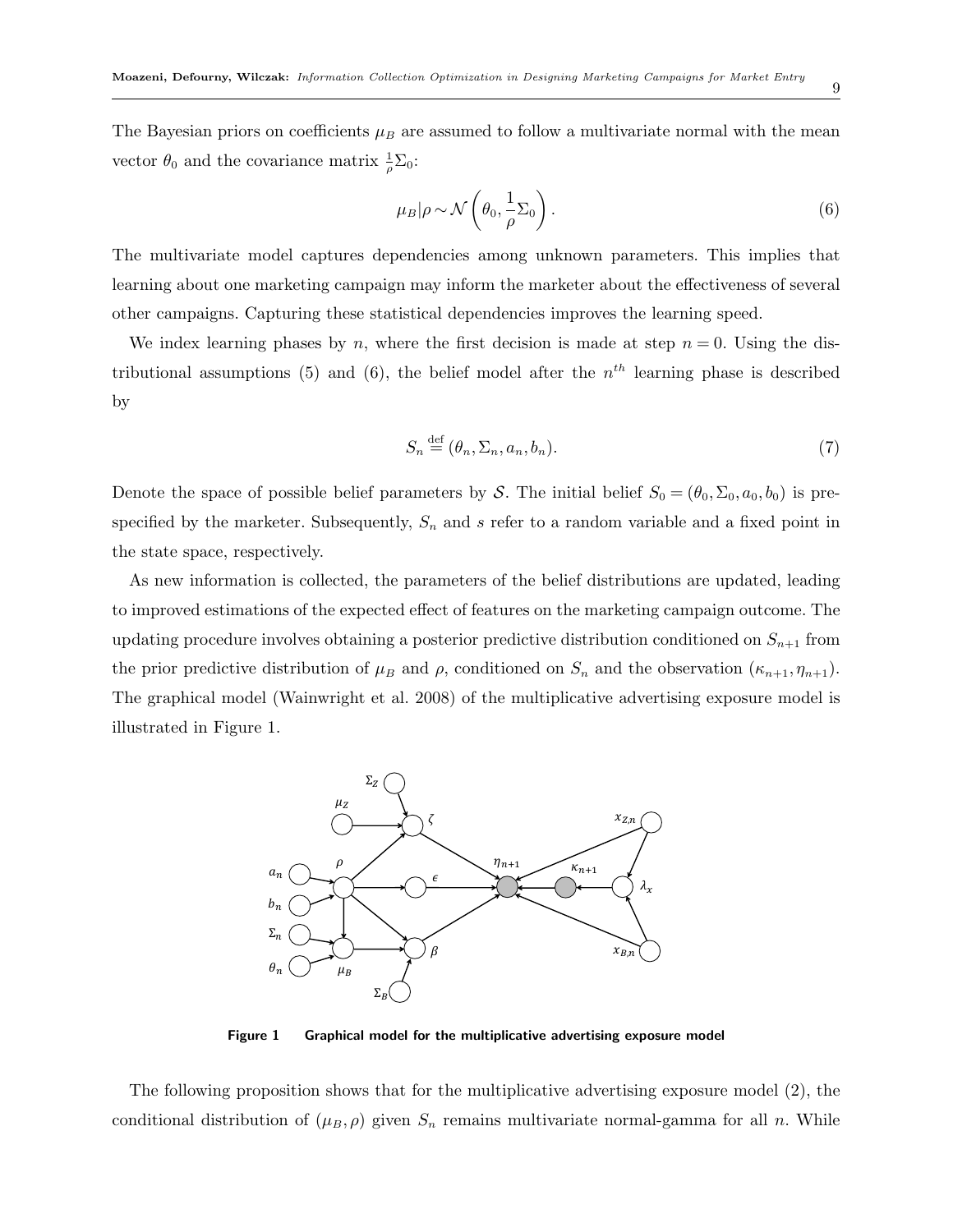the result remains valid for broader classes of J for the marketing campaign outcome per exposure, here, we consider the linear model

$$
J(\zeta, \beta, x_Z, x_B, \epsilon) = \zeta^\top x_Z + \beta^\top x_B + \epsilon. \tag{8}
$$

The following proposition establishes probabilistic inference for the belief parameters.

**PROPOSITION 1.** Consider the marketing campaign outcome model  $(2)$ , where

$$
\zeta \sim \mathcal{N}\left(\mu_Z, \frac{1}{\rho} \Sigma_Z\right), \qquad \beta \sim \mathcal{N}\left(\mu_B, \frac{1}{\rho} \Sigma_B\right).
$$

Suppose that the conditional distribution of  $(\mu_B, \rho)$  given  $S_n$  is multivariate normal-gamma with parameters  $S_n = (\theta_n, \Sigma_n, a_n, b_n)$ . Then, the conditional distribution of  $(\mu_B, \rho)$  given  $\{S_n, x_n, \kappa_{n+1}, \eta_{n+1}\}\$  with  $x_n = (x_{Z,n}, x_{B,n})$  and  $\kappa_{n+1} > 0$  is multivariate normal-gamma with parameters:

$$
\theta_{n+1} = \theta_n + \frac{\eta_{n+1} - \kappa_{n+1} (\mu_Z^{\top} x_{Z,n} + \theta_n^{\top} x_{B,n})}{\kappa_{n+1} (1 + x_{B,n}^{\top} \Sigma_n x_{B,n} + x_{Z,n}^{\top} \Sigma_Z x_{Z,n} + x_{B,n}^{\top} \Sigma_B x_{B,n})} \Sigma_n x_{B,n}
$$
(9)

$$
\Sigma_{n+1} = \Sigma_n - \frac{\Sigma_n x_{B,n} x_{B,n}^\top \Sigma_n}{1 + x_{B,n}^\top \Sigma_n x_{B,n} + x_{Z,n}^\top \Sigma_Z x_{Z,n} + x_{B,n}^\top \Sigma_B x_{B,n}},\tag{10}
$$

$$
a_{n+1} = a_n + \frac{1}{2},\tag{11}
$$

$$
b_{n+1} = b_n + \frac{\left(\eta_{n+1} - \kappa_{n+1} \left(\mu_Z^{\top} x_{Z,n} + \theta_n^{\top} x_{B,n}\right)\right)^2}{2\kappa_{n+1}^2 \left(1 + x_{B,n}^{\top} \Sigma_n x_{B,n} + x_{Z,n}^{\top} \Sigma_Z x_{Z,n} + x_{B,n}^{\top} \Sigma_B x_{B,n}\right)}.
$$
\n(12)

A proof of Proposition 1 is provided in Appendix A.

When  $\kappa_{n+1} = 0$ , model (2) yields  $\eta_{n+1} = 0$ . Hence, the conditional distribution of  $(\mu_B, \rho)$  given  $\{S_n, x_n, \kappa_{n+1}, \eta_{n+1}\}$  remains multivariate normal-gamma with parameters in  $S_n$ , i.e., the parameters  $\theta_n, \Sigma_n, a_n, b_n$  will not be updated.

Equation (10) and the Courant-Fischer theorem (Theorem 8.1.5 in Golub and Loan (1996)) yield

$$
\|\Sigma_{n+1}\|_2 = \lambda_{\max}\left(\Sigma_n - \frac{\Sigma_n x_{B,n} x_{B,n} \top \Sigma_n}{1 + x_{B,n} \top \Sigma_n x_{B,n} + x_{B,n} \top \Sigma_B x_{B,n} + x_{Z,n} \top \Sigma_Z x_{Z,n}}\right) \leq \lambda_{\max}(\Sigma_n) = \|\Sigma_n\|_2,
$$

where the inequality comes from  $\lambda_{\min}(\Sigma_n x_{B,n} x_{B,n}^\top \Sigma_n) = \lambda_{\min}((\Sigma_n x_{B,n})(\Sigma_n x_{B,n})^\top) \geq 0$ . Thus, the norm of the covariance matrix  $\Sigma_n$  decreases at each phase of the Bayesian inference. Minimizing the norm of the covariance matrix, i.e., the maximum eigenvalue of  $\Sigma_{n+1}$ , is the goal of E-optimal experiment design, see e.g. (Boyd 2004). Similarly, the trace of the covariance matrix  $\text{tr}(\Sigma_n)$  decreases by the updating procedure (10), i.e.,

tr(
$$
\Sigma_{n+1}
$$
) = tr( $\Sigma_n$ ) -  $\frac{1}{1 + x_{B,n}^\top \Sigma_n x_{B,n} + x_{B,n}^\top \Sigma_B x_{B,n} + x_{Z,n}^\top \Sigma_Z x_{Z,n}} \text{tr}(\Sigma_n x_{B,n} x_{B,n}^\top \Sigma_n)$   
= tr( $\Sigma_n$ ) -  $\frac{1}{1 + x_{B,n}^\top \Sigma_n x_{B,n} + x_{B,n}^\top \Sigma_B x_{B,n} + x_{Z,n}^\top \Sigma_Z x_{Z,n}} x_{B,n}^\top \Sigma_n^2 x_{B,n}.$  (13)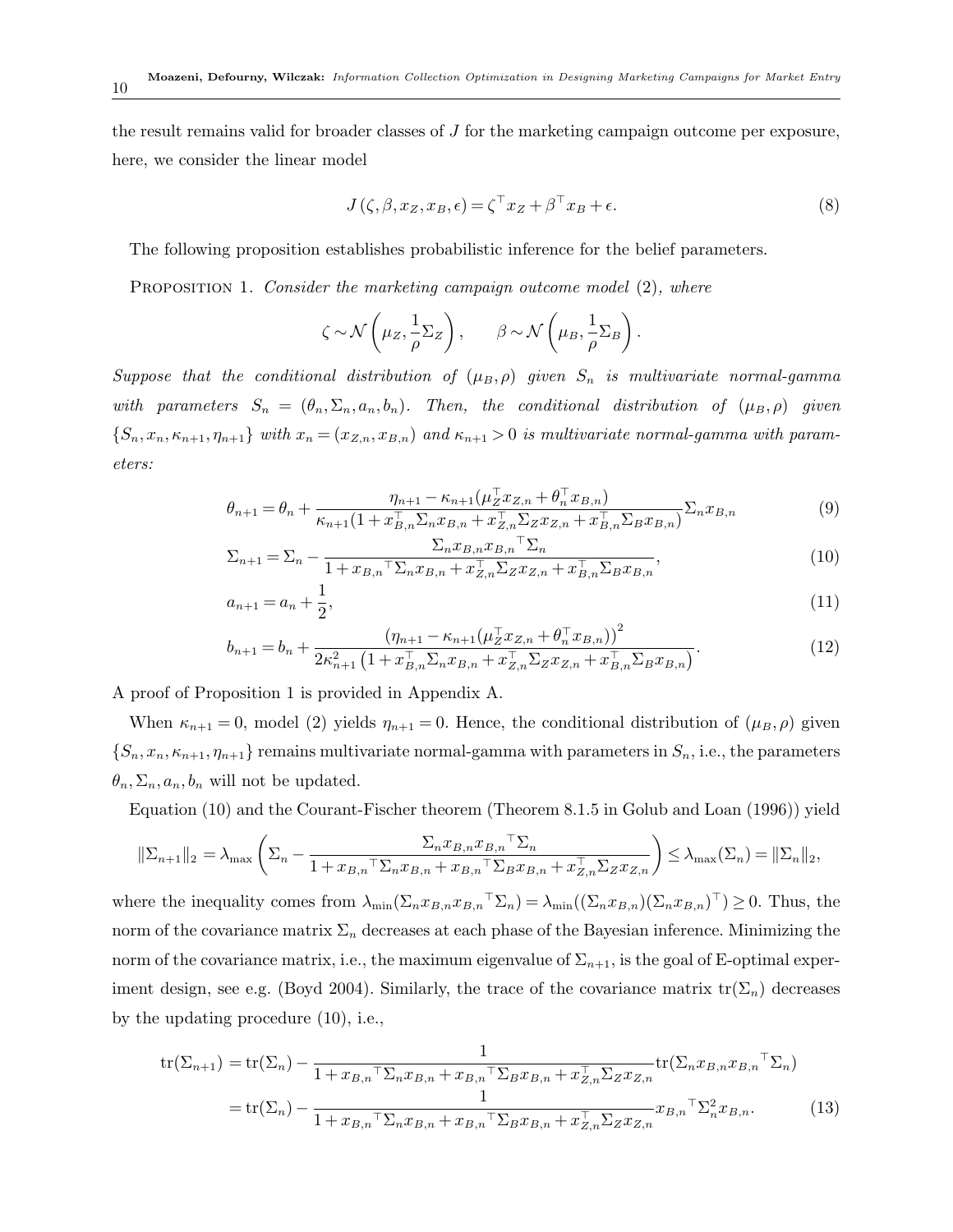An A-optimal experiment design seeks to find a marketing campaign  $x_n$  which minimizes tr( $\Sigma_{n+1}$ ).

Collected observations on the advertising exposure  $\kappa$  can also improve the estimation of the Poisson intensity rate  $\lambda^{\mathcal{M}}(x)$ . The following proposition presents the Bayesian updating procedure for a special class of point-wise Poisson intensity functions.

PROPOSITION 2. Consider the point-wise intensity function  $\lambda^{\mathscr{M}}(x_k) = \lambda_k$ , for  $k = 1, \dots, K$ . Suppose that for every  $x_k \in \mathcal{X}$ , the conditional distribution of  $\lambda^{\mathcal{M}}(x_k)$  given  $S_n$  is Gamma with the shape parameter  $c_n(x_k) \in \mathbb{R}_+$  and rate parameter  $d_n(x_k) \in \mathbb{R}_+$ . Then, by implementing the marketing campaign  $x_n = (x_{Z,\bar{k}}, x_{B,\bar{k}})$ , the conditional distribution of  $\lambda_{\bar{k}}$  given  $S_{n+1} = \{S_n, x_n, \kappa_{n+1}, \eta_{n+1}\}\$ is Gamma with parameters:

$$
c_{n+1}(x_{\bar{k}}) = c_n(x_{\bar{k}}) + \kappa_{n+1},
$$
\n(14)

$$
d_{n+1}(x_{\bar{k}}) = d_n(x_{\bar{k}}) + 1.
$$
\n(15)

A proof of Proposition 2 is provided in Appendix A.

Bayesian inference for general Poisson intensity models is more involved and is not the focus of this paper. For further discussion, the reader is referred to (Kottas and Sanso 2007, Adams et al. 2009).

The following proposition characterizes the distribution of the marketing campaign outcome  $\eta_{n+1}.$ 

**PROPOSITION** 3. When  $\eta_{n+1}$  can be observed, i.e.,  $\kappa_{n+1} > 0$ , the conditional distribution of  $\eta_{n+1}$ given  $S_n$ ,  $x_n = (x_{Z,n}, x_{B,n})$ , and  $\kappa_{n+1}$  follows a univariate Student's t-distribution with  $2a_n$  degrees of freedom, i.e.,

$$
\eta_{n+1}|S_n, x_n, \kappa_{n+1} = \kappa_{n+1} \left( \mu_Z^{\top} x_{Z,n} + \theta_n^{\top} x_{B,n} \right) + \kappa_{n+1} \sqrt{\frac{b_n}{a_n} \left( 1 + x_{Z,n}^{\top} \Sigma_Z x_{Z,n} + x_{B,n}^{\top} \left( \Sigma_B + \Sigma_n \right) x_{B,n} \right)} \ T_{2a_n}, \tag{16}
$$

where  $T_{2a_n}$  is a standard Student's t-distribution random variable with  $2a_n$  degrees of freedom.

The proof of Proposition 3 is provided in Appendix A.

For  $\kappa_{n+1} = 0$ , the multiplicative advertising exposure model (2) yields  $Pr(\eta_{n+1} | S_n, x_n, \kappa_{n+1} = 0) = 1$  if  $\eta_{n+1} = 0$ , and  $Pr(\eta_{n+1} | S_n, x_n, \kappa_{n+1} = 0) = 0$  if  $\eta_{n+1} > 0$ .

Applying Proposition 3 in equation (9), the conditional distribution of  $\theta_{n+1}$  can be expressed as

$$
\theta_{n+1} = \theta_n + \sqrt{\frac{b_n}{a_n \left(1 + x_{Z,n}^\top \Sigma_Z x_{Z,n} + x_{B,n}^\top (\Sigma_B + \Sigma_n) x_{B,n}\right)}} \Sigma_n x_{B,n} T_{2a_n}.
$$
\n(17)

Interestingly, the coefficient of the random variable  $T_{2a_n}$  is constant and does not depend on the actual value of  $\kappa_{n+1}$ . This representation of  $\theta_{n+1}$  facilitates analyzing the information collection optimization problem and the computation of optimal policies, to be presented next.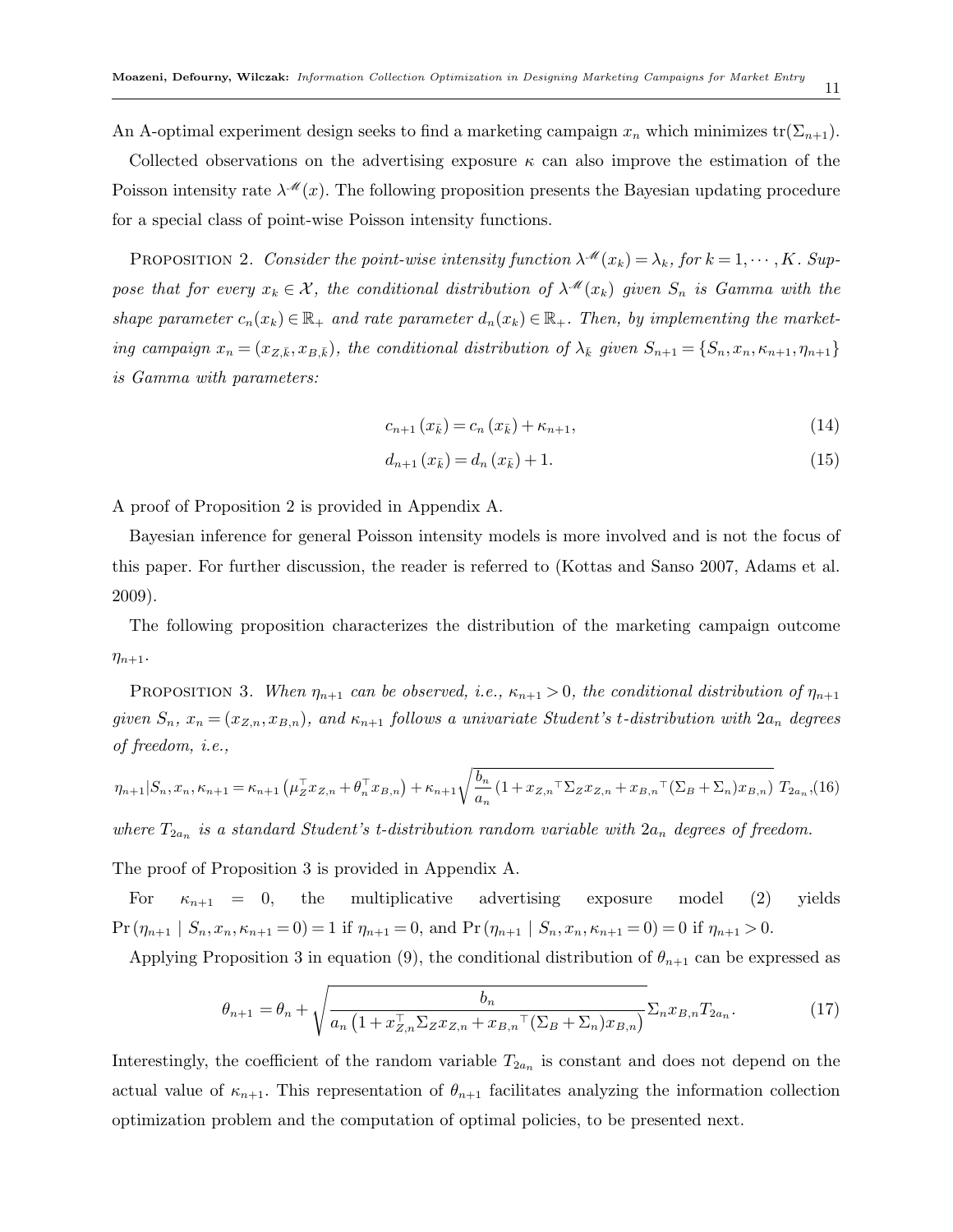# 5. The Sequential Information Collection Optimization

The Bayesian inference procedure, outlined in the previous section, assist the marketer to improve the estimation of the parameters in the predictive model for the marketing campaign outcome, before finalizing the best combination of features and committing to a large-scale marketing campaign. When the marketer is allotted to conduct only N sequential experimental marketing campaigns, where  $N \ll K$ , the marketer faces the strategic decision of selecting N measurements from the K alternatives.

Given the finite number of learning phases  $N$ , the sequential information collection optimization problem aims to design the sequence of N marketing campaigns in order to maximize the expected outcome of the final marketing campaign, where the expectation is computed based on the state of knowledge at the end of the N steps. More formally, the goal is to choose a policy  $\pi$  for the sequence of experimental campaigns  $(x_0, \dots, x_{N-1})$  and implementation campaign  $x_N$  that solves

$$
\sup_{\pi \in \Pi} \mathbb{E}^{\pi} \left[ U \left( \theta_N \right) \right], \tag{18}
$$

where U is defined as in equation (4). Here,  $\Pi$  is the set of policies  $\pi = (\pi_0(S_0), \cdots, \pi_{N-1}(S_{N-1}))$ , where each decision rule  $\pi_k$  maps  $S_k \in \mathcal{S}$  to an action  $x_k \in \mathcal{X}$ . The expectation  $\mathbb{E}^{\pi}$  denotes the conditional expectation corresponding to the policy  $\pi$ .

Problem (18) can be framed as a discrete-time finite-horizon dynamic programming, in which the updating procedure induces the transition function  $S^{\mathcal{M}}$  on  $S$ ,  $S_{n+1} = S^{\mathcal{M}}(S_n, x_n, (\kappa_{n+1}, \eta_{n+1})).$ For  $n = 0, \dots, N$ , the value of a policy  $\pi \in \Pi$  at any state  $s \in S$  is defined as the reward-to-go from state s when  $(N-n)$  experimental marketing campaigns are to be conducted under policy  $\pi$ . It is given by

$$
V_n^{\pi}(S_n) \stackrel{\text{def}}{=} \mathbb{E}^{\pi} \left[ U\left( \mathbb{E}[\mu_B | S_N] \right) | S_n \right] = \mathbb{E}^{\pi} \left[ U\left( \theta_N \right) | S_n \right],\tag{19}
$$

$$
V_N^{\pi}(S_N) \stackrel{\text{def}}{=} U(\mathbb{E}[\mu_B|S_N]). \tag{20}
$$

The value of the optimal policy  $\pi^*$ , denoted by  $V_n(\cdot)$ , is given by

$$
V_n(S_n) = \max_{\pi \in \Pi} V_n^{\pi}(S_n), \qquad n = 0, \cdots, N.
$$

The value function can be determined recursively by

$$
V_n(S_n) = \max_{x_n \in \mathcal{X}} \mathbb{E}\left[V_{n+1}\left(S^{\mathcal{M}}\left(S_n, x_n, (\kappa_{n+1}, \eta_{n+1})\right)\right)\right].
$$
 (21)

Define the Q-functions,  $Q_n : \mathcal{S} \times \mathcal{X} \to \mathbb{R}$ , as

$$
Q_n(S_n, x_n) \stackrel{\text{def}}{=} \mathbb{E}\left[V_{n+1}\left(S^{\mathcal{M}}\left(S_n, x_n, (\kappa_{n+1}, \eta_{n+1})\right)\right)\right].\tag{22}
$$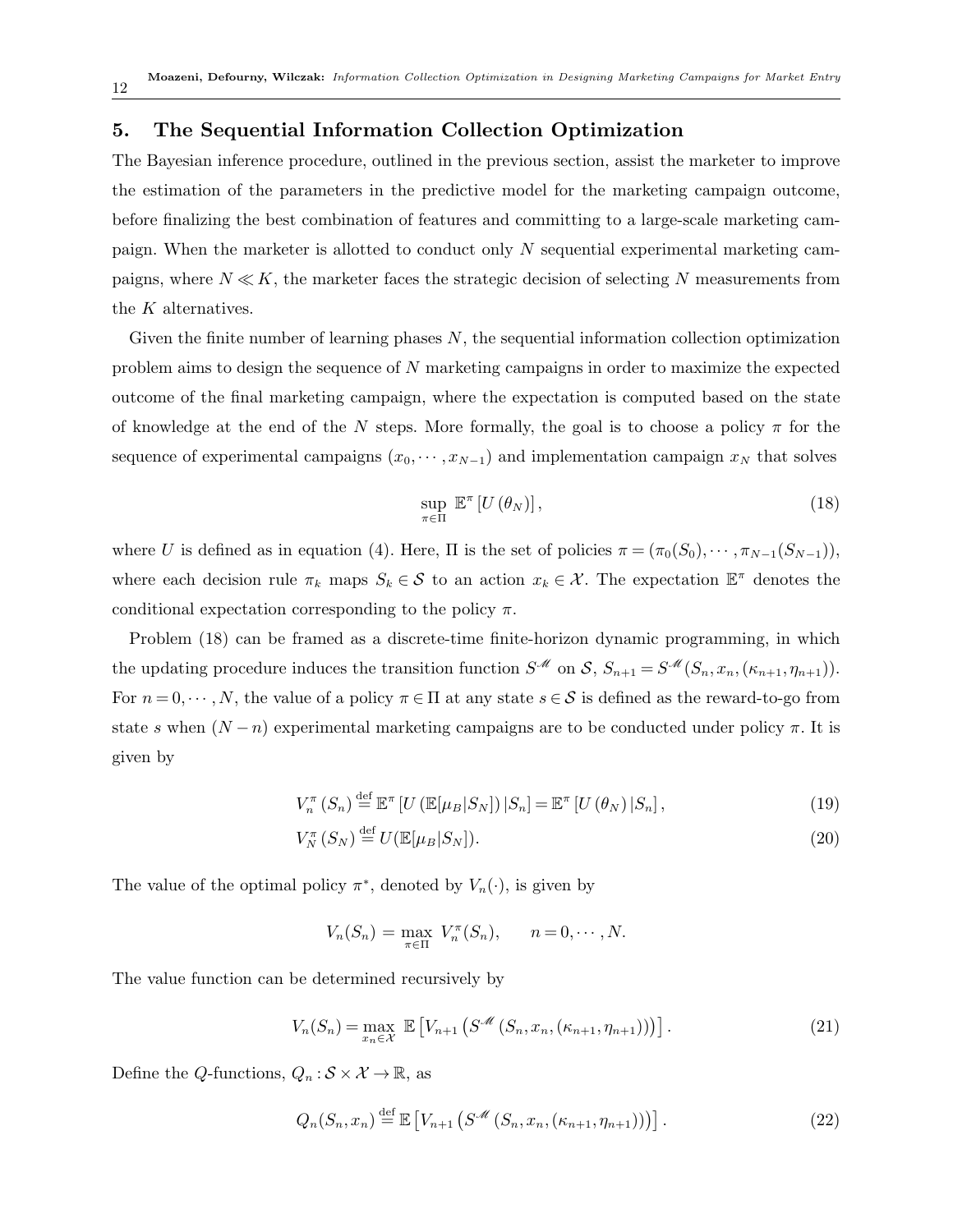Hence, the decisions on experimental marketing campaigns suggested by the optimal policy  $\pi^*$ satisfy

$$
x_n^* \stackrel{\text{def}}{=} \pi_n^*(S_n) \in \arg\max_{x_n \in \mathcal{X}} \ Q_n(S_n, x_n). \tag{23}
$$

From any knowledge state, exploring one more marketing campaign always improves the expected performance of the final (implementation) marketing campaign, i.e., the value of measuring the performance of the marketing campaign x at phase  $n, Q_n(S_n, x)$ , is no less than the value of making no measurement,  $V_{n+1}(S_n)$ . This is summarized in the following proposition. A similar result was first proved formally in Frazier et al. (2008) for independent normal populations and an identical known variance.

PROPOSITION 4. Consider the multiplicative advertising exposure model (2), where J is as in (8) and  $\lambda^{\mathscr{M}}(x)$  is a function of input features. For  $n = 0, \dots, N-1$  and for any state  $S_n \in \mathcal{S}$ , we have  $Q_n(S_n, x) \geq V_{n+1}(S_n)$  for every  $x \in \mathcal{X}$ . In particular,  $V_n(S_n) \geq V_{n+1}(S_n)$  for all possible states  $S_n \in \mathcal{S}$ , i.e., the value of the optimal policy decreases as the number of remaining learning phases reduces.

A proof of Proposition 4 is provided in Appendix A.

The dynamic optimization principle in equation (21) characterizes an optimal policy. However, the value functions are often difficult to compute due to the high dimensionality of the state space. The curse of dimensionality of such decision making problems in marketing analytics with moderate or large numbers of marketing variables has often prevented marketers from adopting a systematic approach. In the following section, we investigate an approximate dynamic programming policy for the information collection problem (18).

# 6. Knowledge Gradient Policy

One of the approximate policies for the information collection optimization relies on the concept of expected improvement criterion (Jones et al. 1998) and the value of information measured by the expected single period reward  $\mathbb{E}_n[V_N(S_{n+1}) - V_N(S_n)]$ . This quantity is referred to as Knowledge-Gradient  $(KG)$  by (Frazier et al. 2008). For the marketing campaign design problem (18), it takes the following form: given  $x \in \mathcal{X}$  and knowledge state  $S_n$ , at the  $n^{\text{th}}$  learning phase,

$$
v_x^{\text{KG},n} \stackrel{\text{def}}{=} \mathbb{E}\left[V_N\left(S^{\mathcal{M}}(S_n,x,(\eta_{n+1},\kappa_{n+1}))\right) - V_N(S_n) \mid S_n,x\right].\tag{24}
$$

The KG quantity  $v_x^{\text{KG},n}$  represents the marginal value of a single measurement x. The KG policy, denoted by  $\pi^{\text{KG}}$ , is defined as the policy that maximizes the KG quantity. The decision rules of this policy,  $x_n^{\text{KG}}: \mathcal{S} \to \mathcal{X}$ , chooses the design of the  $(n+1)^{th}$  marketing campaign to be

$$
x_n^{\text{KG}} \stackrel{\text{def}}{=} \arg \max_{x \in \mathcal{X}} \ v_x^{\text{KG}, n}.
$$
 (25)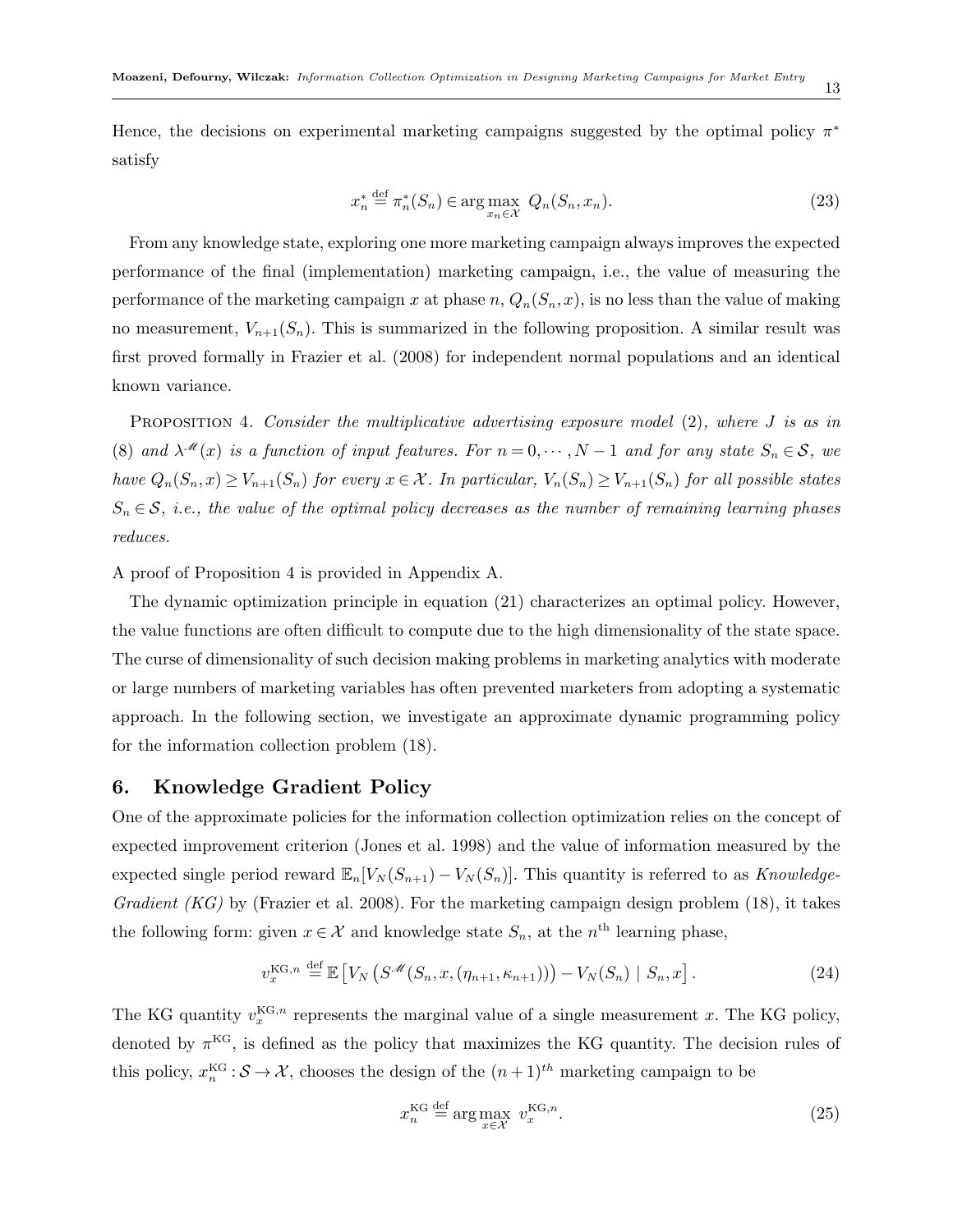If there are ties in the argmax in (25), the alternative with the smallest  $||x||_1$  is chosen.

The KG policy can be viewed as a single step (Bayesian) look-ahead policy, e.g., see Powell (2011). For discussions on optimality of the KG policy, the reader is referred to (Frazier et al. 2008, 2009, Ryzhov and Powell 2012b). In particular, the KG policy would be optimal to implement, if this were the last experiment with no additional chances to collect information. It is also asymptotically optimal as the number of measurements  $N$  grows large.

The following proposition characterizes the KG quantity for the multiplicative advertising exposure model (2).

PROPOSITION 5. Let the marketing campaign outcome η be as in (2). Then for any  $x \in \mathcal{X}$  the KG quantity is given by

$$
v_x^{KG,n} = \left(1 - e^{-\lambda^{\mathcal{M}}(x)}\right) \left(\mathbb{E}\left[\max_{y \in \mathcal{X}} \left(p_y^n + q_y^n(x)T_{2a_n}\right) \mid S_n\right] - \max_{y \in \mathcal{X}} p_y^n\right),\tag{26}
$$

where

$$
p_y^n \stackrel{\text{def}}{=} \lambda^{\mathcal{M}}(y) \left( \mu_Z^{\top} y_Z + \theta_n^{\top} y_B \right), \tag{27}
$$

$$
q_y^n(x) \stackrel{\text{def}}{=} \lambda^{\mathcal{M}}(y) \sqrt{\frac{b_n}{a_n \left(1 + x_Z^{\top} \Sigma_Z x_Z + x_B^{\top} (\Sigma_B + \Sigma_n) x_B\right)}} x_B^{\top} \Sigma_n y_B. \tag{28}
$$

The proof of Proposition 5 can be found in Appendix A.

It follows from equation (26) that  $v_x^{\text{KG},n}$  is always nonnegative. When the exposure rate to the marketing campaign is approximately zero, i.e.,  $\lambda^{\mathcal{M}}(x) \approx 0$ , Proposition 5 indicates that the expected value of information gained from the marketing campaign  $x$  will be close to zero, i.e.,  $v_{x}^{\text{KG},n} \approx 0.$ 

In another special case, when the arrival rate does not depend on the measurement, i.e.,  $\lambda^{\mathcal{M}}(x) =$  $\lambda$  for all  $x \in \mathcal{X}$ , the KG measurement can be computed by

$$
x_n^{\text{KG}} = \arg \max_{x \in \mathcal{X}} \left( 1 - e^{-\lambda} \right) \left( \mathbb{E} \left[ \max_{y \in \mathcal{X}} \left( p_y^n + q_y^n(x) T_{2a_n} \right) \mid S_n \right] - \max_{y \in \mathcal{X}} p_y^n \right)
$$
  
= 
$$
\arg \max_{x \in \mathcal{X}} \mathbb{E} \left[ \max_{y \in \mathcal{X}} \left( p_y^n + q_y^n(x) T_{2a_n} \right) \mid S_n \right].
$$
 (29)

Here, the second equality follows from the fact that the term  $\max_{y \in \mathcal{X}} p_y^n$  does not depend on x.

# 7. Computation of the KG Policy

Given x and y,  $p_y^n$  and  $q_y^n(x)$  are deterministic and  $T_{2a_n}$  is a one-dimensional random variable. Under this assumption Frazier et al. (2009) proposed an algorithm based on enumeration of elements in x to compute the KG quantity (26): Given  $S_n$  and x, sort the set  $\{p_y^n, q_y^n(x)\}_{x \in \mathcal{X}}$  with respect to the values  $q_y^n(x)$  in ascending order, and label the sorted set by  $\{p_k^n, q_k^n\}_{k=1}^K$ , i.e.,  $q_1^n \leq q_2^n \leq \cdots \leq q_K^n$ .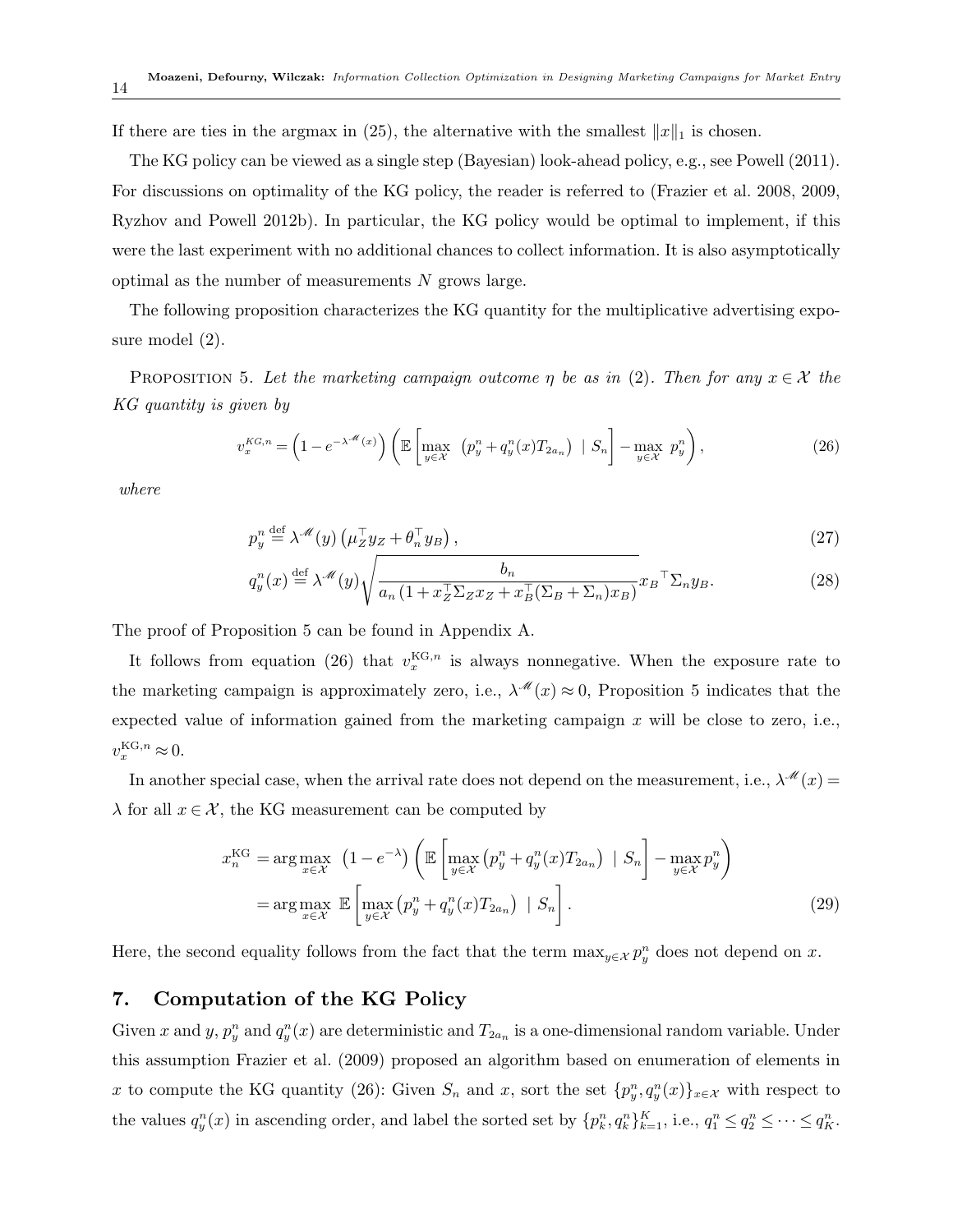Let  ${c_k^n}_{k=1}$  be the non-decreasing sequence of breakpoints where the lines  $p_k^n + q_k^n t$  intersect. Here,  $\bar{K} \leq K$ . Frazier et al. (2009) then prove that

$$
\mathbb{E}\left[\max_{y\in\mathcal{X}}\left(p_y^n + q_y^n(x)T_{2a_n}\right) \mid S_n\right] - \max_{y\in\mathcal{X}} p_y^n = \sum_{k=1}^K (q_{k+1}^n - q_k^n) \mathbb{E}\left[\max\left\{0, T_{2a_n} - |c_k^n|\right\}\right].\tag{30}
$$

The expectation  $\mathbb{E}[\max\{0,T_{2a_n}-|c_i^n|\}]$  can be expressed in terms of the pdf,  $f_{T_{2a_n}}(\cdot)$ , and cdf,  $F_{T_{2a_n}}(\cdot)$ , of the standard Student's t-distribution with  $2a_n$  degrees of freedom, e.g., see Section 5.3 of (Ryzhov and Powell 2012b),

$$
\mathbb{E}\left[\max\left\{0, T_{2a_n} - |c_k^n|\right\}\right] = \left(\frac{2a_n + (c_k^n)^2}{2a_n - 1} f_{T_{2a_n}}(|c_k^n|) - |c_k^n|(1 - F_{T_{2a_n}}(|c_k^n|))\right). \tag{31}
$$

Applying equations (30) and (31) in (26), we arrive at

$$
v_x^{\text{KG},n} = \left(1 - e^{-\lambda^{\mathcal{M}}(x)}\right) \left(\sum_{k=1}^{\bar{K}} (q_{k+1}^n - q_k^n) \left(\frac{2a_n + (c_k^n)^2}{2a_n - 1} f_{T_{2a_n}}(|c_k^n|) - |c_k^n| (1 - F_{T_{2a_n}}(|c_k^n|))\right)\right). (32)
$$

This expression indicates that when there is at least one  $q_k^n < q_{k+1}^n$ , we have  $v_x^{\text{KG},n} > 0$ .

A KG decision  $x_n^{\text{KG}}$  can then be obtained by evaluating the exact KG quantity  $v_x^{\text{KG},n}$  at every feasible alternative  $x \in \mathcal{X}$  using equation (32) within the optimization problem (25). This approach is typical method to compute the KG measurement in the optimal learning literature.

The above procedure involves identifying feasible alternatives in  $\mathcal{X}$ , computing  $p_y^n$  and  $q_y^n(x)$ for every admissible measurement  $y, x \in \mathcal{X}$ , sorting the slopes, computing the breakpoints  $\{c_k\}_k$ , and finally selecting the best KG quantity  $v_x^{\text{KG},n}$ . Thus, it remains computationally tractable only when identifying feasible alternatives in  $\mathcal X$  is easy and  $|\mathcal X| = K$  is relatively small. In marketing analytics, the number of advertisement design features are often large. As K increases, enumerating elements and assessing the associated  $v_x^{KG,n}$  render computing the KG policy expensive. This intractability presents practical challenges in adopting KG policies in interactive marketing and online advertising.

Recently, Defourny et al. (2015) proposed to first apply an optimal quantization (e.g., see Pages and Wilbertz (2012), Graf and Luschgy (2000)) for the probability distribution of  $\eta$ , followed by developing a convex optimization formulation to maximize the KG quantity. This method was further investigated in Han et al. (2015). We adopt this algorithmic strategy for the multiplicative advertising exposure model (2).

Using the optimal quantization, the maximization problem in (25) is approximated by

$$
\max_{x \in \mathcal{X}} \left( 1 - e^{-\lambda^{\mathcal{M}}(x)} \right) \left( \sum_{j=1}^{J} w_j \max_{y \in \mathcal{X}} \left( p_y^n + q_y^n(x) t_j \right) - \max_{y \in \mathcal{X}} p_y^n \right), \tag{33}
$$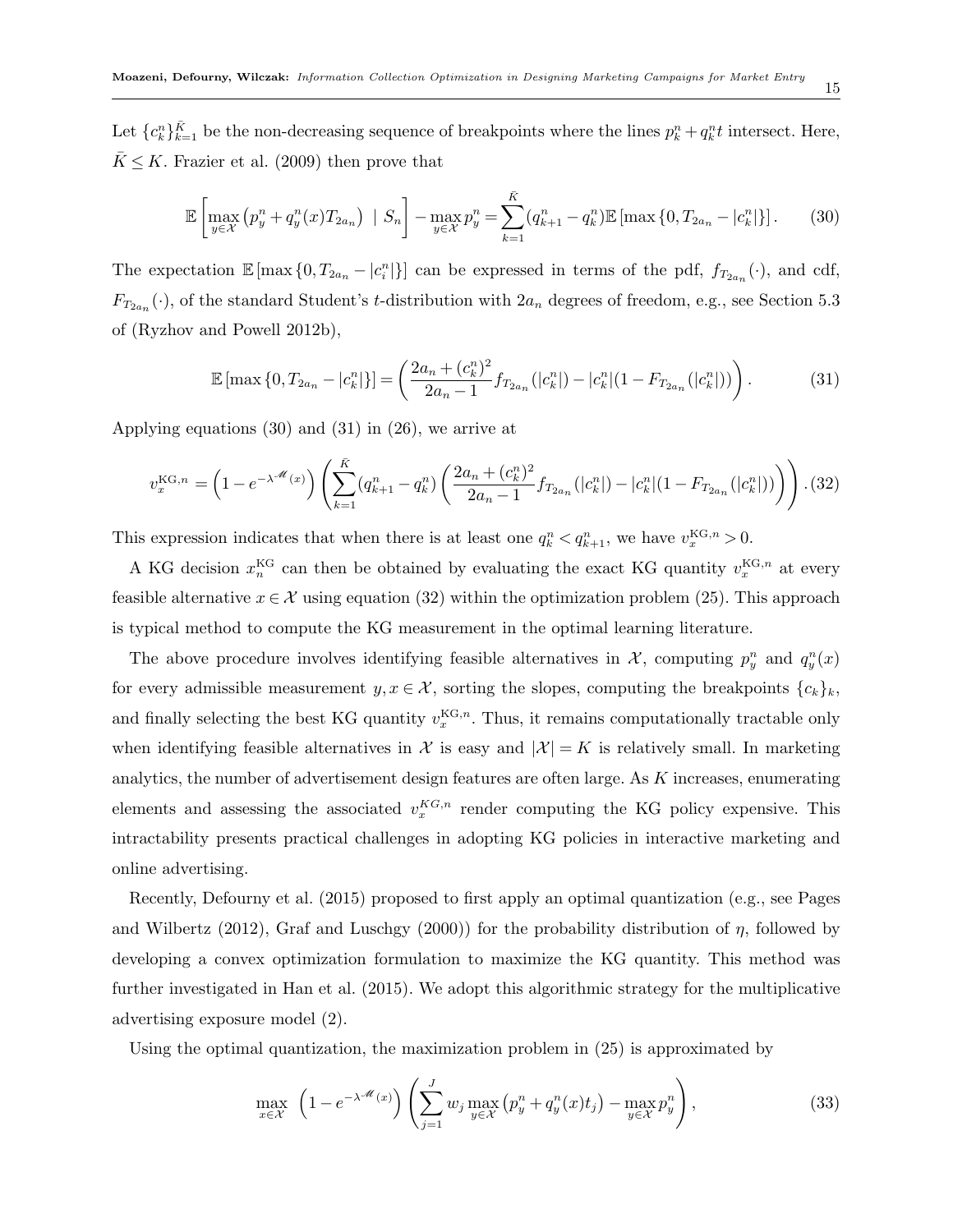where  $\{t_j\}_{j=1}^J \subseteq \mathbb{R}$  is the sequence of points that minimizes the quadratic quantization error of the Voronoi quantizer for  $T_{2a_n}$ ,  $t_0 = -\infty$ ,  $t_{J+1} = \infty$ , and  $w_j \stackrel{\text{def}}{=} F_{T_{2a_n}}\left(\frac{t_j + t_{j+1}}{2}\right)$  $\left(\frac{t_{j+1}}{2}\right) - F_{T_{2a_n}}\left(\frac{t_{j-1}+t_j}{2}\right)$  $\frac{1+t_j}{2}\Big),$ for  $j = 1, \dots, J$  with  $\sum_{j=1}^{J} w_j = 1$ . Next, we present a second-order cone reformulation of problem (33). In the subsequent discussion, we denote

$$
P_n \stackrel{\text{def}}{=} \frac{a_n}{b_n} \left( \frac{A^\top A}{h^\top h} + \begin{pmatrix} \Sigma_Z & 0\\ 0 & \Sigma_n + \Sigma_B \end{pmatrix} \right),\tag{34}
$$

$$
\nu \stackrel{\text{def}}{=} \max_{y \in \mathcal{X}} \ p_y^n,\tag{35}
$$

$$
\mathcal{X}^+ \stackrel{\text{def}}{=} \left\{ (\hat{x}, k) \in \{0, k\}^m \times \mathbb{R} \quad \text{such that} \quad k \ge 0, \ A\hat{x} = hk, \ B\hat{x} \le gk \right\}. \tag{36}
$$

In addition,  $\mathbf{1}_m$  denotes the vector of all ones of dimension  $m \times 1$ .

PROPOSITION 6. Problem (33), with  $p_y^n$  and  $q_y^n(x)$  as in equations (27) and (28), is equivalent (in the sense of optimal objective value and projected solution) to the following mixed-integer optimization problem:

$$
\max_{\substack{(\hat{x},k)\in\mathcal{X}^+, \ k\leq M, \ x\in\mathcal{X} \\ y^j\in\mathcal{X}, \ j=1,\cdots,J}} \left\{ \left(1 - e^{-\lambda^{\mathcal{M}}(x)}\right) \left(\sum_{j=1}^J w_j \lambda^{\mathcal{M}}\left(y^j\right) \left(\mu_Z^{\top} y_Z^j + \theta_n^{\top} y_B^j\right) + k - \nu\right) \right\} \tag{37}
$$
\n
$$
s.t. \qquad k \cdot \mathbf{1}_m - M(\mathbf{1}_m - x) \leq \hat{x} \leq Mx,
$$
\n
$$
||P_n^{1/2}\hat{x}||_2 \leq \sum_{j=1}^J w_j t_j \lambda^{\mathcal{M}}(y^j) x_B^{\top} \Sigma_n y_B^j.
$$

The proof of Proposition 6 relies on the application of the lifting technique and the assumption  $||h||_2 > 0$ . For the details the reader is referred to (Defourny et al. 2015). In problem (37), M is a large constant. A choice for this parameter is

$$
M = \frac{\lambda_{\max}(\Sigma_n)}{\sqrt{\lambda_{\min}(P_n)}} \left( \max_{y^j \in \mathcal{X}} \sum_{j=1}^J w_j \| t_j \lambda^{\mathcal{M}}(y^j) y_B^j \|_2 \right).
$$

Suppose  $\{\lambda^{\mathcal{M}}(x)\}_{x\in\mathcal{X}} = \{\lambda_1, \cdots, \lambda_L\}.$  Then problem (37) can be solved by  $\max\{\mathcal{V}(\lambda_1), \cdots, \mathcal{V}(\lambda_L)\}\$ , where

$$
\mathcal{V}(\lambda_{\ell}) \stackrel{\text{def}}{=} (1 - e^{-\lambda_{\ell}}) \max_{\substack{( \hat{x}, k) \in \mathcal{X}^+, \ k \le M, \ x \in \mathcal{X} \\ y^1 \in \mathcal{X}, \cdots, y^J \in \mathcal{X}}} \left\{ \sum_{j=1}^J w_j \lambda^{\mathcal{M}}(y^j) (\mu_Z^{\top} y_Z^j + \theta_n^{\top} y_B^j) + k - \nu \right\} \qquad (38)
$$
  
s.t. 
$$
\lambda^{\mathcal{M}}(x) = \lambda_{\ell},
$$

$$
k \cdot \mathbf{1}_m - M(\mathbf{1}_m - x) \le \hat{x} \le Mx,
$$

$$
||P_n^{1/2}\hat{x}||_2 \le \sum_{j=1}^J w_j t_j \lambda^{\mathcal{M}}(y^j) x_B^{\top} \Sigma_n y_B^j.
$$

The subproblems can be solved in parallel or, when L is not large, by maximizing  $\sum_{\ell=1}^L l_{\ell} \mathcal{V}(\lambda_{\ell}),$ using binary decision variables  $l_\ell \in \{0, 1\}$ , where  $\sum_{\ell=1}^L l_\ell = 1$ .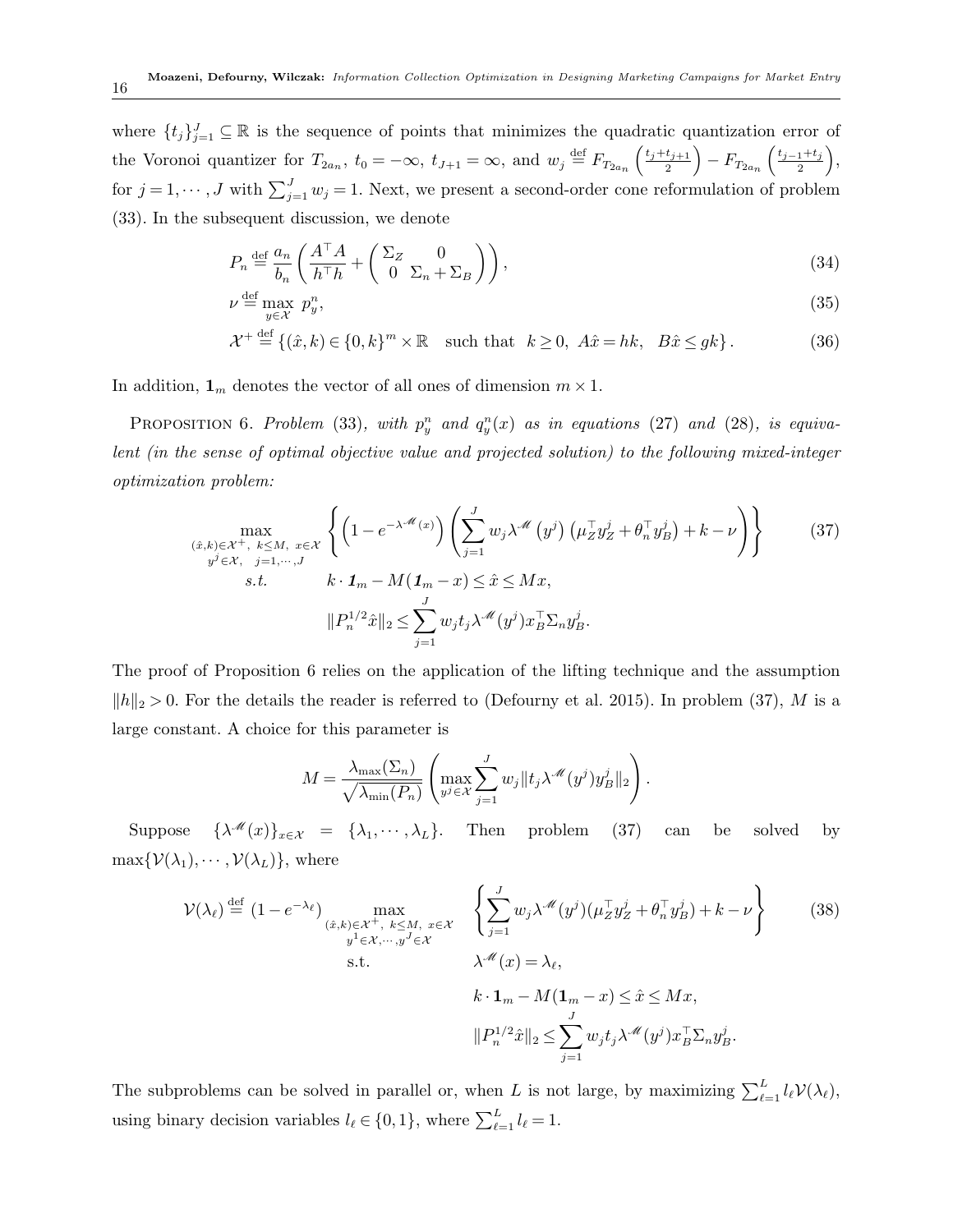When the advertising exposure rate  $\lambda^{\mathcal{M}}(x)$  is a linear function of input features, the subproblems (38) are reduced to mixed-integer second-order cone problems. This is formally stated in the following proposition. Below,  $vec(\cdot)$  is the vectorization operator, and  $(\mu;\theta)$  denotes the column vector by stacking the vector  $\mu$  on top of  $\theta$ .

PROPOSITION 7. Let the marketing campaign exposure rate be linear, i.e.,  $\lambda^{\mathcal{M}}(x) = \overline{\lambda}^{\top}x$  for some  $\bar{\lambda} \in \mathbb{R}^m$ . Then, subproblems in (38) can be expressed as mixed-integer second-order cone optimization problems:

$$
\mathcal{V}(\lambda_{\ell}) = (1 - e^{-\lambda_{\ell}}) \max \sum_{j=1}^{J} w_{j}vec((\mu_{Z}; \theta_{n})\overline{\lambda}^{+})^{\top} vec(u^{j}) + k - \nu
$$
\n(39)  
\ns.t.  $\overline{\lambda}^{\top} x = \lambda_{\ell}$ ,  
\n
$$
||P_{n}^{1/2}\hat{x}||_{2} \le \sum_{j=1}^{J} w_{j}t_{j}vec(vc(\Sigma_{n})\overline{\lambda}^{+})^{\top} vec(z^{j})
$$
\n
$$
u_{i,i'}^{j} \le y_{i}^{j}, \quad j = 1, \cdots, J, \quad i, i' = 1, \cdots, m,
$$
\n
$$
u_{i,i'}^{j} \ge y_{i'}^{j}, \quad j = 1, \cdots, J, \quad i, i' = 1, \cdots, m,
$$
\n
$$
u_{i,i'}^{j} \ge y_{i}^{j} + y_{i'}^{j} - 1, \quad j = 1, \cdots, J, \quad i, i' = 1, \cdots, m,
$$
\n
$$
z_{(i+r(i'-1)),i''}^{j} \le (y_{B}^{j})_{i}, \quad i, i' = 1, \cdots, r, \quad i'' = 1, \cdots, m,
$$
\n
$$
z_{(i+r(i'-1)),i''}^{j} \le (x_{B})_{i'}, \quad i, i' = 1, \cdots, r, \quad i'' = 1, \cdots, m,
$$
\n
$$
z_{(i+r(i'-1)),i''}^{j} \ge y_{i''}^{j}, \quad i, i' = 1, \cdots, r, \quad i'' = 1, \cdots, m,
$$
\n
$$
z_{(i+r(i'-1)),i''}^{j} \ge (y_{B}^{j})_{i} + (x_{B})_{i'} + (y_{B}^{j})_{i''} - 2, \quad i, i' = 1, \cdots, r, \quad i'' = 1, \cdots, m,
$$
\n
$$
k \cdot \mathbf{1}_{m} - M(\mathbf{1}_{m} - x) \le \hat{x} \le Mx, \quad \hat{x} \le k \cdot \mathbf{1}_{m}, \quad k \le M,
$$
\n
$$
(\hat{x}, k) \in \mathcal{X}^{+}, \quad x \in \mathcal{X}, \quad y
$$

Here,  $\nu$  is given in (35) and can be computed by the following integer linear optimization problem,

$$
\nu = \max_{x \in \mathcal{X}, \ u \in \{0, 1\}^{m \times m}} \text{vec}((\mu_Z; \theta_n)\bar{\lambda}^{\top})^{\top} \text{vec}(u),
$$
\n
$$
\text{s.t.} \quad u_{i, i'} \le x_i, \quad i, i' = 1, \cdots, m,
$$
\n
$$
u_{i, i'} \le x_{i'}, \quad i, i' = 1, \cdots, m,
$$
\n
$$
u_{i, i'} \ge x_i + x_{i'} - 1, \quad i, i' = 1, \cdots, m.
$$
\n(40)

The proof of Proposition 7 is presented in Appendix A.

Problem (39) can be solved using optimization solvers such as those by Gurobi Optimization (2015) or MOSEK ApS (2015). We note that when the strong duality holds for the integer optimization problem in (35), it may be computationally attractive to specify the value of  $\nu$  using a set of constraints within problem (39) and avoid solving problem (40) separately.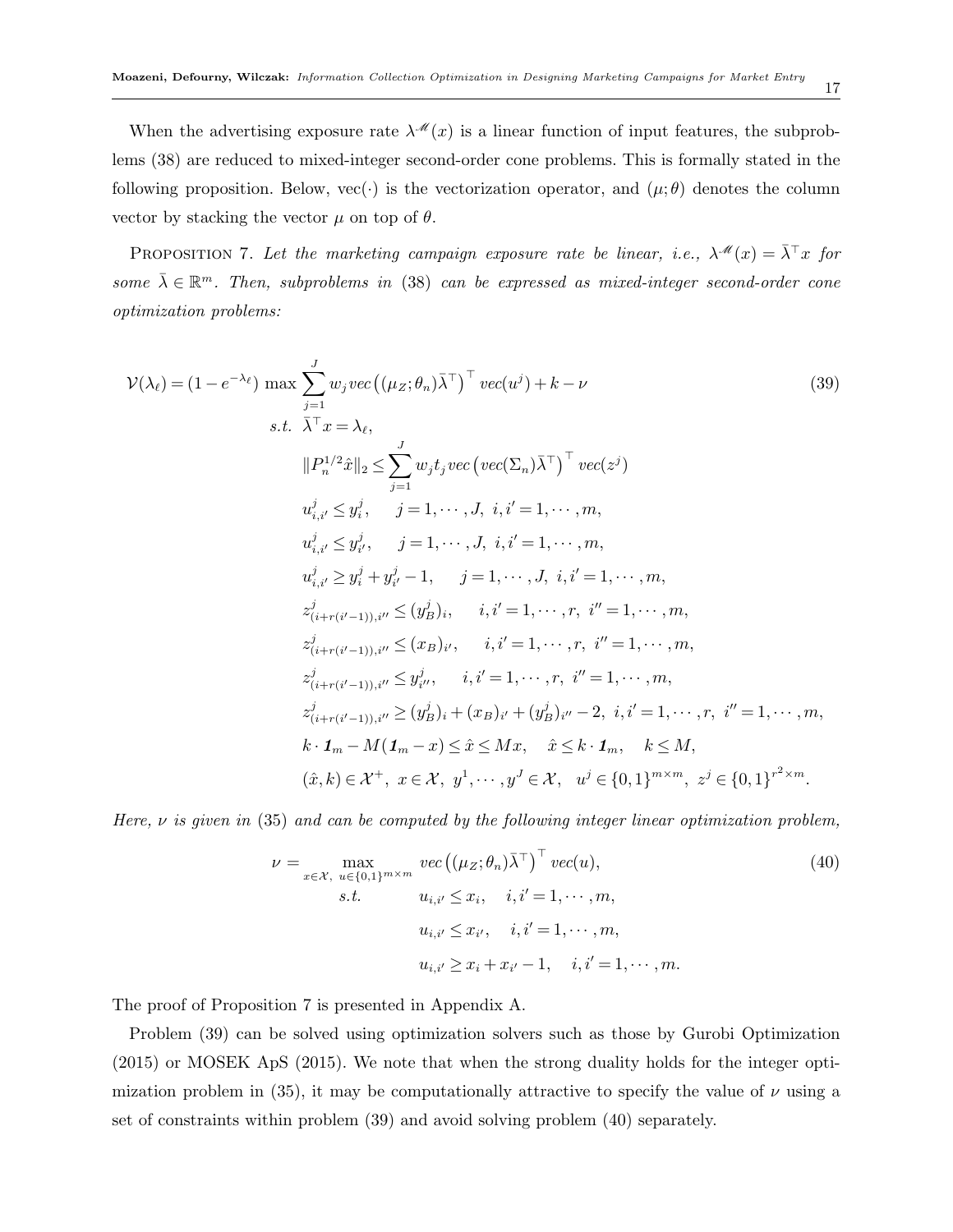The computational time of problem  $(39)$  grows rapidly as the number of input features m increases. We propose an iterative procedure to approximately solve this problem using a sequence of mixed-integer linear optimization problems. This algorithm is motivated in the next proposition. For simplicity in presentation, we assume that  $\lambda^{\mathscr{M}}(x^j) = \lambda$ . However, a similar treatment as in proposition 7 can be applied for more general functions, such as polynomial functions.

PROPOSITION 8. Suppose  $\lambda^{\mathcal{M}}(x_i) = \lambda$ . Consider the mixed-integer linear optimization problem  $\mathcal{P}_{\alpha}$ :

$$
(\mathcal{P}_{\alpha}) \quad \max \left\{ \sum_{j=1}^{J} \lambda w_j \left( \mu_Z^{\top} y_Z^j + \theta_n^{\top} y_B^j \right) + \alpha \sum_{j=1}^{J} \lambda w_j t_j \, vec(\Sigma_n)^{\top} vec(z^j) - \nu \right\},\tag{41}
$$

$$
s.t \ \ vec(P_n)^\top vec(u) = 1,\tag{42}
$$

$$
0 \le u_{ii'} \le Mx_i, \qquad i = 1, \cdots, m,\tag{43}
$$

$$
0 \le u_{ii'} \le M\hat{x}_{i'}, \qquad i'=1,\cdots,m,\tag{44}
$$

$$
\hat{x}_{i'} - M(1 - x_i) \le u_{ii'} \le \hat{x}_{i'}, \qquad i, i' = 1, \cdots, m,
$$
\n(45)

$$
(z_B^j)_{i,i'} \le (y_B^j)_i, \qquad i = 1, \cdots, r,\tag{46}
$$

$$
(z_B^j)_{i,i'} \le (x_B)_{i'}, \qquad i' = 1, \cdots, r,
$$
\n<sup>(47)</sup>

$$
(z_B^j)_{i,i'} \ge (y_B^j)_i + (x_B)_{i'} - 1, \qquad i, i' = 1, \cdots, r,
$$
\n(48)

$$
k \cdot \mathbf{1}_m - M(\mathbf{1}_m - x) \le \hat{x} \le Mx, \quad \hat{x} \le k \mathbf{1}_m, \quad k \le M,
$$
\n
$$
(49)
$$

$$
(\hat{x},k) \in \mathcal{X}^+, \ x \in \mathcal{X}, \ y^1, \cdots, y^J \in \mathcal{X}, \ u \in \mathbb{R}^{m \times m}, \ z^1, \cdots, z^J \in \mathbb{R}_+^{r \times r}.
$$

Let  $k^*$  and  $x^*$  be part of an optimal solution of problem  $\mathcal{P}_{\alpha}$ . Then  $x_n^{KG} = x^*$ , when  $k^* \approx \alpha^2$ .

Proposition 8 is proved in Appendix A.

18

Problem  $P_{\alpha}$  is used in the algorithm described in Figure 2 to obtain a value for  $\alpha$ , which leads to  $k^* \approx \alpha^2$ , and consequently an approximate solution for  $x_n^{\text{KG}}$ . In our computational investigation, we

|      | <b>Require:</b> $\gamma^{tol}$ , $N^{\max}$ , $\alpha_0$ .            |
|------|-----------------------------------------------------------------------|
|      | $(00)$ $N = 0$                                                        |
| (01) | $\alpha = \alpha_0$                                                   |
|      | (02) $\gamma = 2\gamma^{tol}$                                         |
|      | (03) while $\gamma > \gamma^{tol}$ and $\overline{N} \le N^{\max}$ do |
| (04) | Solve problem $P_{\alpha}$ and compute $k^*$                          |
|      | $(05)$ $\gamma =  \alpha - k^* $                                      |
|      | (06) $\alpha = \sqrt{k^*}$                                            |
|      | (07) $\bar{N} = \bar{N} + 1$                                          |
|      | $(08)$ end while                                                      |
|      | $(09)$ return $x^*$                                                   |

Figure 2 An approximate algorithm using a sequence of mixed-integer linear programming problems for computing the KG policy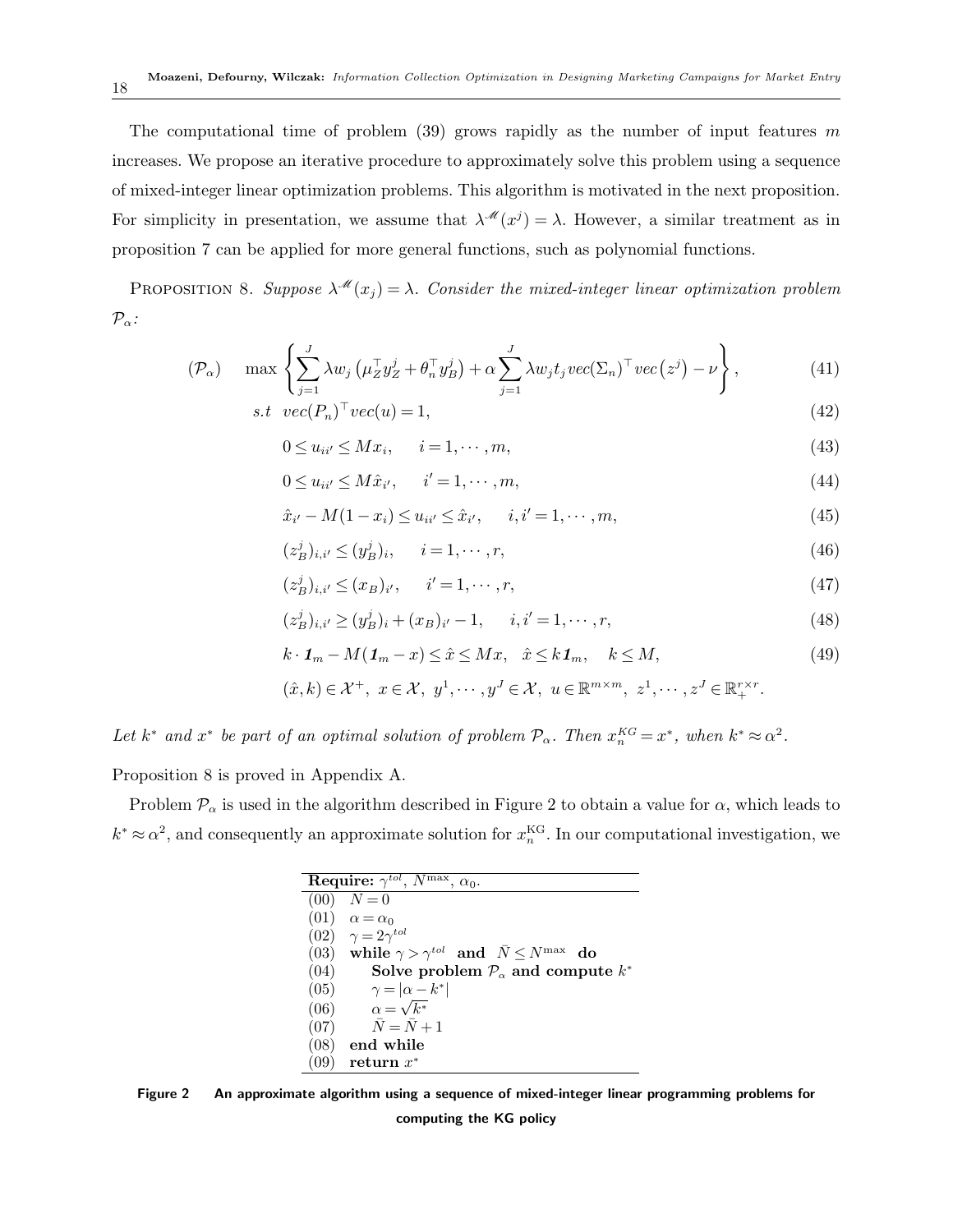set  $N^{\max} = 10$  and  $\gamma^{tol} = 0.001$ . However, as illustrated in Section 9, the iterative algorithm using MILPs tends to converge in very few (3 or 4) iterations. This procedure is significantly faster than the mixed-integer second-order optimization formulation for the large number of input features.

The computational methods in this section are employed in Section 9. We proceed by modeling marketing campaign features in property and casualty insurance and formulating typical requirements on these features.

# 8. Application to Property and Casualty Insurance

The insurance industry has been heavily engaged in advertising over the past few years, e.g., see (McGranahan et al. 2013). According to Whelan and O'Neill (2014), "Insurance was the most expensive keyword in Google AdWords in 2011. State Farm and Progressive each spent more than \$43 million advertising on Google that year." Surveys on 26, 500 U.S. property and casualty insurance consumers and 3, 600 consumers of auto insurance are analyzed in Whelan and O'Neill (2014). From the empirical analysis of the survey data in this study, we inferred features that have been recognized to be effective. These features are summarized in Table 1. While their importance varies depending on the objective of the marketing campaign, e.g., customer acquisition, retention, cross-selling, or loyalty (Whelan and O'Neill 2014), we include them all as potential input features for insurance market entry, which is aimed primarily for acquisition.

These features fall into two categories: (i) customer segment features, which describe observable customer specifications such as demographic segmentation (e.g., age, education, gender, occupation, nationality, or household demographics such as marital status or home value), perceptual customer variables such as the customer's risk attitude or sensitivity to price, as well as customer-industry specifications including recorded attributes of the previous correspondence with the customer, relationship duration, shopping behavior, purchase history and frequencies. For further details on customer segmentation, see, e.g., (Wedel and Kamakura 2000, 2002, Webber 1998, Weinstein 2006, Foedermayr and Diamantopoulos 2008, Goyat 2011). (ii) advertisement design features, which constitute specific marketing strategies implemented in the campaign, such as the advertising channels, content, or variety of monetary and non-monetary premiums and incentives (Cobanoglu and Cobanoglu 2003). For general discussion on other marketing variables, key customer metrics, and their modeling challenges, see Gupta and Zeithaml (2006) and the references therein. For the benefits of advertisement design features related to personalized offers and messages in marketing, e.g., see (Schultz et al. 2009, Charski 2013, Nesamoney 2015).

In Table 1, the feature type Insurance Needs expresses the average number of insurance products held with main or other insurers. *Multi-channel* refers to agent and contact center, agent and digital, contact center and digital, agent and contact center and digital. Service capabilities emphasize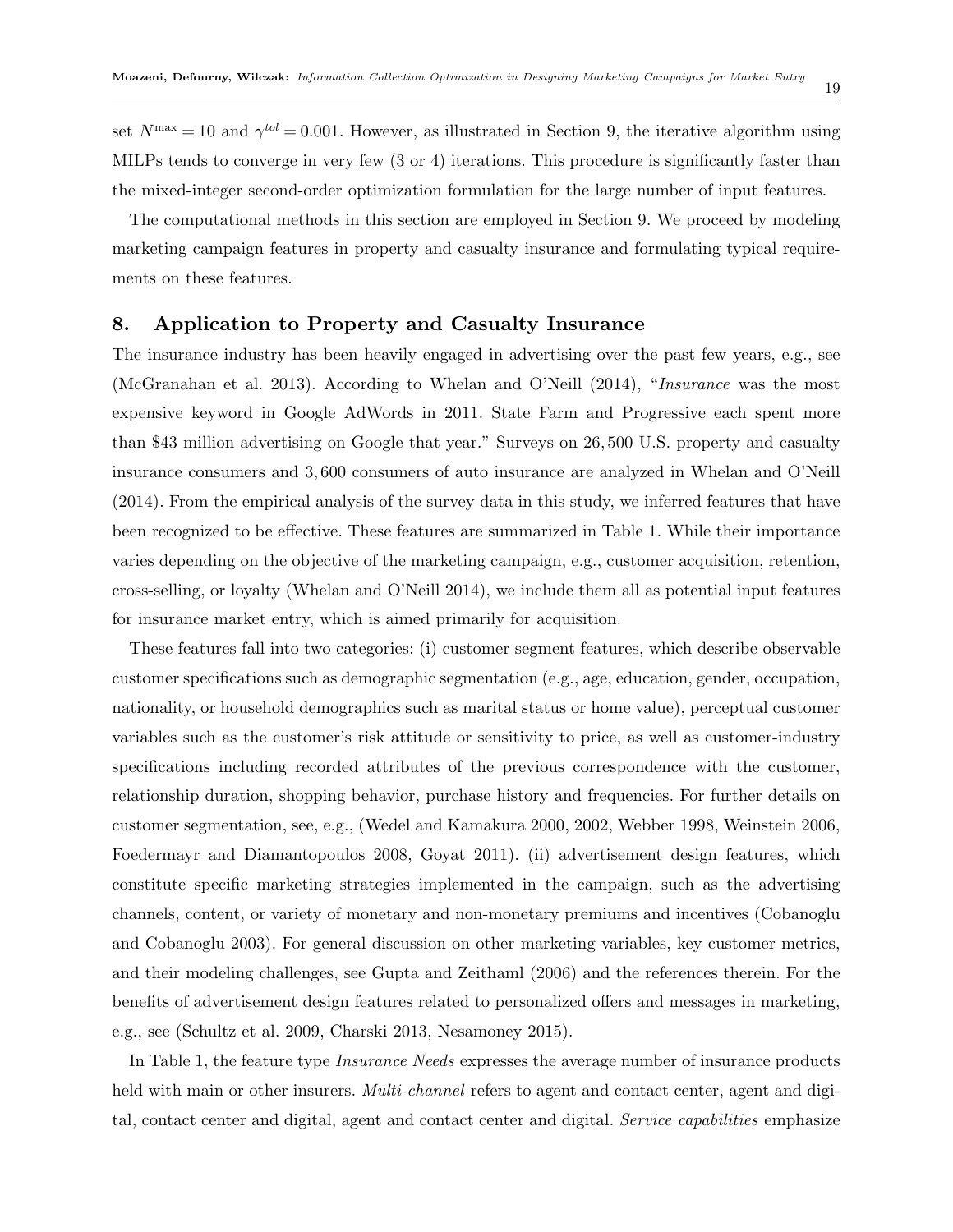| Type                 | Categories                                                        |
|----------------------|-------------------------------------------------------------------|
| Age                  | 18 to 24, 25 to 34, 35 to 44, 45 to 54, 55 to 64, 65 or older     |
| Household Income     | $\langle$ \$25K, \$25K-\$50K, $\cdots$ , \$100K-\$150K, $>$ \$150 |
| Insurance Needs      | average number of insurance products: $1, 2, (3 \text{ or more})$ |
| Insurance Product    | home, auto                                                        |
| Customer Mindset     | peace-of-mind-focused, convenience-focused, price-focused         |
| Time with an Insurer | $<$ 1 year, 1 – 3 years, 3 – 6 years, $>$ 6 years                 |
|                      | <b>Advertisement Design Features</b>                              |

Customer Segment Features

| Advertisement Design Features |                                                         |  |  |  |
|-------------------------------|---------------------------------------------------------|--|--|--|
| Type                          | Categories                                              |  |  |  |
| Advertisement Channel         | digital, contact center, agent, multi-channel           |  |  |  |
| Service Capabilities          | emphasizing online options or easy service              |  |  |  |
| Pricing Innovations           | emphasizing accident forgiveness or telematics programs |  |  |  |
| Themes and Contents           | informative, emotional                                  |  |  |  |
|                               |                                                         |  |  |  |

Table 1 Marketing campaign features in property and casualty insurance

options to purchase online without an agent, or easy service such as claim handling features, the existence of a mobile app, a video chat with an agent, video conferencing, etc. Pricing innovations accentuate price-related features such as first accident forgiveness, in-vehicle telematics programs, or route-based pricing. Theme and Content refer to different ways of composing stories and formulating the advertisement channel, or the written appeal in the advertisement. While this feature type is not explicitly considered in (Whelan and O'Neill 2014), we include it in our analysis motivated by other studies in the literature, e.g., see (Kunreuther et al. 2014), or (Klapdor et al. 2014) about the importance of content and words in marketing.

Categories of each feature type in Table 1 are modeled by a binary decision variable. For age, we introduce  $x_1, \dots, x_6$ , where,  $x_1 = 1$  if age is between 18 and 24,  $x_2 = 1$  if age is between 25−34, etc. The age-related features should satisfy the constraint  $\sum_{i=1}^{6} x_i = 1$ . Similarly, we define the incomerelated binary features  $x_7, \dots, x_{12}$ , features related to the insurance needs  $x_{13}, x_{14}, x_{15}$ , decision variables  $x_{16}$  and  $x_{17}$  for Insurance Product,  $x_{18}, x_{19}, x_{20}$  for Customer Mindset, and  $x_{21}, \dots, x_{24}$ for Time with Insurer. Requirements on the customer segment features specify the following set

$$
\mathcal{X}_{\mathcal{C}} = \left\{ x \in \{0, 1\}^{37} \text{ s.t. } \sum_{i=1}^{6} x_i = 1, \sum_{i=7}^{12} x_i = 1, \sum_{i=13}^{15} x_i = 1, \sum_{i=16}^{17} x_i = 1, \sum_{i=18}^{20} x_i = 1, \sum_{i=21}^{24} x_i = 1 \right\}.
$$

For Ad channels, we define variables  $x_{25}$  (agent),  $x_{26}$  (digital),  $x_{27}$  (contact center),  $x_{28}$  (agent and contact center),  $x_{29}$  (digital and contact center),  $x_{30}$  (digital and agent),  $x_{31}$  (agent and digital and contact center). For pricing innovation features, we introduce the binary variables  $x_{34}$  to specify that the advertisement emphasizes on first accident forgiveness, and  $x_{35}$ , if the advertisement emphasizes on in-vehicle telematics programs. The associated constraints define the following set:

$$
\mathcal{X}_{A} = \left\{ x \in \{0, 1\}^{37} \text{ s.t. } x_{28} = x_{25} \times x_{27}, x_{29} = x_{26} \times x_{27}, x_{30} = x_{25} \times x_{26}, x_{31} = x_{25} \times x_{26} \times x_{27}, \right.
$$

$$
\sum_{i=25}^{27} x_{i} \ge 1, \sum_{i=32}^{33} x_{i} = 1, \sum_{i=34}^{35} x_{i} = 1, \sum_{i=36}^{37} x_{i} = 1. \right\}.
$$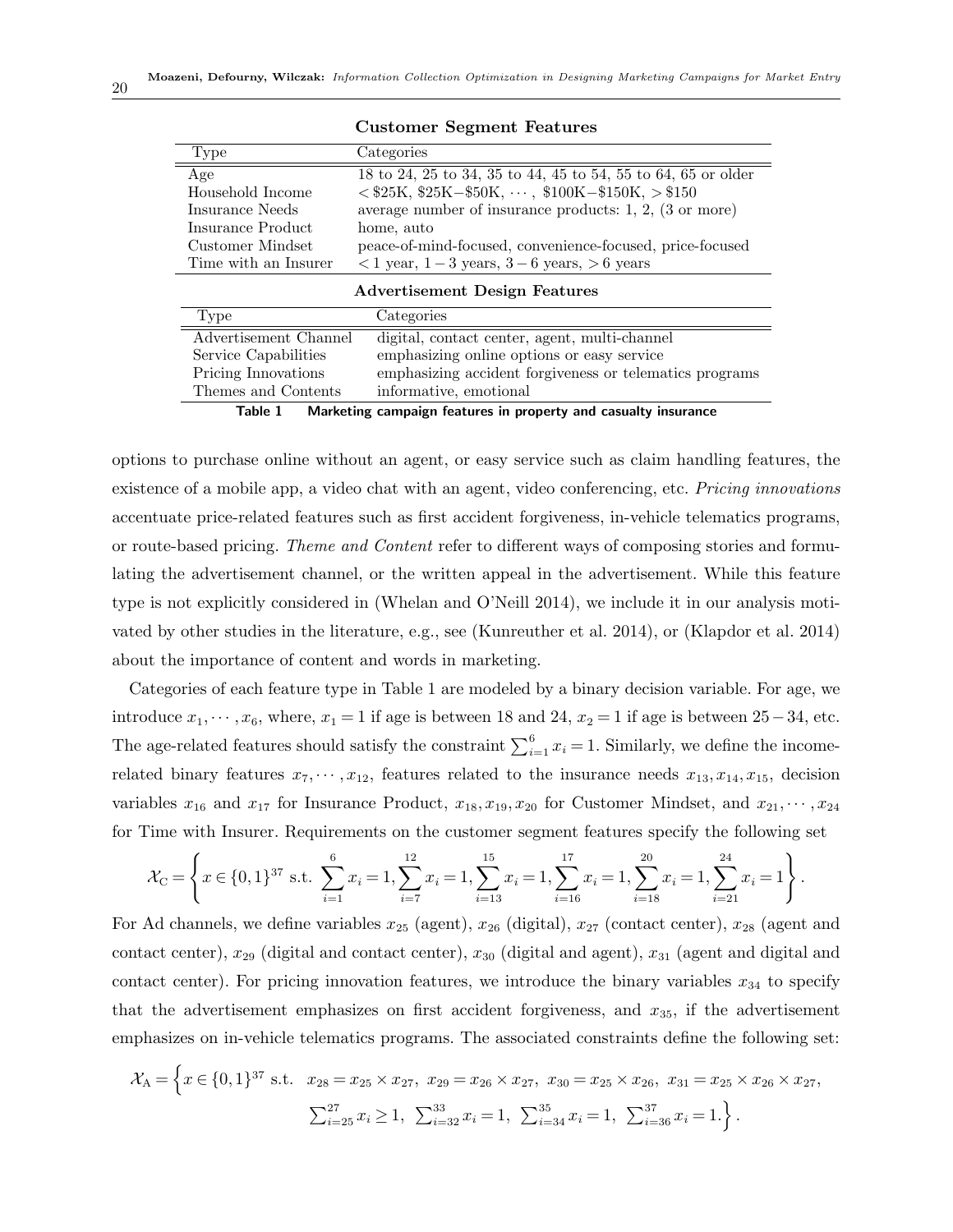The nonlinear constraints such as  $x_{28} = x_{25} \times x_{27}$  in the definition of  $\mathcal{X}_2$  above can be reformulated as linear constraints.

We also include a number of cross-type constraints to ensure that for price-focused customers the accident forgiveness pricing innovation property is emphasized, for customers who are with an insurer for more than three years the accident forgiveness is not mentioned, the easy service is emphasized for convenience-focused customers, while for customers older than 45 years options on online services and digital marketing channel are not highlighted, and finally the telematics programs are not emphasized for customers earning more than  $100K$ . These requirements imply the following set

$$
\mathcal{X}_I = \{x \in \{0, 1\}^{37} \text{ s.t. } x_{20} - x_{34} \le 0, \ x_{\ell} + x_{34} \le 1 \quad \ell = 23, 24, \ x_{19} - x_{33} \le 0, \n x_i + x_{32} \le 1, \ x_i + x_{26} \le 1 \quad i = 4, 5, 6, \ x_j + x_{35} \le 1 \quad j = 11, 12\}.
$$

Hence, the set of feasible marketing campaigns  $\mathcal{X} = \mathcal{X}_C \cap \mathcal{X}_A \cap \mathcal{X}_I$  includes  $K = |\mathcal{X}| = 34,560$ alternatives.

# 9. Computational Results

We use simulations to computationally study the performance of the KG policy and a number of other popular policies to identify effective features for property and casualty insurance marketing campaigns explained in Section 8.

The most popular policy among practitioners is the adaptive myopic policy, also called *pure* exploitation or greedy heuristic. It focuses on the alternatives that appear to be the best given our current estimates and implements  $\argmax_{x \in \mathcal{X}} \mathbb{E}[\eta|S_n]$  at phase *n*. The Thompson sampling policy, found outperforming in Schwartz et al. (2016), promotes more exploration by first drawing a single sample from  $n^{\text{th}}$  posterior distributions,  $(\hat{\mu}_B, \hat{\rho}) \sim \text{Normal-Gamma}(\theta_n, \Sigma_n, a_n, b_n)$ , and then, implementing the argmax of  $\mathbb{E}[\eta|\hat{\mu}_B]$ . Optimal design policies, also called *optimal design of experiments*, aim to choose  $x \in \mathcal{X}$  which minimizes some scalarization of the error covariance matrix  $\Sigma_{n+1}$ , given the belief parameter  $\Sigma_n$ , e.g., see (Boyd 2004, Bechhofer et al. 1995). The *D-optimal* design minimizes the determinant of the error covariance matrix, i.e.,  $log det(\Sigma_{n+1}), E-optimal$ design minimizes  $\|\Sigma_{n+1}\|_2$ , and A-optimal design minimizes the trace of the covariance matrix, i.e.,  $\min_{x \in \mathcal{X}} \text{tr}(\Sigma_{n+1}),$  where  $\text{tr}(\Sigma_{n+1})$  is computed as in equation (13). These problems can be cast as mixed integer second-order cone optimization, e.g., see Proposition 9 in Appendix A for E-optimal design policy. There are other strategies for balancing exploration and exploitation, such as Boltzmann exploration policy, uniform exploration policy, optimal computing budget allocation procedure, linear loss policy (e.g., see Frazier et al. (2008), Ryzhov and Powell (2012b), Chick and Frazier (2013)). Computing these policies often involves enumerating all alternatives; whence, the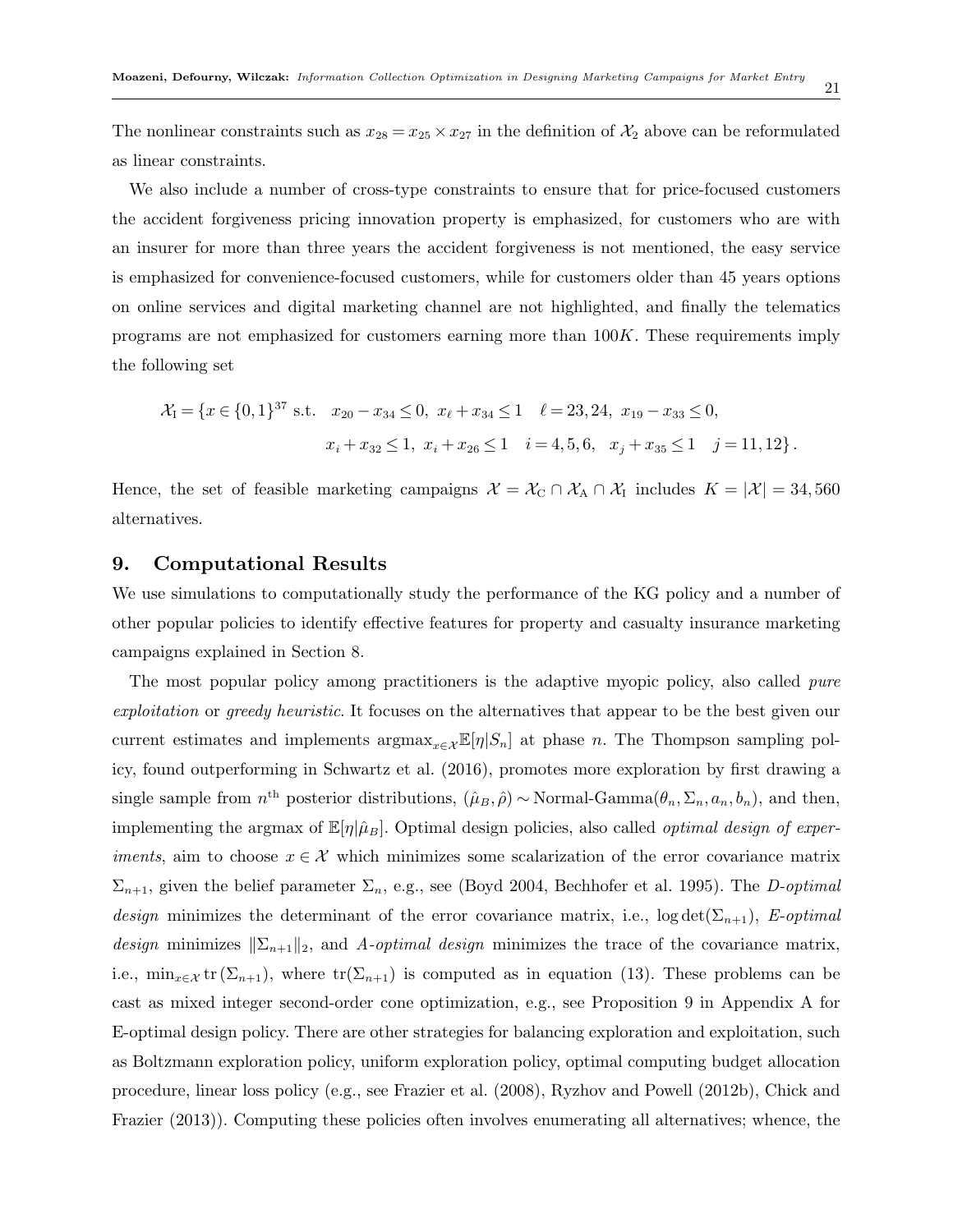performance of these policies quickly degrades as  $K$  is large and the number of learning phases reduces.

For each policy, we simulate M replications, each of which involves generating a single true value of  $\rho$  from the prior distribution  $Gamma(a_0, b_0)$ , and the vector of true mean  $\mu_B|\rho \sim \mathcal{N}(\theta_0, \frac{1}{a})$  $\frac{1}{\rho}\Sigma_0$ ). These true values are not observed by any policy when making decisions and are used only for policy evaluations. We let  $\mu_Z = 501_{r_0}$ . The prior for  $\rho$  is set to be  $a_0 = 1.5$  and  $b_0 = 10$  in all experiments. In our simulations, we set the components of  $\theta_0$  by randomly drawing from a normal distribution. The prior (symmetric positive semidefinite) covariance is set to be  $\Sigma_0 = (S + S^{\top})^2$ , for some matrix S with components  $S_{ij} \sim \mathcal{N}(0, 1)$ . Similarly, we randomly generate covariance matrices  $\bar{\Sigma}_0$  and  $\bar{\Sigma}$  for  $\Sigma_Z$  and  $\Sigma_B$ . The time horizon in marketing is typically small. Hence, we focus on  $N \leq 6$  in our experiments. The KG policy is computed with  $J = 5$  in the quantization procedure. We assume that  $\lambda^{\mathcal{M}}(x)$  only depends on the advertisement channel features:

$$
\lambda^{\mathcal{M}}(x) = \bar{\lambda}_1 x_{25} + \bar{\lambda}_2 x_{26} + \bar{\lambda}_3 x_{27},\tag{50}
$$

where  $\bar{\lambda}_1 = 10$ ,  $\bar{\lambda}_2 = 15$ , and  $\bar{\lambda}_3 = 20$ . Note that  $m = 38$ .

22

Each policy chooses a design  $x_n$  according to its decision rule and observes  $(\kappa_{n+1}, \eta_{n+1})$ . After N measurements, the performance of the policy  $\pi$  is evaluated by letting  $x^{\pi}$  be the solution that maximizes  $\mathbb{E}[\eta|\theta_n]$ , and computing the revenue  $R_N^{\pi}$  and the normalized regret  $\varepsilon_N^{U,\pi}$ , as follows

$$
R_N^{\pi} \stackrel{\text{def}}{=} \lambda^{\mathscr{M}}(x^{\pi}) \left( \mu_Z^{\top} x_Z^{\pi} + \mu_B^{\top} x_B^{\pi} \right), \tag{51}
$$

$$
\varepsilon_N^{\pi} \stackrel{\text{def}}{=} \frac{1}{\bar{U} - \underline{U}} \left( \bar{U} - \lambda^{\mathcal{M}} (x^{\pi}) \left( \mu_Z^{\top} x_Z^{\pi} + \mu_B^{\top} x_B^{\pi} \right) \right),\tag{52}
$$

where  $\bar{U} \stackrel{\text{def}}{=} \max_{x \in \mathcal{X}} \lambda^{\mathcal{M}}(x) (\mu_Z^{\top} x_Z + \mu_B^{\top} x_B)$  and  $\underline{U} \stackrel{\text{def}}{=} \min_{x \in \mathcal{X}} \lambda^{\mathcal{M}}(x) (\mu_Z^{\top} x_Z + \mu_B^{\top} x_B)$ . Subsequently, we refer to  $\bar{U}$ , i.e., the optimal objective value given the true parameters  $\mu_B$  and  $\rho$ , as the *ideal* policy.

Table 2 reports the average revenue of the policies for  $N = 4, 5, 6$  and  $M = 1000$  replications. In panel (a), where  $r_0 = 13$  and  $r = 20$ , we have  $K = 34,560$  marketing campaigns. In Tables 2(b) and 2(c), when  $r_0 = 20$  and  $r = 13$ , we focus on a particular customer segment characterized by the first category of each feature type, i.e.,  $x_1 = 1, x_7 = 1, x_{13} = 1, x_{16} = 1, x_{18} = 1, x_{21} = 1$ . In this scenario, the goal is to identify effective advertisement design elements for a fixed target customer segment. Hence,  $K = 56$ . In panel (c),  $\Sigma_Z = \Sigma_B = 0$ , i.e., the coefficients  $\zeta$  and  $\beta$  are deterministic and equal  $\zeta = \mu_Z$  and  $\beta = \mu_B$ . Table 2 indicates that all policies improve the expected outcome as N increases. The average revenue improvement (in percentage) panel in Table 2 shows that all policies significantly outperform the adaptive myopic policy. The left panel in Table 2 evinces that the average revenue of the  $KG$  policy is the most closest to that of the ideal policy in comparison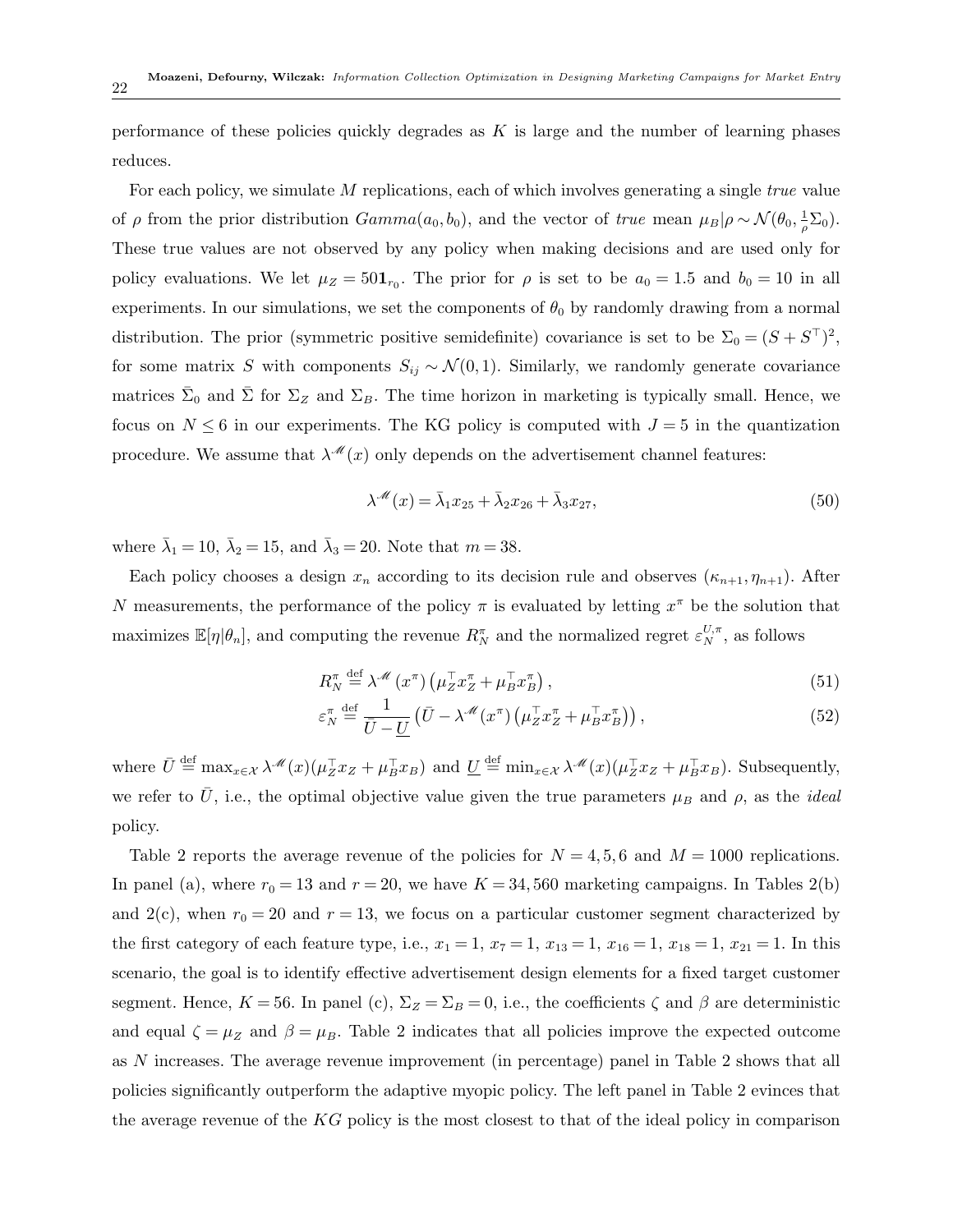with other policies including the Thompson sampling policy. This pattern holds in all three tables independent of the value of  $r_0$  or covariance matrices. As Table  $2(c)$  exhibits the revenue of the KG policy approaches to that of ideal when the variation in the performance model coefficients reduces.

| Average Revenue |         |         |         |                                                                                       |         |         |                  | $%$ Improvement  |                        |                        |
|-----------------|---------|---------|---------|---------------------------------------------------------------------------------------|---------|---------|------------------|------------------|------------------------|------------------------|
| N               | Ideal   | Mvopic  | ΚG      | Thompson Sampling A-Design E-Design                                                   |         |         | KG vs.<br>Myopic | TS vs.<br>Myopic | A-Design<br>vs. Myopic | E-Design<br>vs. Myopic |
|                 | 2628.21 | 1718.14 | 2202.84 | 1948.96                                                                               | 1943.59 | 2108.38 | 128.21           | 113.43           | 113.12                 | 122.71                 |
| 5.              | 2628.21 | 1818.40 | 2248.63 | 2072.63                                                                               | 2065.92 | 2088.68 | 123.66           | 113.98           | 113.61                 | 114.86                 |
| 6               | 2628.21 | 1871.06 | 2316.47 | 2129.28                                                                               | 2182.05 | 2164.04 | 123.81           | 113.80           | 116.62                 | 115.66                 |
|                 |         |         |         | (a) $r_0 = 13, r = 20, \Sigma_Z = \overline{\Sigma}, \Sigma_B = \overline{\Sigma}_0.$ |         |         |                  |                  |                        |                        |

|   | Average Revenue |         |         |                                     |         |         |                  |                  | $%$ Improvement        |                        |
|---|-----------------|---------|---------|-------------------------------------|---------|---------|------------------|------------------|------------------------|------------------------|
| N | Ideal           | Mvopic  | ΚG      | Thompson Sampling A-Design E-Design |         |         | KG vs.<br>Mvopic | TS vs.<br>Mvopic | A-Design<br>vs. Myopic | E-Design<br>vs. Myopic |
|   | 2431.94         | 1475.76 | 1952.22 | 1704.67                             | 1754.80 | 1894.59 | 132.29           | 115.51           | 118.91                 | 128.38                 |
|   | 2431.94         | 1529.45 | 2016.54 | 1784.38                             | 1897.92 | 1934.81 | 131.85           | -116.67          | 124.09                 | 126.50                 |
|   | 2431.94         | 1561.59 | 2088.73 | 1868.37                             | 1953.55 | 1958.28 | 133.76           | 119.65           | 125.10                 | 125.40                 |

| (b) $r_0 = 20, r = 13, \Sigma_Z = \bar{\Sigma}, \Sigma_B = \bar{\Sigma}_0.$ |  |  |
|-----------------------------------------------------------------------------|--|--|

|               | Average Revenue |         |         |                                     |         | $%$ Improvement |                  |                  |                        |                        |
|---------------|-----------------|---------|---------|-------------------------------------|---------|-----------------|------------------|------------------|------------------------|------------------------|
| N             | Ideal           | Mvopic  | ΚG      | Thompson Sampling A-Design E-Design |         |                 | KG vs.<br>Mvopic | TS vs.<br>Myopic | A-Design<br>vs. Myopic | E-Design<br>vs. Myopic |
|               | 2536.41         | 1845.44 | 2359.34 | 2183.09                             | 2100.19 | 2177.85         | 127.85           | 118.30           | 113.80                 | 118.01                 |
| $\mathcal{D}$ | 2536.41         | 1884.78 | 2478.83 | 2310.36                             | 2280.58 | 2273.43         | 131.52           | 122.58           | 121.00                 | 120.62                 |
| 6             | 2536.41         | 1896.69 | 2501.83 | 2380.45                             | 2306.52 | 2392.13         | 131.90           | 125.51           | 121.61                 | 126.12                 |
|               |                 |         |         |                                     |         |                 |                  |                  |                        |                        |

(c)  $r_0 = 20, r = 13, \Sigma_Z = 0, \Sigma_B = 0.$ 

Table 2 Average revenue for different sequential learning policies

Figure 3 illustrates the average revenue  $R_N^{\pi}$  and the average regret  $\varepsilon_N^{\pi}$  as a function of learning phases for different marketing campaign design policies  $\pi$ . The solid horizontal lines in the left plots of Figure 3 indicates the average revenue of the ideal policy  $\bar{U}$ . These plots illustrate that, in all cases, the learning achieved from the KG policy occurs much more rapidly. This is an attractive property of a learning policy in marketing campaign design for market entry from a managerial viewpoint, since time is an important factor to maximize the value of marketing investment. Being capable to reduce the required number of learning phases to achieve the same level of learning makes the KG policy more favorable than alternative sequential learning policies. This confirms the value of adopting KG policy in designing marketing campaigns. By comparing plots 3(a) and 3(b) with those in 3(c), we observe that when  $\Sigma_Z$  and  $\Sigma_B$  is nonzero the A-Design and E-Design policies on average outperform the Thompson sampling policy.

Next, we investigate the performance of the approximate algorithm using a sequence of mixedinteger linear optimization problems in Figure 2 for computing the KG decision. For this experiment, we consider a feasible set  $\mathcal{X} \subseteq \mathbb{R}^m$  with m decision variables, 5 equality constraints  $Ax = h$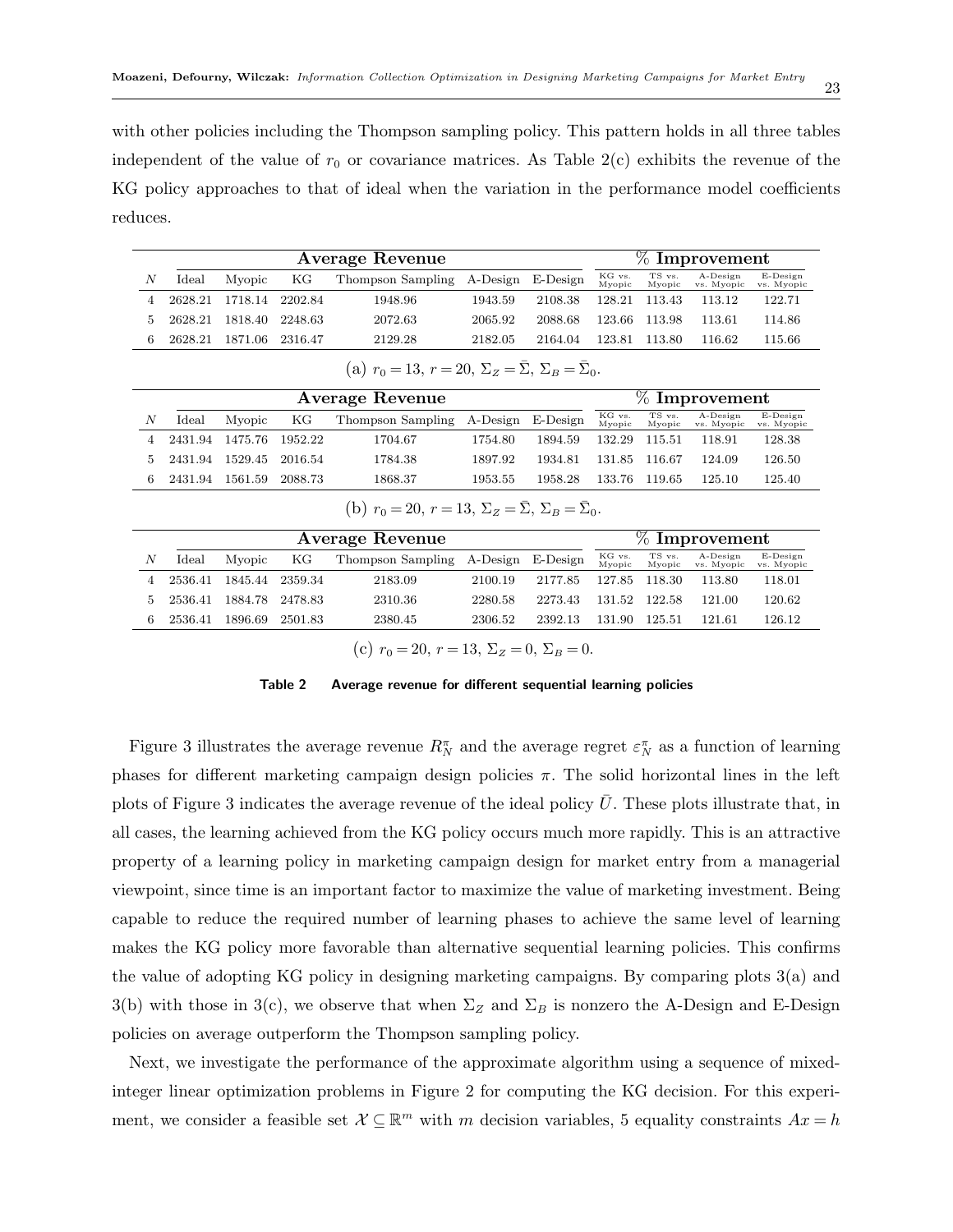

(a)  $r_0 = 13, r = 20, \Sigma_Z = \bar{\Sigma}, \Sigma_B = \bar{\Sigma}_0$ 



(b) 
$$
r_0 = 20, r = 13, \Sigma_Z = \bar{\Sigma}, \Sigma_B = \bar{\Sigma}_0
$$



(c) 
$$
r_0 = 20, r = 13, \Sigma_Z = 0, \Sigma_B = 0
$$

Figure 3 Average revenue and average regret of different sequential learning policies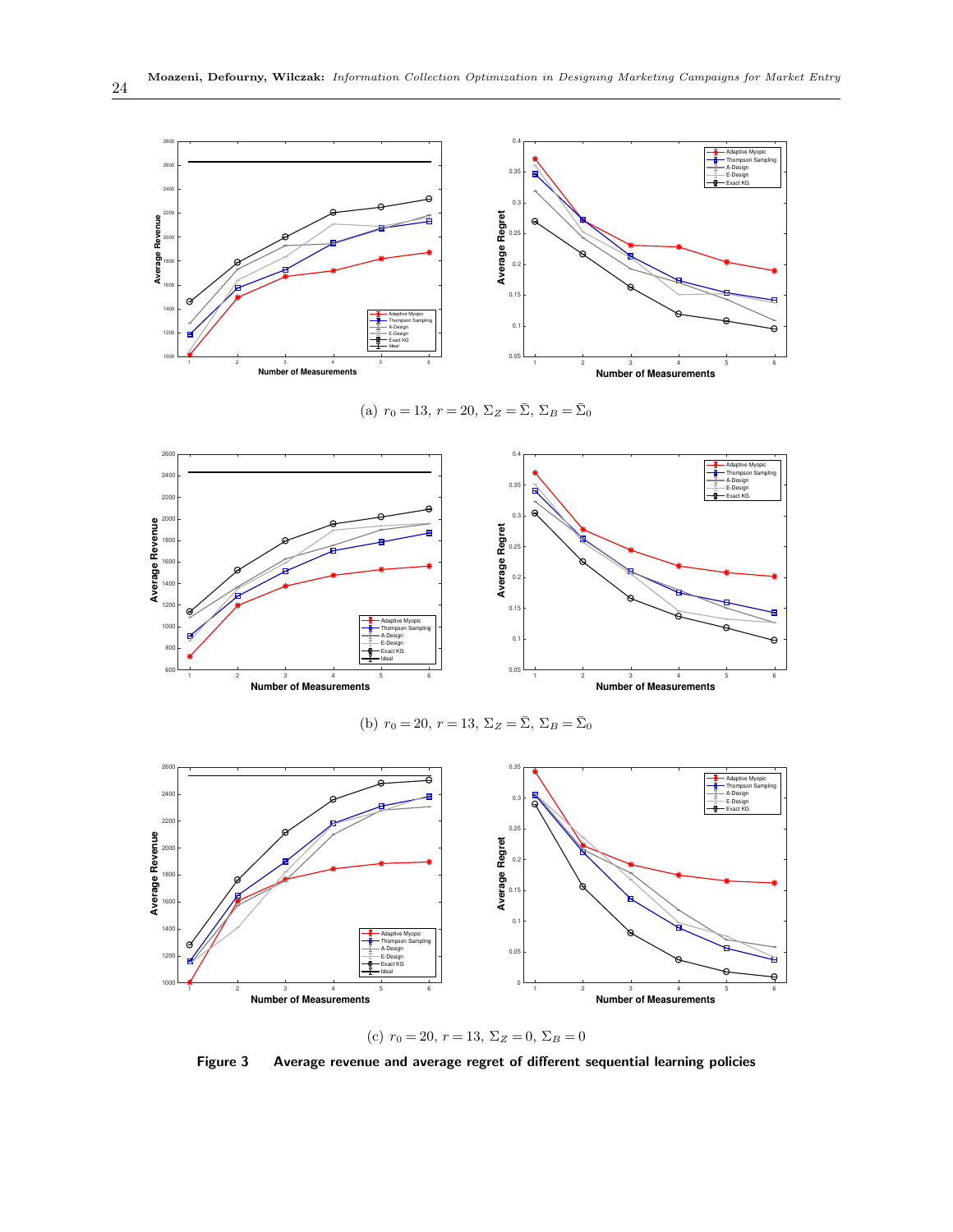and no inequality constraint. In addition, we let  $r = m$ ,  $\Sigma_B = 0$ ,  $\lambda = 1$ , and  $J = 10$ . For a given value of m, we randomly generate 20 problem instances  $(A, h, \theta_N, \Sigma_N)$ . For each generated problem, we employ the iterative MILP algorithm in Figure 2 and the mixed-integer second-order cone optimization (MISOCO) problem (37) in Proposition 6. The average runtimes for each computational approach, the average number of iterations  $\overline{N}$  in the MILP sequence algorithm, and average relative approximation error in the obtained optimal values are reported in Table 3. Here, the values are averaged over 20 problem instances. According to our simulations reported in Table 3, the algorithm in Figure 2 requires very few (around  $\bar{N} \approx 3$ ) iterations on average to converge to a solution with less than 2% difference in the KG quantity. This holds for all values of m. The runtime of solving MISOCO formulation to compute the KG decision is lower for smaller values of m. As the number of input features m increases  $(m \geq 24)$ , applying the algorithm in Figure 2 becomes much more attractive.

|    |                                                |      | <b>Runtime</b> |         |  |
|----|------------------------------------------------|------|----------------|---------|--|
| m  | Relative Difference in KG quantity Average $N$ |      | Iterative MILP | MISOCO  |  |
| 12 | $0.59\%$                                       | 3.10 | 20.85          | 0.81    |  |
| 16 | 1.01\%                                         | 3.05 | 53.54          | 4.09    |  |
| 20 | 1.81\%                                         | 3.45 | 93.57          | 36.84   |  |
| 22 | 1.54%                                          | 3.05 | 106.33         | 91.58   |  |
| 24 | 1.47%                                          | 3.00 | 128.58         | 665.76  |  |
| 26 | 1.78%                                          | 2.95 | 144.66         | 1924.56 |  |

Table 3 Runtime comparison between the MILP sequence algorithm in Figure 2 and MISOCO formulation

# 10. Conclusions

This paper addresses modeling and computational challenges around adaptive experimentation in the context of marketing campaign design for market entry. We consider a multiplicative advertising exposure model which allows for characterizing a marketing campaign by detailed input features and capturing the advertising exposure effect by a Poisson process. A Bayesian approach to model parameter uncertainty is adopted to capture the interaction between design features and customer segmentation features. The model admits closed-form Bayesian updating equations and computationally efficient approaches to develop an approximate dynamic programming policy. We evaluate this policy and a set of alternative policies, including the practitioners' favorite adaptive myopic policy and the Thompson sampling policy, found often outperforming in (Schwartz et al. 2016), to design a property and casualty insurance marketing campaign.

A limiting factor of this study is that the computational investigation does not consider features related to the promotion period in the advertising schedule, which could describe the ordering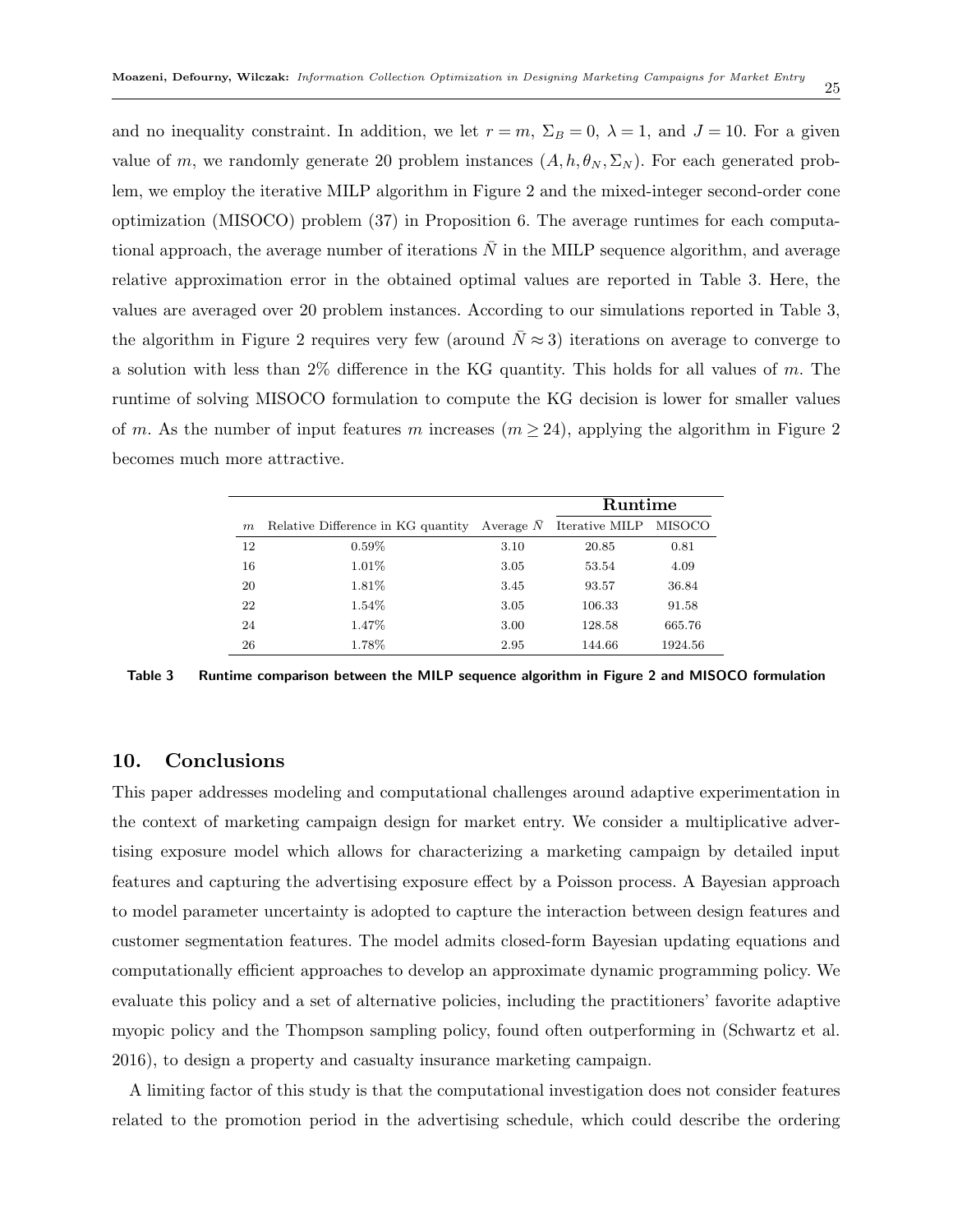of successive marketing campaigns that a same customer could be exposed to in order to induce an overall response. In (Tellis and Franses 2006) for instance it was shown that the manager can consider the promotion period as a decision variable, and let the optimization guide the next length of promotion period, taking into account the effectiveness period of advertising and the optimal data interval to estimate the advertising carryover.

### Acknowledgement

26

This research was supported in part by a grant from Accenture.

# Appendix A: Proofs

Sketch of Proof of Proposition 1 (see Section EC.1). From  $\zeta \sim \mathcal{N}(\mu_Z, \Sigma_Z)$  and  $\beta \sim \mathcal{N}(\mu_B, \Sigma_B)$ and the assumption that  $\zeta$ ,  $\beta$ , and  $\epsilon$  are independent,  $\zeta^{\top} x_Z + \beta^{\top} x_B + \epsilon \mid \mu_B, \rho$  is normally distributed, for every given  $(x_{Z,n}, x_{B,n})$ . Thus, given the multiplicative advertising exposure model (2),  $\eta_{n+1}|\mu_B,\rho,x_n,\kappa_{n+1} > 0$  follows a normal distribution with mean  $\kappa_{n+1}(\mu_Z^{\top}x_{Z,n} + \mu_B^{\top}x_{B,n})$  and variance  $\frac{\kappa_{n+1}^2}{\rho} \hat{\sigma}_n$ , where  $\hat{\sigma}_n \stackrel{\text{def}}{=} 1 + x_{Z,n}^\top \Sigma_Z x_{Z,n} + x_{B,n}^\top \Sigma_B x_{B,n}$ .

From the Bayes' rule, the probability density functions of  $\eta_{n+1}|\mu_B, \rho, x_n, \kappa_{n+1} > 0$  and  $\mu_B, \rho|S_n$ where  $(\mu_B, \rho)|S_n \sim \text{Normal-Gamma}(\theta_n, \Sigma_n, a_n, b_n)$ , we have

$$
\Pr(\mu_B, \rho | S_n, x_n, \kappa_{n+1}, \eta_{n+1}) \propto \left(\frac{\rho}{2\pi}\right)^{\frac{r}{2}} |\Sigma_n|^{-1/2} e^{-\frac{\rho}{2}(\mu_B - \theta_n)^{\top} \Sigma_n^{-1}(\mu_B - \theta_n)} \times \frac{b_n^{a_n}}{\Gamma(a_n)} \rho^{a_n - 1} e^{-b_n \rho} \times \frac{\sqrt{\hat{\rho}}}{\sqrt{2\pi \kappa_{n+1}}} e^{-\frac{\hat{\rho}}{2}(\ell + (\theta_n - \mu_B)^{\top} x_{B,n})^2}, \tag{53}
$$

where  $\ell \stackrel{\text{def}}{=} \frac{\eta_{n+1}}{k+1}$  $\frac{\eta_{n+1}}{\kappa_{n+1}} - (\mu_Z^{\top} x_{Z,n} + \theta_n^{\top} x_{B,n}).$  Given equation (9), Assumptions in Lemma EC.3 hold for  $\gamma = 1$  and  $\alpha = \hat{\sigma}^{-1}$ . Therefore, by applying Lemma EC.3 and equation (12) in (53), and using equation (11),  $a_{n+1} = a_n + \frac{1}{2}$  $\frac{1}{2}$ , we have

$$
\left(\frac{\rho}{2\pi}\right)^{\frac{r}{2}} |\Sigma_n|^{-1/2} e^{-\frac{\rho}{2}(\mu_B - \theta_n)^{\top} \Sigma_n^{-1}(\mu_B - \theta_n)} \times \frac{b_n^{a_n}}{\Gamma(a_n)} \rho^{a_n - 1} e^{-b_n \rho} \frac{\sqrt{c\rho}}{\sqrt{2\pi} \kappa_{n+1}} e^{-\frac{c\rho}{2} \left(\ell + (\theta_n - \mu_B)^{\top} x_{B,n}\right)^2}
$$
  
=  $c_0 \left(\frac{\rho}{2\pi}\right)^{\frac{r}{2}} |\Sigma_{n+1}|^{-\frac{1}{2}} e^{-\frac{\rho}{2}(\mu_B - \theta_{n+1})^{\top} \Sigma_{n+1}^{-1}(\mu_B - \theta_{n+1})} \times \frac{b_{n+1}^{a_{n+1}}}{\Gamma(a_{n+1})} \rho^{a_{n+1}-1} e^{-b_{n+1}\rho}.$ 

where  $c_0$  does not depend on  $\rho$  and  $\mu_B$  (see equation (EC.14)). Thus,  $\mu_B, \rho | S_n, x_n, \kappa_{n+1}, \eta_{n+1} \sim$ Normal-Gamma $(S_{n+1})$ .  $\Box$ 

Proof of Proposition 2. It follows from  $\lambda^{\mathcal{M}}(x_{\bar{k}}) = \lambda_{\bar{k}} \sim Gamma(c_n(x_{\bar{k}}), d_n(x_{\bar{k}}))$  that  $\Pr(\lambda_{\bar{k}} \mid c_n(x_{\bar{k}}), d_n(x_{\bar{k}})) \propto \lambda_{\bar{k}}^{c_n(x_{\bar{k}})-1} e^{-d_n(x_{\bar{k}})\lambda_{\bar{k}}}$ . Let  $\kappa_{n+1}$  be drawn from  $Poisson\left(\lambda^{\mathscr{M}}(x_n)\right)$ . The conditional distribution of  $\lambda^{\mathcal{M}}(x_n) = \lambda^{\mathcal{M}}(x_{\bar{k}}) = \lambda_{\bar{k}}$  given  $S_{n+1}$  is

$$
\Pr(\lambda_{\bar{k}} \mid c_n(x_{\bar{k}}), d_n(x_{\bar{k}}), \kappa_{n+1}) \propto \Pr(\kappa_{n+1} | \lambda_{\bar{k}}) \times \Pr(\lambda_{\bar{k}} \mid c_n(x_{\bar{k}}), d_n(x_{\bar{k}})) \propto \lambda_{\bar{k}}^{\kappa_{n+1}} e^{-\lambda_{\bar{k}}} \times \lambda_{\bar{k}}^{c_n(x_{\bar{k}})-1} e^{-d_n(x_{\bar{k}})\lambda_{\bar{k}}} = \lambda_{\bar{k}}^{c_n(x_{\bar{k}})+\kappa_{n+1}-1} e^{-\left(d_n(x_{\bar{k}})+1\right)\lambda_{\bar{k}}}.
$$

Hence, the posterior distribution remains a Gamma distribution with the shape parameter  $c_n(x_{\bar{k}})$  +  $\kappa_{n+1}$  and the rate parameter  $d_n(x_{\bar{k}})+1$  as in equations (14) and (15).  $\Box$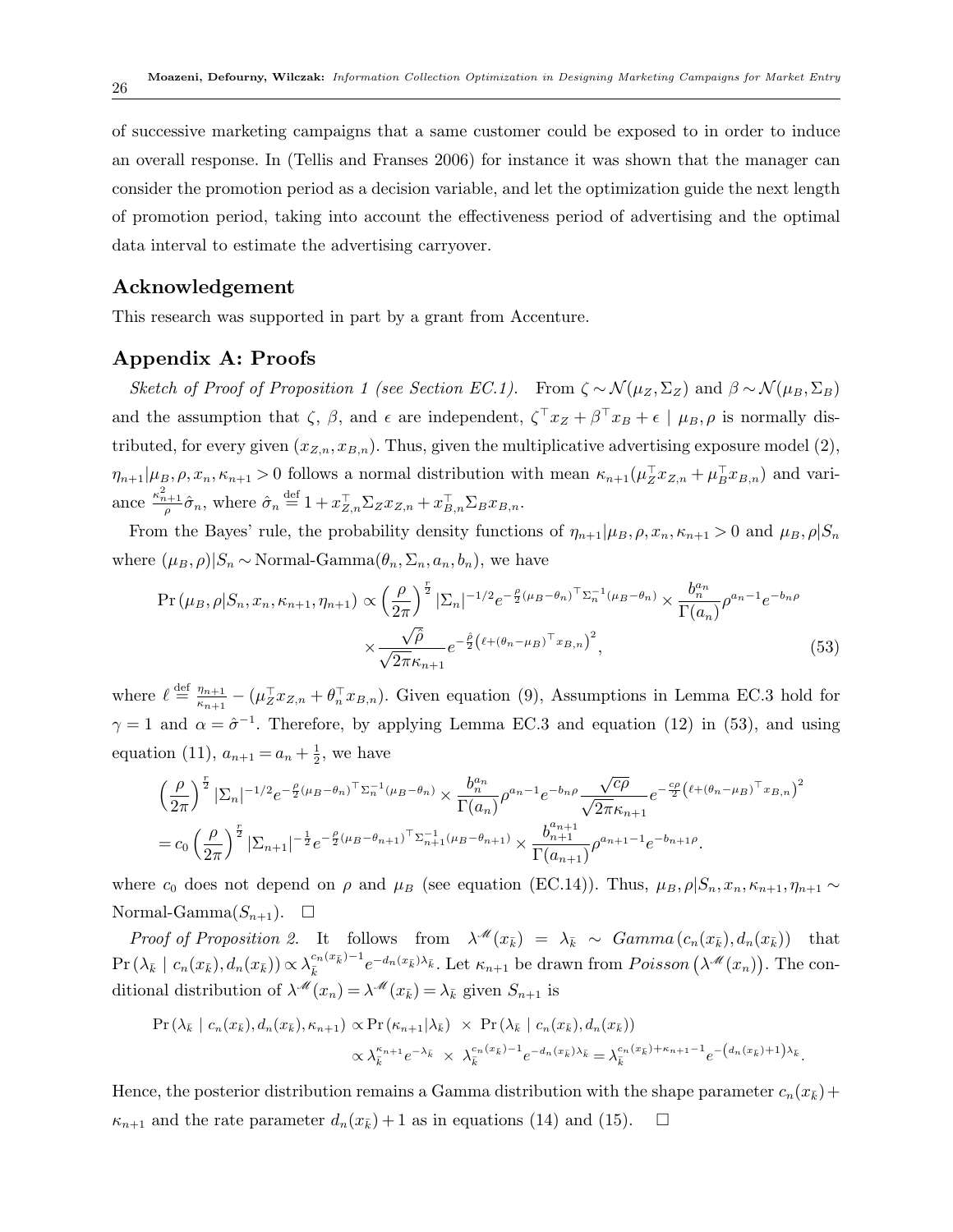Sketch of Proof of Proposition 3 (see Section EC.2). The description of  $\eta_{n+1}$  in equation (2) and  $\mu_B|S_n, \rho \sim \mathcal{N}(\theta_n, \frac{1}{\rho})$  $\frac{1}{\rho} \sum_n$ ) imply that  $\eta_{n+1}$  |  $S_n, \rho, x_n, \mu_B, \kappa_{n+1}$  follows a compound normal distribution whose mean  $\kappa_{n+1}(\mu_Z^T x_{Z,n} + \mu_B^T x_{B,n})$  itself follows a Gaussian distribution. Therefore,  $\eta_{n+1} \mid S_n, \rho, x_n, \kappa_{n+1}$  follows a normal distribution with mean  $\kappa_{n+1}(\mu_Z^{\top} x_{Z,n} + \theta_n^{\top} x_{B,n})$  and variance  $\frac{\kappa_{n+1}^2}{\rho}\hat{\sigma}_n + \frac{\kappa_{n+1}^2}{\rho}x_{B,n}^\top \Sigma_n x_{B,n}$ , where  $\hat{\sigma}_n = 1 + x_{Z,n}^\top \Sigma_Z x_{Z,n} + x_{B,n}^\top \Sigma_B x_{B,n}$ . Define,

$$
\hat{\eta}_{n+1} \stackrel{\text{def}}{=} \sqrt{\frac{a_n}{\kappa^2 b_n(\hat{\sigma}_n + x_{B,n}^\top \Sigma_n x_{B,n})}} \left( \eta_{n+1} - \kappa (\mu_Z^\top x_{Z,n} + \theta_n^\top x_{B,n}) \right).
$$

From the probability density of  $\eta_{n+1} = \eta \mid S_n, x_n, \kappa_{n+1} = k > 0$ , we observe that  $\hat{\eta}_{n+1} \mid S_n, x_n, \kappa_{n+1} = k$ follows a standard Student's t-distribution with  $\nu = 2a_n$  degrees of freedom, which yields (16).  $\Box$ 

Sketch of Proof of Proposition 4 (see Section  $EC.3$ ). Denote the observed outcome of the marketing campaign characterized through the input feature vector y by  $(\kappa_y, \eta_y)$ . The proof relies on backward induction on n, the distributional structure of  $\eta_{n+1}$  and  $\mathbb{E}[T_{2a_n}] = 0$ , and that the induced transition function  $S^{\mathcal{M}}$  by the belief model satisfies  $S^{\mathcal{M}}(S^{\mathcal{M}}(S_n, y, (\kappa_y, \eta_y)), x, (\kappa_x, \eta_x)) =$  $S^{\mathcal{M}}\left(S^{\mathcal{M}}\left(S_{n},x,\kappa,\left(\kappa_{x},\eta_{x}\right)\right),y,\left(\kappa_{y},\eta_{y}\right)\right),$  for any  $y,x\in\mathcal{X}$ . At stage  $n=N-1$ , we have

$$
Q_{N-1}(S_{N-1}, x_{N-1}) = \mathbb{E}\left[\max_{y \in \mathcal{X}} \lambda^{\mathcal{M}}(y) \left(\mu_{Z}^{\top} y_{Z} + \theta_{N}^{\top} y_{B}\right)\right] \geq \max_{y \in \mathcal{X}} \lambda^{\mathcal{M}}(y) \left(\mu_{Z}^{\top} y_{Z} + \theta_{N-1}^{\top} y_{B}\right) = V_{N}(S_{N-1}).
$$

Assuming the statement for  $n+1$ ,  $Q_{n+1} (S^{\mathcal{M}}(S_n, y, (\kappa_y, \eta_y)), x_n) \geq V_{n+2} (S^{\mathcal{M}}(S_n, y, (\kappa_y, \eta_y)))$ almost surely for all  $y \in \mathcal{X}$ , we have for any  $x_n \in \mathcal{X}$ ,

$$
Q_n(S_n, x_n) \ge \max_{y \in \mathcal{X}} \mathbb{E} \left[ \mathbb{E} \left[ V_{n+2} \left( S^{\mathcal{M}} \left( S_n, y, (\kappa_y, \eta_y) \right), x_n, (\kappa_{n+1}, \eta_{n+1}) \right) \right) \right] \right]
$$
  
=  $\max_{y \in \mathcal{X}} \mathbb{E} \left[ Q_{n+1} \left( S^{\mathcal{M}} \left( S_n, y, (\kappa_y, \eta_y) \right), x_n \right) \right] \ge \max_{y \in \mathcal{X}} \mathbb{E} \left[ V_{n+2} \left( S^{\mathcal{M}} \left( S_n, y, (\kappa_y, \eta_y) \right) \right) \right] = V_{n+1}(S_n)$ 

This completes the proof of the first part. When the one more marketing campaign can be measured according to the optimal policy  $\pi^*$ , we have  $Q_n(S_n, x_n^*) = V_n(S_n)$ . This and the inequality  $Q_n(S_n, x_n) \ge V_{n+1}(S_n)$  yields  $V_n(S_n) \ge V_{n+1}(S_n)$ .  $\Box$ 

Sketch of Proof of Proposition 5 (see Section EC.4). Equation (20) implies that  $V_N^{\pi}(S_n) :=$  $U(\mathbb{E}[\mu_B|S_N=S_n])=U(\theta_n)$ . Therefore,

$$
v_x^{\text{KG},n} = \mathbb{E}\left[U\left(\theta^{\mathcal{M}}\left(S_n, x, \left(\kappa_{n+1}, \eta_{n+1}\right)\right)\right) \mid S_n, x\right] - U(\theta_n). \tag{54}
$$

Here,  $\theta^{\mathcal{M}}(S_n, x, (\eta_{n+1}, \kappa_{n+1})) = \mathbb{E} \left[ \mu_B \, | \, S_N = S^{\mathcal{M}}(S_n, x, (\eta_{n+1}, \kappa_{n+1})) \right]$ . The first term then equals

$$
\mathbb{E}_{\kappa_{n+1}}\left[\mathbb{E}_{\eta_{n+1}}\left[U\left(\theta^{\mathcal{M}}\left(S_n, x, (\kappa_{n+1}, \eta_{n+1})\right)\right) \mid S_n, x, \kappa_{n+1}\right]\right] \\
= e^{-\lambda^{\mathcal{M}}(x)}U\left(\theta_n\right) + \left(1 - e^{-\lambda^{\mathcal{M}}(x)}\right)\mathbb{E}\left[U\left(\theta^{\mathcal{M}}\left(S_n, x, (\kappa_{n+1}, \eta_{n+1})\right)\right) \mid S_n, x, \kappa_{n+1} > 0\right].\n\tag{55}
$$

Applying Proposition 3 and equation (17), we have

$$
\mathbb{E}\left[U\left(\theta^{\mathcal{M}}\left(S_{n},x,(k_{n+1},\eta_{n+1})\right)\right) \mid S_{n},x,\kappa_{n+1}>0\right]
$$
\n
$$
=\mathbb{E}\left[\max_{y\in\mathcal{X}}\lambda(y)\left(\mu_{Z}^{\top}y_{Z}+\left(\theta_{n}+\sqrt{\frac{b_{n}}{a_{n}(\hat{\sigma}_{n}(x)+x_{B}^{\top}\Sigma_{n}x_{B}})}\Sigma_{n}x_{B}T_{2a_{n}}\right)^{\top}y_{B}\right) \mid S_{n},x,\kappa_{n+1}>0\right]
$$
\n
$$
=\mathbb{E}\left[\max_{y\in\mathcal{X}}\left(p_{y}^{n}+q_{y}^{n}(x)T_{2a_{n}}\right) \mid S_{n},x,\kappa_{n+1}>0\right],\tag{56}
$$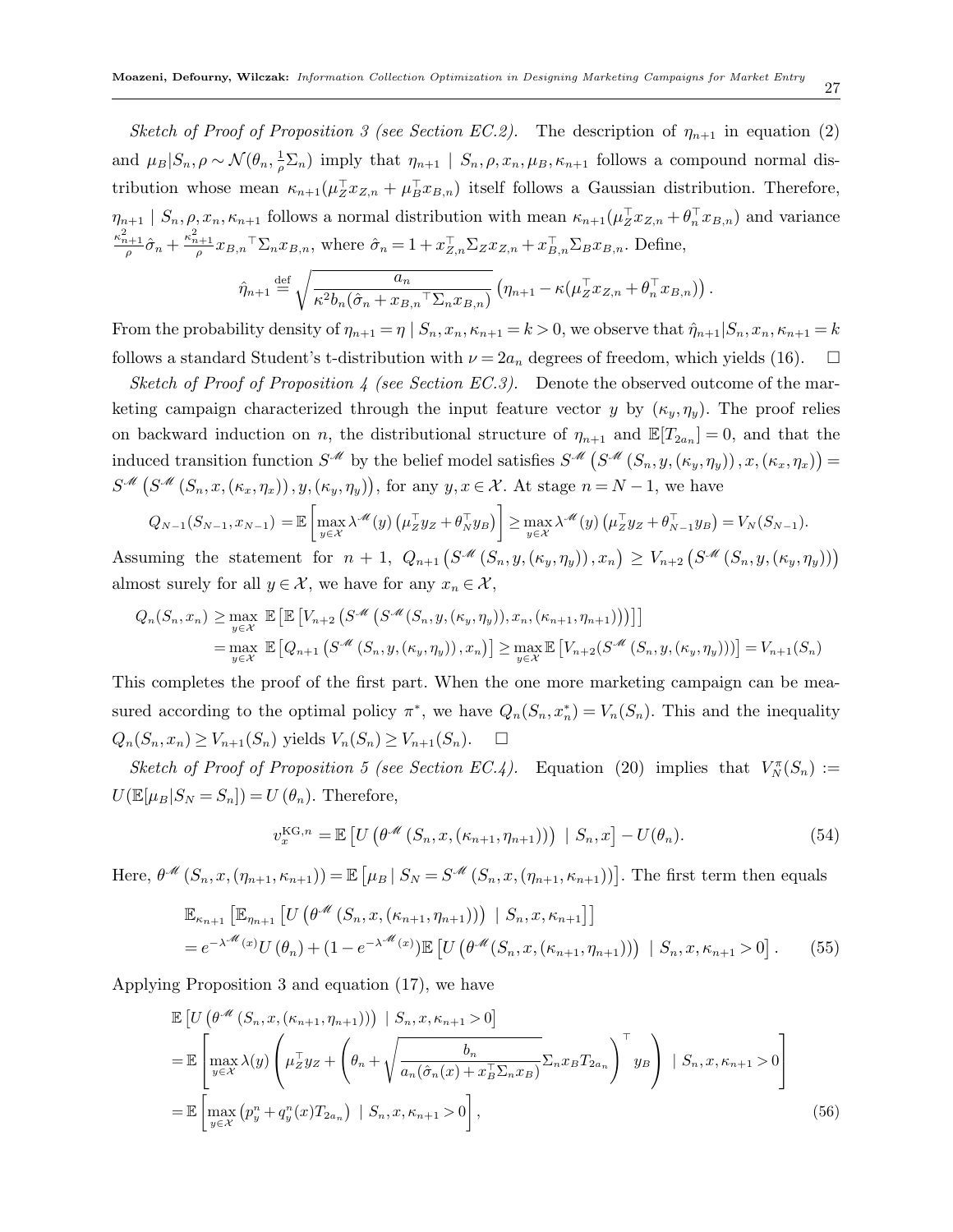where  $p_{y}^{n}$  and  $q_{y}^{n}(x_{n})$  are given in equations (27) and (28). Applying equation (56) in (55), and finally in equation (54) completes the derivation of (26).  $\Box$ 

28

*Proof of Proposition 7.* Under the linearity assumption for intensity  $\lambda^{\mathcal{M}}(x) = \overline{\lambda}^{\top}x$ , we have

$$
\lambda^{\mathcal{M}}(y^{j})(\mu_{Z};\theta_{n})^{\top}y^{j}=(y^{j})^{\top}\bar{\lambda}(\mu_{Z};\theta_{n})^{\top}y^{j}=\text{tr}\left(\bar{\lambda}(\mu_{Z};\theta_{n})^{\top}\cdot y^{j}(y^{j})^{\top}\right)=\text{vec}((\mu_{Z};\theta_{n})\bar{\lambda}^{\top})^{\top}\text{vec}(u^{j}), \quad \forall y^{j} \tag{57}
$$

where  $u^j$  satisfies  $u^j = y^j (y^j)^\top$ . Similarly, by defining the decision variable  $z^j = \text{vec}(y_B^j x_B^\top) (y^j)^\top$ ,

$$
\lambda^{\mathcal{M}}(y^{j})x_{B}^{\top}\Sigma_{n}y_{B}^{j} = \bar{\lambda}^{\top}y^{j} \text{tr}\left(x_{B}^{\top}\Sigma_{n}y_{B}^{j}\right) = \text{tr}\left((y^{j})^{\top}\bar{\lambda}\text{tr}\left(\Sigma_{n}y_{B}^{j}x_{B}^{\top}\right)\right) = \text{vec}\left(\text{vec}(\Sigma_{n})\bar{\lambda}^{\top}\right)^{\top}\text{vec}(z^{j}).
$$
 (58)

The constraints  $u^j = y^j (y^j)^\top$  and  $z^j = \text{vec} (y_B^j x_B^\top) (y^j)^\top$  can be expressed by linear inequalities. Applying (57) and (58) in the maximization (38) along with the linearized inequality constraints for  $u^j$  and  $z^j$  yields (39). Equation (40) comes from  $\nu = \max_{x \in \mathcal{X}} \text{vec}((\mu_Z; \theta_n)\overline{\lambda}^\top)^\top \text{vec}(xx^\top)$ .  $\Box$ 

*Proof of Proposition 8.* The constraints (49) and  $(\hat{x}, k) \in \mathcal{X}^+$  collectively imply that  $kx = \hat{x}$ . Constraints (43)-(45) yield  $u_{ii'} = x_i \hat{x}_{i'}$ . Hence, from constraint (42),  $x^{\top} P \hat{x} = 1$  or equivalently  $\hat{x}^{\top} P \hat{x} = k$ . The constraints (46)-(48) yield  $z^j = y^j x^{\top}$ . Thus,  $\text{vec}(\Sigma_n)^{\top} \text{vec}(z^j) = x_B^{\top} \Sigma_n z_B^j$ , and

$$
\alpha \sum_{j=1}^{J} t_j w_j (z_B^j)^\top \Sigma_n x_B = \frac{\alpha}{k} \sum_{j=1}^{J} t_j w_j (k x_B)^\top \Sigma_n z_B^j = \frac{\alpha}{k} \sum_{j=1}^{J} t_j w_j (z_B^j)^\top \Sigma_n \hat{x}_B
$$
  

$$
= \frac{\alpha}{\sqrt{k}} \sum_{j=1}^{J} t_j w_j \frac{(z_B^j)^\top \Sigma_n \hat{x}_B}{\sqrt{k}} = \frac{\alpha}{\sqrt{k}} \sum_{j=1}^{J} t_j w_j \frac{(z_B^j)^\top \Sigma_n \hat{x}_B}{\sqrt{\hat{x}^\top P \hat{x}}} = \frac{\alpha}{\sqrt{k}} \sum_{j=1}^{J} t_j w_j \frac{x_B^\top \Sigma_n z_B^j}{\sqrt{x^\top P x}}.
$$

Therefore, the MILP problem  $(\mathcal{P}_{\alpha})$  finds an approximate solution of problem (37), when  $\frac{\alpha}{\sqrt{k^*}} \approx 1$ . Finally, the constraints on  $z^j$  along with  $z^1, \dots, z^J \in \mathbb{R}^{r \times r}_{+}$  implies that  $z^1, \dots, z^J \in \{0, 1\}^{r \times r}$ .  $\Box$ 

PROPOSITION 9. Let  $Q_n \stackrel{\text{def}}{=} \frac{A^\top A}{h^\top h} + \begin{pmatrix} \sum_Z & 0 \\ 0 & \sum_L + \sum_L \end{pmatrix}$ 0  $\Sigma_n + \Sigma_B$  $\bigg)$ . The E-optimal design policy min log det( $\Sigma_{n+1}$ ) can be computed by the following mixed-integer second order cone optimization:

$$
\min_{x_n \in \mathcal{X}, V \ge 0, z} z
$$
\n
$$
s.t \quad \left\| \frac{2Q_n^{1/2}x_n}{tr(\Sigma_n V) - z} \right\|_2 \le tr(\Sigma_n V) + z,
$$
\n
$$
(x_{B,n})_k + (x_{B,n})_l - 1 \le V_{kl} \le \min\{(x_{B,n})_k, (x_{B,n})_l\}.
$$

Sketch of Proof of Proposition 9 (see Section EC.5). From equation (10) and  $\Sigma_n \succ 0$ , we get  $\log \det(\Sigma_{n+1}) = \log \left(1 - \frac{1}{x_n^\top Q_n x_n} x_{B,n}^\top \Sigma_n x_{B,n}\right) + \log \det(\Sigma_n)$ . Since at stage  $n, \Sigma_n$  is a constant and log is an increasing function, to minimize  $\log \det(\Sigma_{n+1})$  it is sufficient to maximize  $\frac{x_{B,n} \sum_{n} x_{B,n}}{\sum_{n} x_{B,n}}$  $\frac{n}{x_n^{\top} Q_n x_n}$ . Defining  $V = x_{B,n} x_{B,n}$ <sup>T</sup> yields  $x_{B,n}$ <sup>T</sup> $\Sigma_n x_{B,n}$  = tr( $\Sigma_n V$ ). Hence, we have minimizing z subject to  $\frac{x_n^{\top} Q_n x_n}{\text{tr}(\Sigma_n V)} \leq z$  or equivalently  $\bigg\|$  $2Q_n^{1/2}x_n$  $\mathrm{tr}(\Sigma_n V) - z$  $\bigg\|_2$  $\leq \text{tr}(\Sigma_n V) + z. \quad \Box$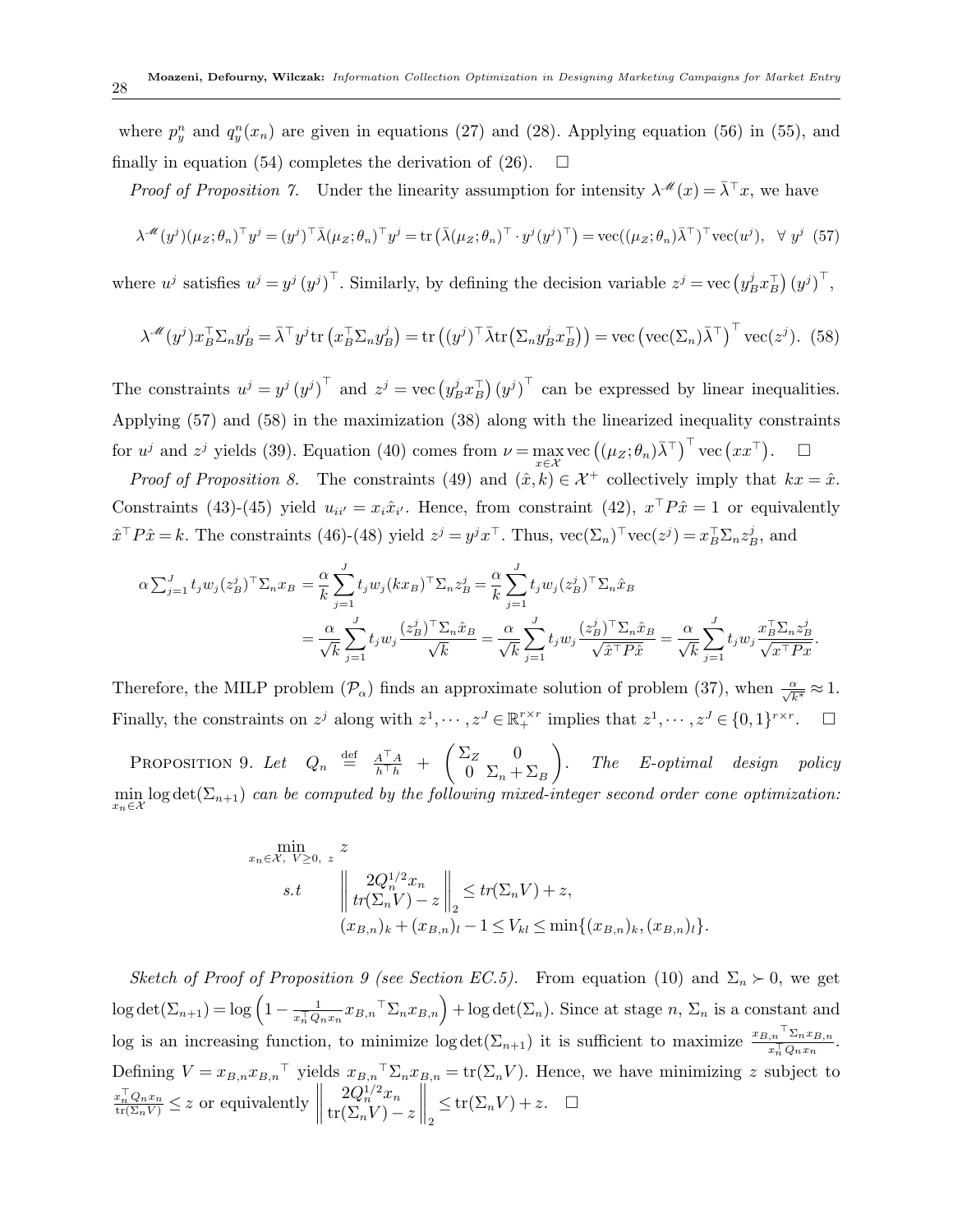#### 29

# References

- Abe N, Verma N, Apte C, Schroko R (2004) Cross channel optimized marketing by reinforcement learning. Proceedings of the 10th ACM International Conference on Knowledge Discover and Data Mining 1–6.
- Adams RP, Murray I, MacKay DJ (2009) Tractable nonparametric Bayesian inference in Poisson processes with gaussian process intensities. Proceedings of the 26th International Conference on Machine Learning 1–8.
- Agrawal S, Goyal N (2012) Analysis of thompson sampling for the multi-armed bandit problem. The 25th Annual Conference on Learning Theory 23:39.1–39.26.
- Barajas J, Akella R, Holtan M, Flores A (2016) Experimental designs and estimation for online display advertising attribution in marketplaces. Marketing Science 35(3):465–483.
- Basu AK, Basu A, Batra R (1995) Modeling the response pattern to direct marketing campaigns. Journal of Marketing Research 32:204–212.
- Bauer LC (1987) Direct response advertising: Forecasting responses over time. Journal of Direct Marketing 1:38–50.
- Bauer LC (1991) Logistic versus decaying exponential equations for describing mail survey response curves: A conceptual rationale and reanalysis. Journal of Direct Marketing 5:15–26.
- Bechhofer R, Santner T, Goldsman D (1995) Design and Analysis of Experiments for Statistical Selection, Screening and Multiple Comparisons (John Wiley & Sons, New York).
- Bertsekas DP (2012) Dynamic Programming and Optimal Control, Vol II (Athena Scientific), fourth edition.
- Bertsimas D, Mersereau AJ (2007) A learning approach for interactive marketing to a customer segment. Operations Research 55(6):1120–1135.
- Bose I, Chen X (2009) Quantitative models for direct marketing: A review from systems perspective. European Journal of Operational Research 195:1–16.
- Boyd S (2004) Convex Optimization (Cambridge University Press), first edition.
- Chapelle O, Li L (2012) An empirical evaluation of thompson sampling. Advances in Neural Information Processing Systems 24:2249–2257.
- Charski M (2013) Analytics of customer data drives personalized marketing campaigns. DataInformed Big Data and Analytics in the Enterprise 1–2.
- Chick SE (2006) Subjective probability and Bayesian methodology. Henderson SG, Nelson BL, eds., Handbooks of Operations Research and Management Science, vol. 13: Simulation, 225–258 (North-Holland Publishing, Amsterdam).
- Chick SE, Branke J, Schmidt C (2010) Sequential sampling to myopically maximize the expected value of information. INFORMS Journal on Computing 22(1):71–80.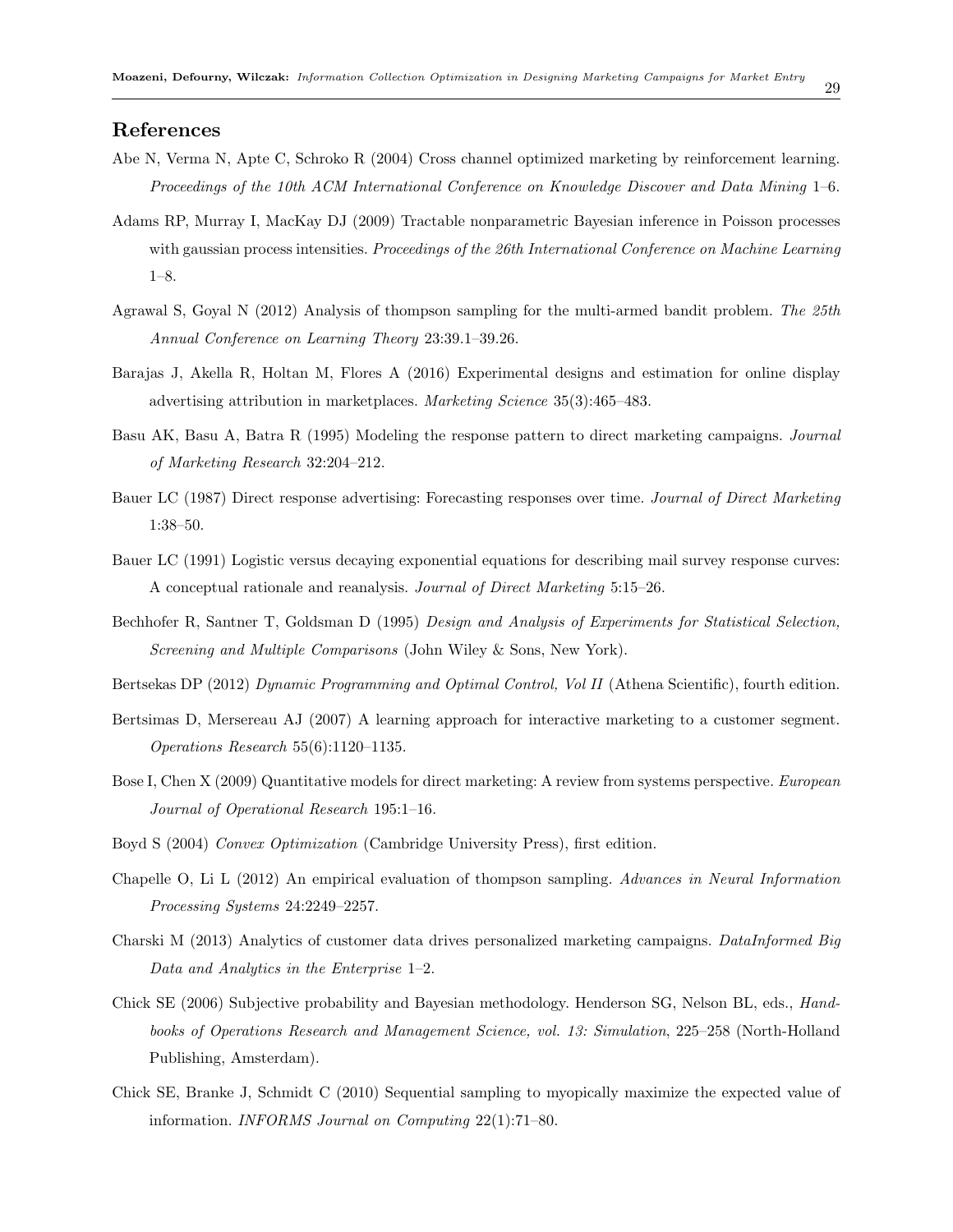- Chick SE, Frazier P (2013) Sequential sampling with economics of selection procedures. Management Science 58(3):550–569.
- Ching AT, Erdem T, Keane MP (2013) Learning models: An assessment of progress, challenges, and new developments. Marketing Science 32(6):913–938.
- Chun YH (2012) Monte Carlo analysis of estimation methods for the prediction of customer response patterns in direct marketing. European Journal of Operational Research 217:673–678.
- Chun YH, Jung Y (2015) Predictive modeling of customer response behavior in direct marketing. Warkentin M, ed., The Best Thinking in Business Analytics from the Decision Sciences Institute, 1–16.
- Cobanoglu C, Cobanoglu N (2003) The effect of incentives in web surveys: Application and ethical considerations. International Journal of Market Research 45:475–488.
- Coussement K, Buckinx W (2011) A probability-mapping algorithm for calibrating the posterior probabilities: A direct marketing application. European Journal of Operational Research 214:732–738.
- Defourny B, Ryzhov I, Powell W (2015) Optimal information blending with measurements in the l2 sphere. Mathematics of Operations Research 40(4):1060–1088.
- Farris P, Bendle N, Pfeifer PE, Reibstein DJ (2015) Marketing Metrics: The Manager's Guide to Measuring Marketing Performance (Pearson FT Press), third edition.
- Foedermayr EK, Diamantopoulos A (2008) Market segmentation in practice: Review of empirical studies, methodological assessment and agenda for future research. Journal of Strategic Marketing 16(3):223-265.
- Fox RJ, Reddy SK, Rao B (1997) Modeling response to repetitive promotional stimuli. Journal of the Academy of Marketing Science 25(3):242–255.
- Frazier PI, Powell WB, Dayanik S (2008) A knowledge gradient policy for sequential information collection. SIAM Journal on Control and Optimization 47:2410–2439.
- Frazier PI, Powell WB, Dayanik S (2009) The Knowledge-Gradient policy for correlated normal beliefs. INFORMS Journal on Computing 21(4):599–613.
- Gittins J, Glazebrook KD, Weber RR (2011) Multi-Armed Bandit Allocation Indices (John Wiley & Sons, Chichester, UK), second edition.
- Golub GH, Loan CFV (1996) Matrix Computation (Hopkins Fulfillment Service), third edition.
- Goyat S (2011) The basis of market segmentation: a critical review of literature. European Journal of Business and Management 3(9):1–11.
- Graf S, Luschgy H (2000) Foundations of Quantization for Probability Distributions (Springer-Verlag, Berlin, Germany).
- Gupta S, Zeithaml V (2006) Customer metrics and their impact on financial performance. Marketing Science 25(6):718–739.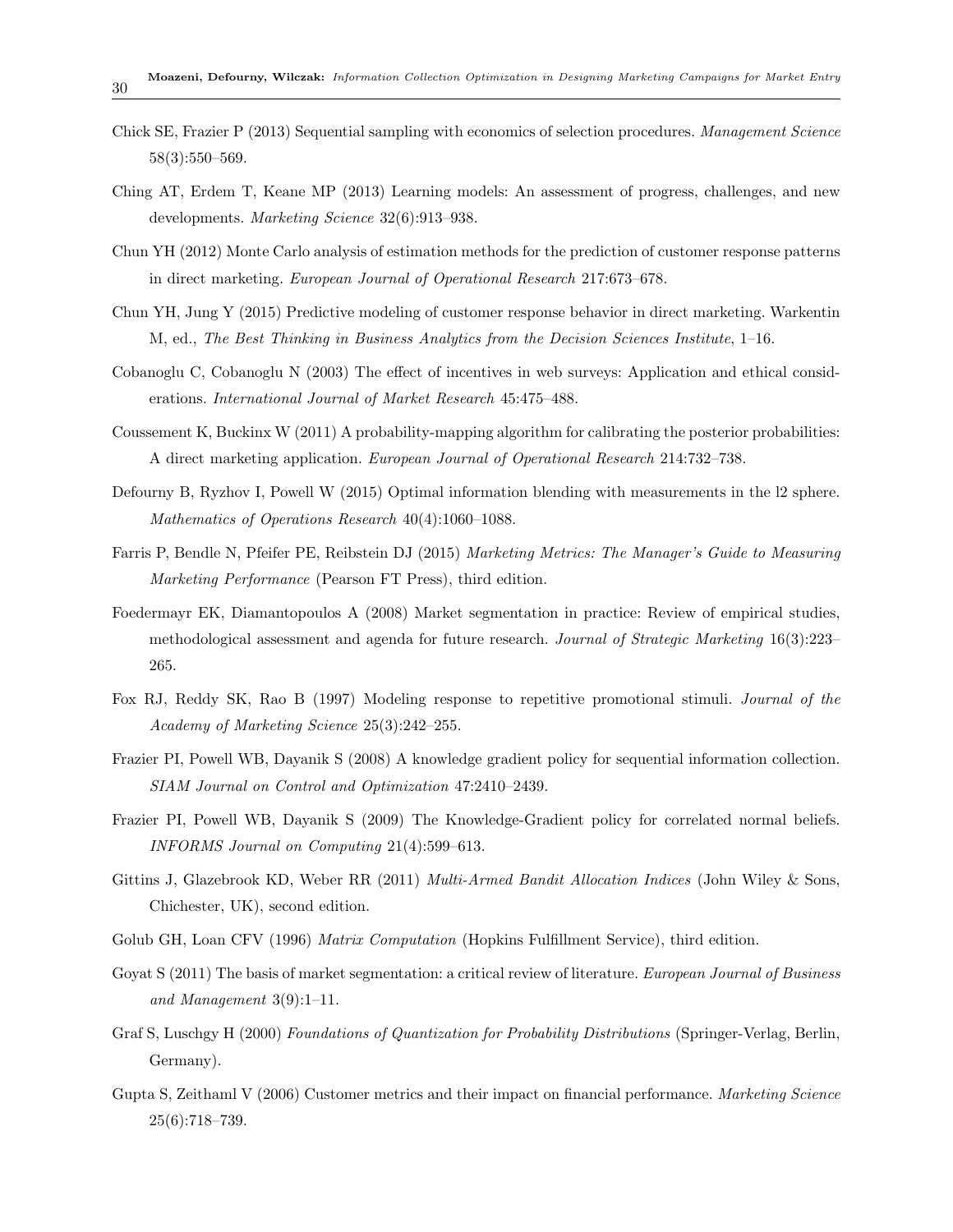- Gupta SS, Miescke KJ (1996) Bayesian look ahead one-stage sampling allocations for selection of the best population. Journal of Statistical Planning and Inference 54(2):229–244.
- Gurobi Optimization I (2015) Gurobi optimizer reference manual. URL http://www.gurobi.com.
- Han B, Ryzhov IO, Defourny B (2015) Optimal learning in linear regression with combinatorial feature selection. INFORMS Journal on Computing 1-37.
- Hanssens DM, Leeflang PSH, Wittink DR (2005) Market response models and marketing practice. Applied Stochastic Models In Business And Industry 21:423–434.
- Hill RW (1981) Using s-shaped curves to predict response rates. Journal of Marketing Research 18:240–242.
- Huxley SJ (1980) Predicting response speed in mail surveys. Journal of Marketing Research 17:63–68.
- Jones DR, Schonlau M, Welch W (1998) Efficient global optimization of expensive black-box functions. Journal of Global Optimization 13:455–492.
- Klapdor S, Anderl EM, von Wangenheim F, Schumann JH (2014) Finding the right words: The influence of keyword characteristics on performance of paid search campaigns. Journal of Interactive Marketing 28:285–301.
- Kottas A, Sanso B (2007) Bayesian mixture modeling for spatial Poisson process intensities, with applications to extreme value analysis. Journal of Statistical Planning and Inference 137(10):3151–3163.
- Kunreuther H, Meyer R, Michel-Kerjan E (2014) To get people to buy insurance, change how you talk about risk. Bloomberg Business 1–2.
- Lilien GL, Rangaswamy A, Bruyn AD (2012) Principles of Marketing Engineering (DecisionPro, Inc.), second edition.
- Lin S, Zhang J, Hauser JR (2015) Learning from experience, simply. Marketing Science 34(1):1–9.
- Lu T, Boutilier C (2014) Dynamic segmentation for large-scale marketing optimization. International Conference on Machine Learning 1–8.
- McCrary M (2009) Enhanced customer targeting with multi-stage models: Predicting customer sales and profit in the retail industry. Journal of Targeting, Measurement and Analysis for Marketing 17:273–295.
- McGranahan D, Catlin T, Ray S (2013) Beyond price: The rise of customer-centric marketing in insurance. McKinsey & Company, Financial Services Practice Report 1–32.
- Moro S, Cortez P, Rita P (2014) A data-driven approach to predict the success of bank telemarketing. Decision Support Systems 62:22–31.
- Moro S, Laureano R, Cortez P (2011) Using data mining for bank direct marketing: An application of the crisp-dm methodology. Proceedings of the European Simulation and Modelling Conference 117–121.
- MOSEK ApS (2015) The MOSEK optimization toolbox for MATLAB manual. Version 7.1 (Revision 28). URL http://docs.mosek.com/7.1/toolbox/index.html.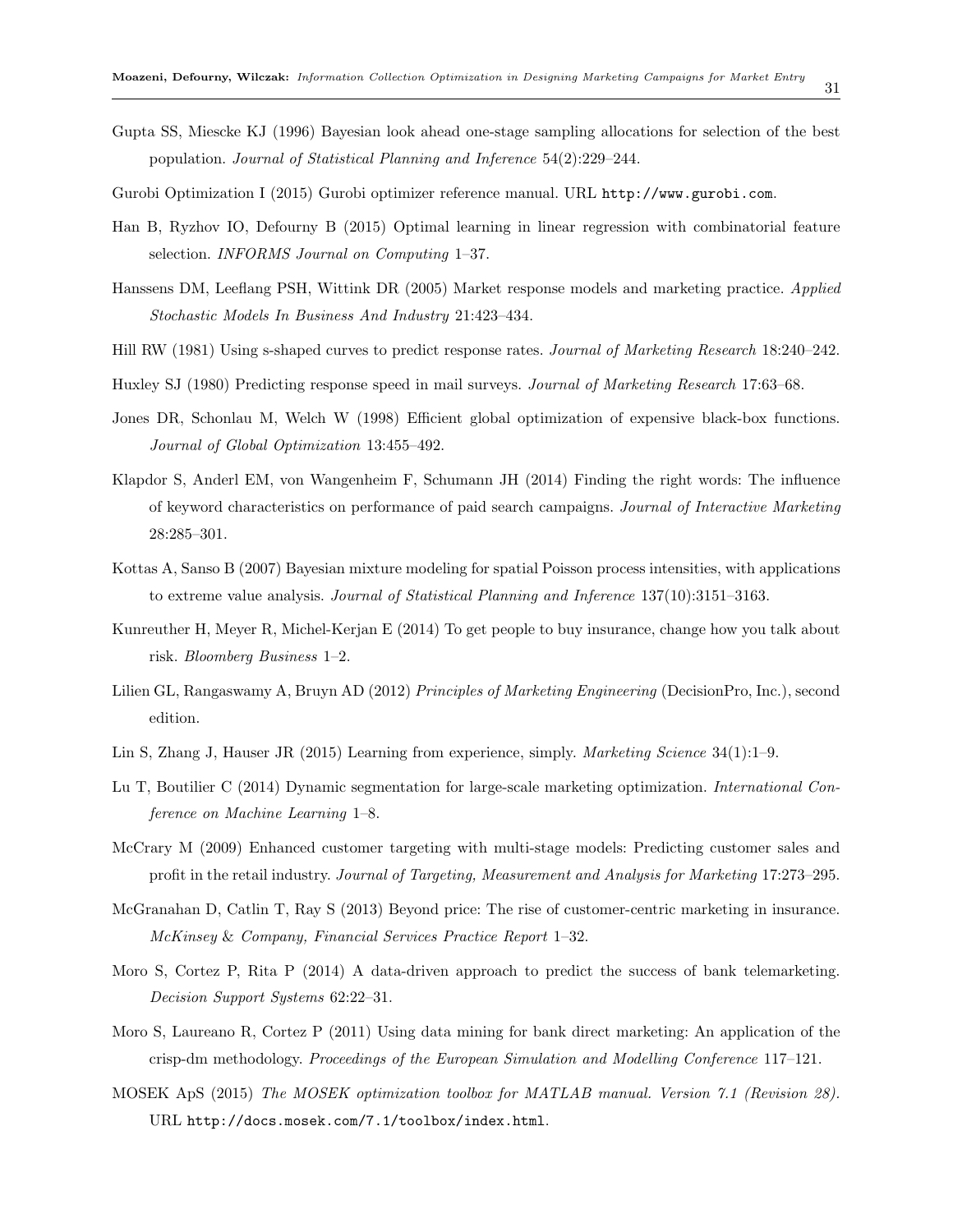- Negoescu DM, Frazier PI, Powell WB (2011) The knowledge gradient algorithm for sequencing experiments in drug discovery. INFORMS Journal on Computing 23:346–363.
- Nesamoney D (2015) Personalized Digital Advertising: How Data and Technology Are Transforming How We Market (Pearson FT Press), first edition.
- Pages G, Wilbertz B (2012) Optimal delaunay and voronoi quantization schemes for pricing american style options. Carmona RA, Moral PD, Hu P, Oudjane N, eds., Numerical Methods in Finance, 171–213.
- Powell WB (2011) Approximate Dynamic Programming: Solving the Curses of Dimensionality (Wiley Series in Probability and Statistics), second edition.
- Puterman ML (1994) Markov Decision Processes: Discrete Stochastic Dynamic Programming (John Wiley & Sons, Inc. New York, NY, USA).
- Rossi PE, Allenby G (2003) Bayesian statistics and marketing. Marketing Science 22:304–328.
- Russo D, Roy BV (2014) An information-theoretic analysis of thompson sampling. Journal of Machine Learning Research 1–30.
- Ryzhov IO, Powell W, Frazier PI (2012) The knowledge-gradient algorithm for a general class of online learning problems. Operations Research 60(1):180–195.
- Ryzhov IO, Powell WB (2012a) Information collection for linear programs with uncertain objective coefficients. SIAM Journal on Optimization 22(4):1344–1368.
- Ryzhov IO, Powell WB (2012b) Optimal Learning (Wiley), first edition.

32

- Schultz DE, Barnes BE, Schultz HF, Azzaro M (2009) Building Customer-brand Relationships (Routledge), first edition.
- Schwartz EM, Bradlow E, Fader P (2016) Customer acquisition via display advertising using multi-armed bandit experiments. Marketing Science In press.
- Tellis GJ, Franses PH (2006) Optimal data interval for estimating advertising response. Marketing Science 25(3):217–229.
- Wainwright MJ, Jordan MI, et al. (2008) Graphical models, exponential families, and variational inference. Foundations and Trends® in Machine Learning  $1(1-2)$ :1-305.
- Webber H (1998) Divide and Conquer: Target Your Customers Through Market Segmentation (Wiley).
- Wedel M, Kamakura W (2000) Market segmentation: Conceptual and methodological foundations (Boston, MA: Kluwer Academic Publishers), second edition.
- Wedel M, Kamakura WA (2002) Introduction to the special issue on market segmentation. Journal of classification 19:179–182.
- Weinstein A (2006) A strategic framework for defining and segmenting markets. Journal of Strategic Mar $keting 14(2):115-127.$
- Whelan D, O'Neill S (2014) Customer loyalty in P&C insurance. Bain & Company Report 1–16.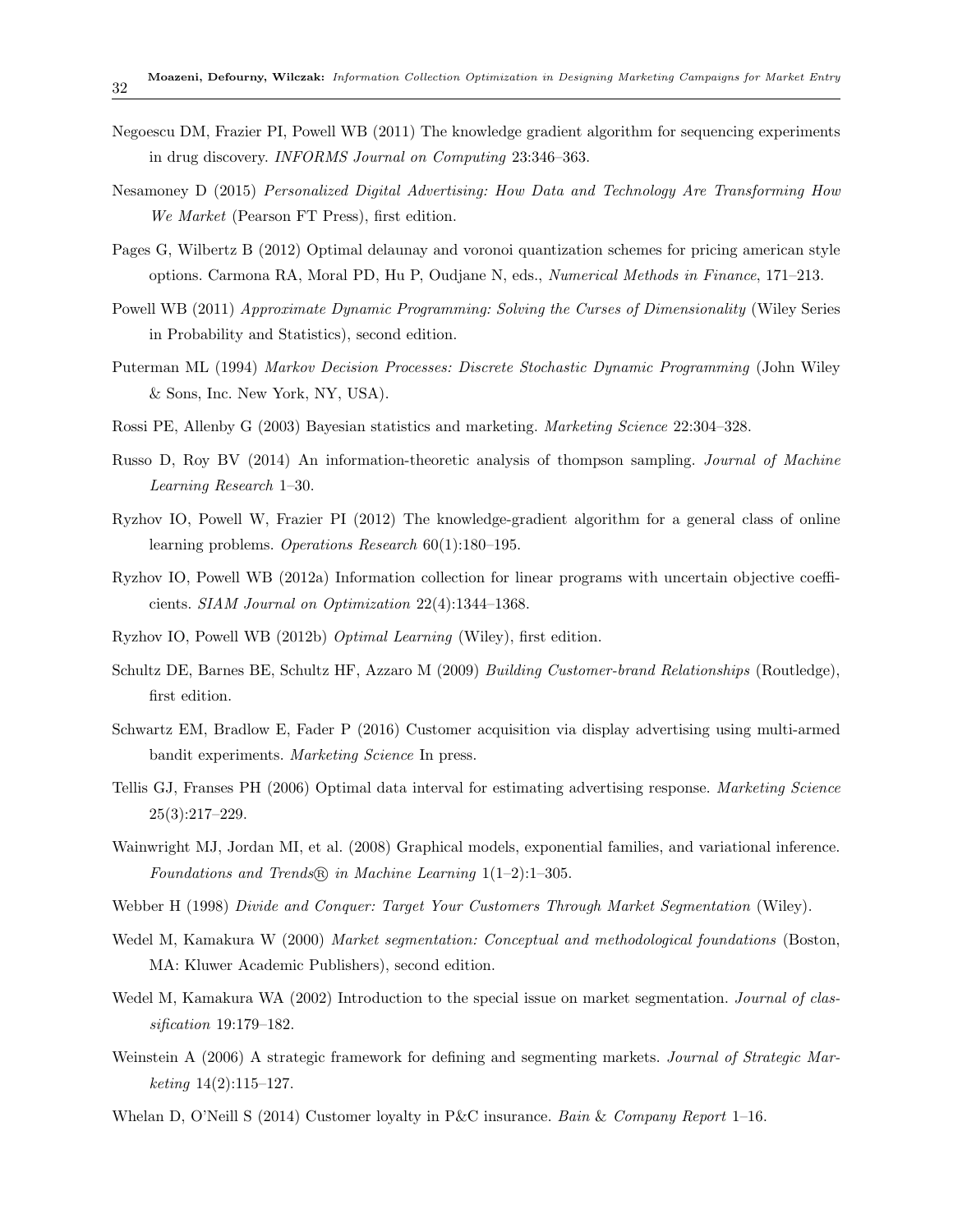# Electronic Companion

# EC.1. Proof of Proposition 1

We start by establishing a few intermediate results.

Lemma EC.1. Suppose

$$
[A] \ \Sigma_{n+1}^{-1} = \Sigma_n^{-1} + \alpha x_{B,n} x_{B,n}^\top \ \text{for some } \alpha > 0.
$$
  
Then

 $|\Sigma_{n+1}|^{-\frac{1}{2}} = |\Sigma_n|^{-\frac{1}{2}} \sqrt{1 + \alpha x_{B,n} \Gamma \Sigma_n x_{B,n}}.$  (EC.1)

*Proof.* It follows from assumption  $[A]$  and the fact that for any invertible square matrix X, we have  $|X + AB| = |X||I + BX^{-1}A|$  and  $|A^{-1}| = |A|^{-1}$ , that

$$
|\Sigma_{n+1}|^{-1} = |\Sigma_{n+1}^{-1}| = |\Sigma_n^{-1} + \alpha x_{B,n} x_{B,n}^{-1}| = |\Sigma_n^{-1}| |1 + \alpha x_{B,n}^{-1} \Sigma_n x_{B,n}|.
$$

Positive semidefiniteness of  $\Sigma_z$ ,  $\Sigma_B$ , and  $\Sigma_n$  implies that  $1 + \alpha x_{B,n}^T \Sigma_n x_{B,n} > 0$ . This completes the proof of equation (EC.1).  $\Box$ 

LEMMA EC.2. Let  $\Sigma_{n+1}$  be defined as in equation (10). Then [A] holds for  $\alpha = (1 + x_{Z,n}^{\top} \Sigma_Z x_{Z,n} +$  $x_{B,n}^{\top} \Sigma_B x_{B,n}$  $^{-1}$ .

*Proof.* It follows from the matrix inversion lemma,  $(A + UCV)^{-1} = A^{-1} - A^{-1}U(C^{-1} +$  $VA^{-1}U$ <sup>-1</sup> $VA^{-1}$ , that

$$
\Sigma_{n+1}^{-1} = \left(\Sigma_n - \frac{\Sigma_n x_n x_n^\top \Sigma_n}{1 + x_n^\top \Sigma_n x_n + x_{Z,n}^\top \Sigma_Z x_{Z,n} + x_{B,n}^\top \Sigma_B x_{B,n}}\right)^{-1}
$$
  
=  $\Sigma_n^{-1} + \Sigma_n^{-1} \Sigma_n x_n \left(1 + x_{Z,n}^\top \Sigma_Z x_{Z,n} + x_n^\top \Sigma_B x_n\right)^{-1} x_n^\top \Sigma_n \Sigma_n^{-1} = \Sigma_n^{-1} + \alpha x_n x_n^\top. \text{(EC.2)}$ 

This completes the proof.  $\square$ 

LEMMA EC.3. Let  $[A]$  hold. In addition, suppose

[B] there exists L such that  $\theta_{n+1} = \theta_n + L$ .

[C] there exists  $\gamma > 0$  such that  $L = \frac{\gamma \ell}{\alpha^{-1} + x_{B,n}} \sum_n x_{B,n}$ .

Then,

$$
(\mu_B - \theta_{n+1})^{\top} \Sigma_{n+1}^{-1} (\mu_B - \theta_{n+1}) = (\mu_B - \theta_n)^{\top} \Sigma_n^{-1} (\mu_B - \theta_n) + \alpha (\ell \gamma - (\mu_B - \theta_n)^{\top} x_{B,n})^2
$$

$$
- \frac{\gamma^2 \ell^2}{x_{B,n} \top \Sigma_n x_{B,n} + \alpha^{-1}}.
$$
(EC.3)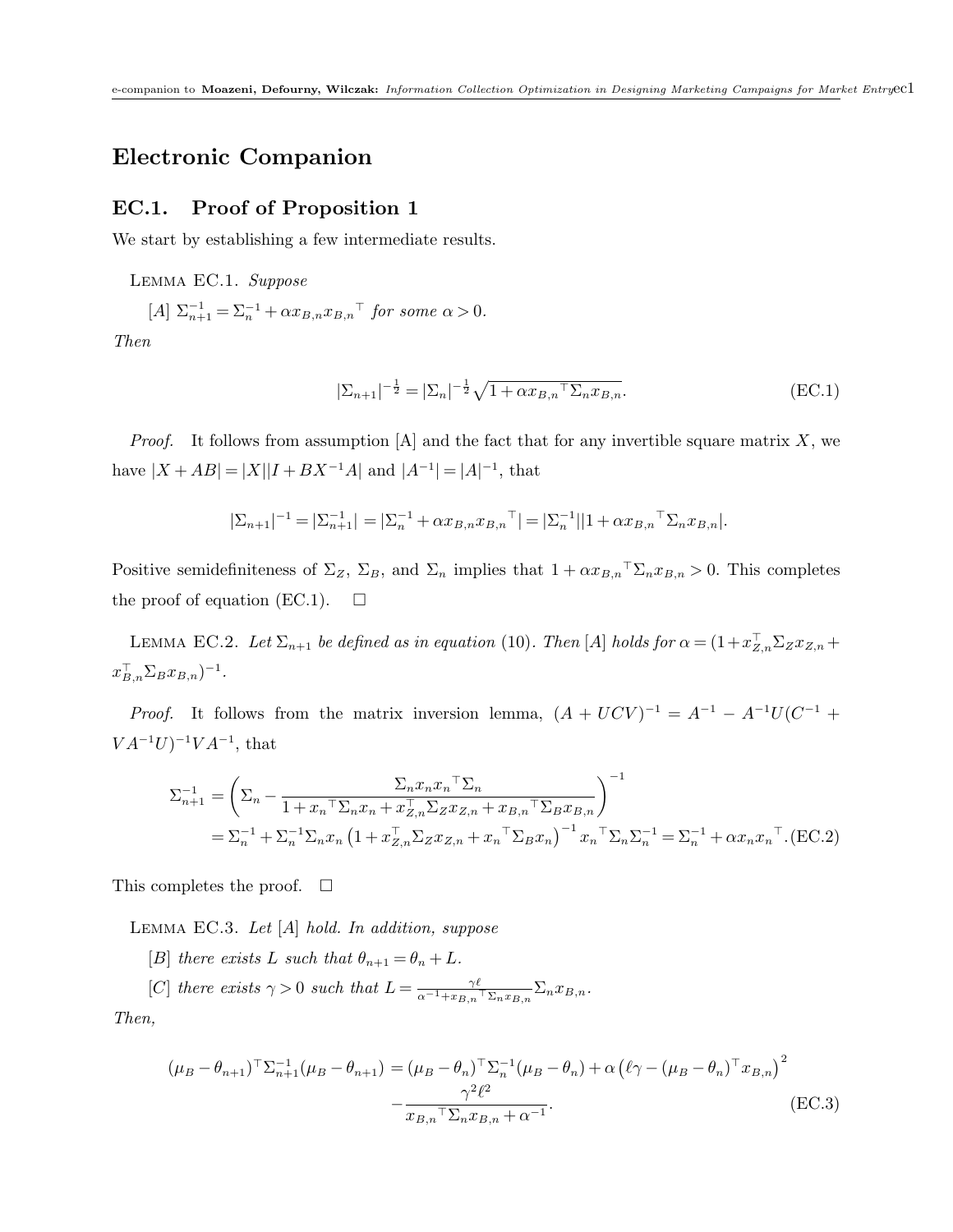Proof. From Assumption [B],

$$
(\mu_B - \theta_{n+1})^{\top} \Sigma_{n+1}^{-1} (\mu_B - \theta_{n+1}) = (\mu_B - \theta_n)^{\top} \Sigma_{n+1}^{-1} (\mu_B - \theta_n) - 2(\mu_B - \theta_n)^{\top} \Sigma_{n+1}^{-1} L + L^{\top} \Sigma_{n+1}^{-1} L.
$$
 (EC.4)

Next, we apply Assumption [A] for each term in (EC.4). First,

$$
(\mu_B - \theta_n)^{\top} \Sigma_{n+1}^{-1} (\mu_B - \theta_n) = (\mu_B - \theta_n)^{\top} \Sigma_n^{-1} (\mu_B - \theta_n) + \alpha (\mu_B - \theta_n)^{\top} x_{B,n} x_{B,n}^{\top} (\mu_B - \theta_n).
$$
 (EC.5)

From Assumptions [A] and [C], we have

$$
L^{\top} \Sigma_{n+1}^{-1} L = \left(\frac{\gamma \ell}{x_{B,n} \tau \Sigma_n x_{B,n} + \alpha^{-1}}\right)^2 x_{B,n} \tau \Sigma_n \left(\Sigma_n^{-1} + \alpha x_{B,n} x_{B,n} \tau\right) \Sigma_n x_{B,n}
$$
(EC.6)  

$$
= \left(\frac{\gamma \ell}{x_{B,n} \tau \Sigma_n x_{B,n} + \alpha^{-1}}\right)^2 \alpha \left(\alpha^{-1} + x_{B,n} \tau \Sigma_n x_{B,n}\right) x_{B,n} \tau \Sigma_n x_{B,n}
$$
  

$$
= \frac{\alpha \gamma^2 \ell^2 x_{B,n} \tau \Sigma_n x_{B,n}}{x_{B,n} \tau \Sigma_n x_{B,n} + \alpha^{-1}} = \alpha \gamma^2 \ell^2 - \frac{\gamma^2 \ell^2}{x_{B,n} \tau \Sigma_n x_{B,n} + \alpha^{-1}}.
$$

Next, we have

$$
(\mu_B - \theta_n)^{\top} \Sigma_{n+1}^{-1} L = (\mu_B - \theta_n)^{\top} \left( \Sigma_n^{-1} + \alpha x_{B,n} x_{B,n}^{\top} \right) \frac{\gamma \ell}{(\alpha^{-1} + x_{B,n}^{\top} \Sigma_n x_{B,n})} \Sigma_n x_n
$$
  

$$
= \frac{\gamma \ell}{\alpha^{-1} + x_{B,n}^{\top} \Sigma_n x_{B,n}} (\mu_B - \theta_n)^{\top} \left( \Sigma_n^{-1} + \alpha x_{B,n} x_{B,n}^{\top} \right) \Sigma_n x_{B,n}
$$
  

$$
= \frac{\gamma \ell}{(\alpha^{-1} + x_{B,n}^{\top} \Sigma_n x_{B,n})} (\mu_B - \theta_n)^{\top} x_{B,n} \left( 1 + \alpha x_{B,n}^{\top} \Sigma_n x_{B,n} \right)
$$
  

$$
= \alpha \gamma \ell (\mu_B - \theta_n)^{\top} x_n.
$$
 (EC.7)

By using equations  $(EC.5)$ ,  $(EC.6)$ ,  $(EC.7)$  in  $(EC.4)$ , we have

$$
(\mu_B - \theta_{n+1})^{\top} \Sigma_{n+1}^{-1} (\mu_B - \theta_{n+1}) = (\mu_B - \theta_n)^{\top} \Sigma_n^{-1} (\mu_B - \theta_n)
$$
  
+  $\alpha [(\mu_B - \theta_n)^{\top} x_{B,n} x_{B,n}^{\top} (\mu_B - \theta_n) - 2\ell \gamma (\mu_B - \theta_n)^{\top} x_{B,n} + \gamma^2 \ell^2] - \frac{\gamma^2 \ell^2}{x_{B,n}^{\top} \Sigma_n x_{B,n} + \alpha^{-1}}$   
=  $(\mu_B - \theta_n)^{\top} \Sigma_n^{-1} (\mu_B - \theta_n) + \alpha (\ell \gamma - (\mu_B - \theta_n)^{\top} x_{B,n})^2 - \frac{\gamma^2 \ell^2}{x_{B,n}^{\top} \Sigma_n x_{B,n} + \alpha^{-1}},$ 

which leads to equation (EC.3).  $\square$ 

Next we apply Lemmas EC.1, EC.3, and EC.2 to prove Proposition 1.

*Proof of Proposition 1.* Since  $(\mu_B, \rho)$  follows a multivariate normal-gamma distribution with parameters  $(\theta_n, \Sigma_n, a_n, b_n)$ , the joint density is given by

$$
\Pr(\mu_B, \rho | S_n) = \Pr(\mu_B | \rho, \theta_n, \Sigma_n) \Pr(\rho | a_n, b_n)
$$
  
=  $\left(\frac{\rho}{2\pi}\right)^{\frac{r}{2}} |\Sigma_n|^{-1/2} e^{-\frac{\rho}{2} (\mu_B - \theta_n)^{\top} \Sigma_n^{-1} (\mu_B - \theta_n)} \times \frac{b_n^{a_n}}{\Gamma(a_n)} \rho^{a_n - 1} e^{-b_n \rho},$  (EC.8)

where  $\Gamma(\cdot)$  is the gamma function.

Let  $\eta_{n+1}$  and  $\kappa_{n+1}$  be the observations corresponding to the measurement  $x_n = (x_{Z,n}, x_{B,n})$ . It follows from  $\zeta \sim \mathcal{N}(\mu_Z, \Sigma_Z)$  and  $\beta \sim \mathcal{N}(\mu_B, \Sigma_B)$ , and the assumption that  $\zeta$ ,  $\beta$ , and  $\epsilon$  are independent, that for every given  $(x_{Z,n}, x_{B,n}),$ 

$$
\left\{ \zeta^\top x_Z + \beta^\top x_B + \epsilon \mid \mu_B, \rho \right\} \sim \mathcal{N} \left( \mu_Z^\top x_{Z,n} + \mu_B^\top x_{B,n} , \frac{1}{\rho} \left( 1 + x_{Z,n}^\top \Sigma_Z x_{Z,n} + x_{B,n}^\top \Sigma_B x_{B,n} \right) \right).
$$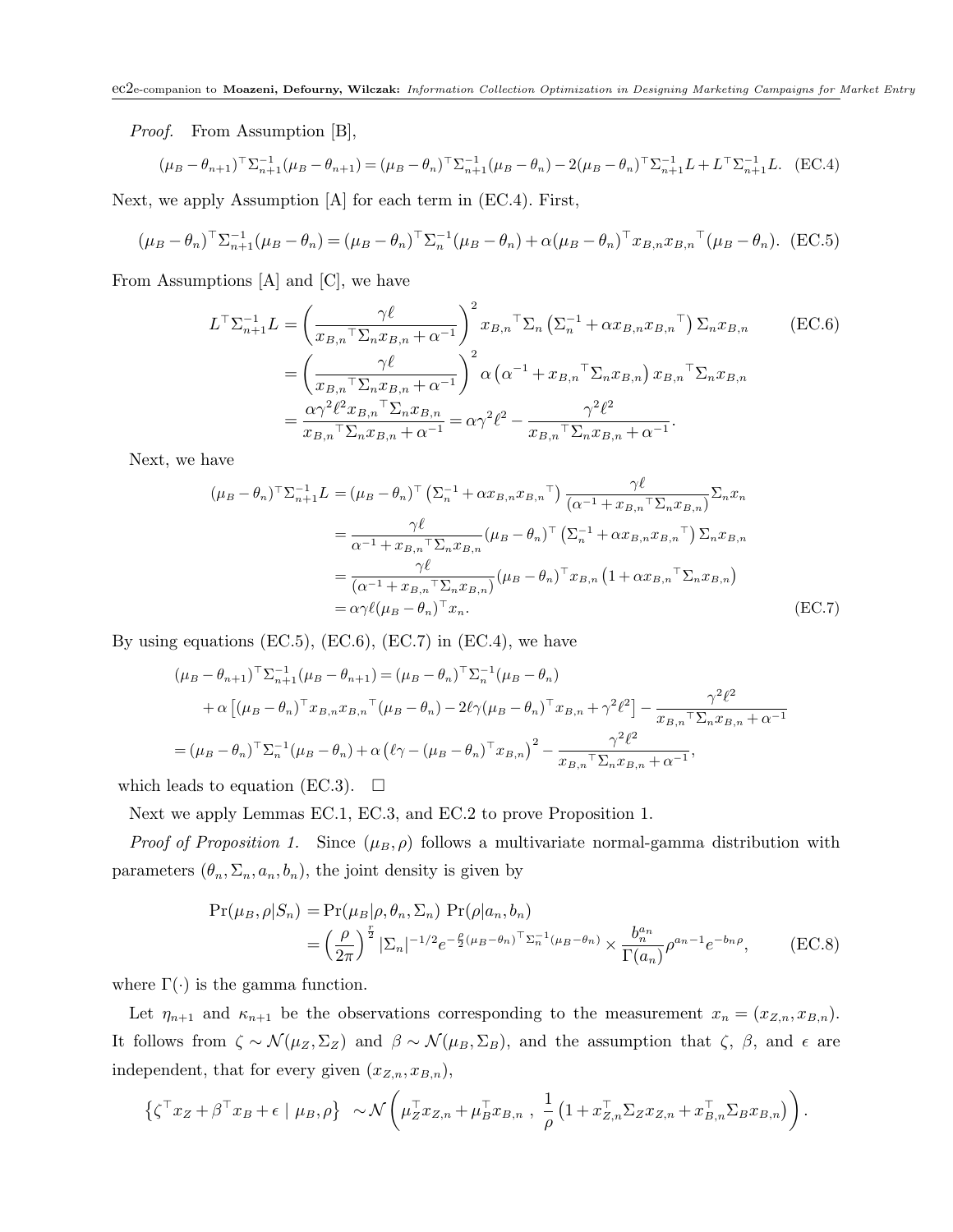Define,  $\hat{\rho} \stackrel{\text{def}}{=} \frac{1}{1 + x_{Z,n}^{\top} \Sigma_Z x_{Z,n} + x_{B,n}^{\top} \Sigma_B x_{B,n}} \rho = \frac{1}{\hat{\sigma}_n}$  $\frac{1}{\hat{\sigma}_n} \rho$ , where  $\hat{\sigma}_n = 1 + x_{Z,n}^{\top} \Sigma_Z x_{Z,n} + x_{B,n}^{\top} \Sigma_B x_{B,n}$ . Therefore, under model (2), we have

$$
\left\{\eta_{n+1} = \kappa_{n+1} \left(\zeta^\top x_{Z,n} + \beta^\top x_{B,n} + \epsilon\right) | \mu_B, \rho, x_n, \kappa_{n+1}\right\} \sim \mathcal{N}\left(\kappa_{n+1} \left(\mu_Z^\top x_{Z,n} + \mu_B^\top x_{B,n}\right), \frac{\kappa_{n+1}^2}{\hat{\rho}}\right). \tag{EC.9}
$$

Consequently, given  $\kappa_{n+1} > 0$ ,

$$
\Pr(\eta_{n+1}|\mu_B, \rho, x_n, \kappa_{n+1}) = \frac{\sqrt{\hat{\rho}}}{\sqrt{2\pi}\kappa_{n+1}} \exp\left(-\frac{\hat{\rho}}{2\kappa_{n+1}^2} \left(\eta_{n+1} - \kappa_{n+1}(\mu_Z^{\top} x_{Z,n} + \mu_B^{\top} x_{B,n})\right)^2\right). \tag{EC.10}
$$

Bayes' rule implies that

$$
\Pr(\mu_{B}, \rho | S_{n}, x_{n}, \kappa_{n+1}, \eta_{n+1}) \propto \Pr(\mu_{B}, \rho | S_{n}, x_{n}, \kappa_{n+1}) \times \Pr(\eta_{n+1} | \mu_{B}, \rho, S_{n}, x_{n}, \kappa_{n+1})
$$
\n
$$
= \Pr(\mu_{B}, \rho | S_{n}) \times \Pr(\eta_{n+1} | \mu_{B}, \rho, x_{n}, \kappa_{n+1})
$$
\n
$$
= \left(\frac{\rho}{2\pi}\right)^{\frac{r}{2}} |\Sigma_{n}|^{-1/2} e^{-\frac{\rho}{2} (\mu_{B} - \theta_{n})^{\top} \Sigma_{n}^{-1} (\mu_{B} - \theta_{n})} \times \frac{b_{n}^{a_{n}}}{\Gamma(a_{n})} \rho^{a_{n}-1} e^{-b_{n}\rho} \text{ (EC.12)}
$$
\n
$$
\times \frac{\sqrt{\rho}}{\sqrt{2\pi} \kappa_{n+1}} e^{-\frac{\rho}{2} (\ell + (\theta_{n} - \mu_{B})^{\top} x_{B,n})^{2}},
$$

where  $\ell \stackrel{\text{def}}{=} \frac{\eta_{n+1}}{k+1}$  $\frac{\eta_{n+1}}{\kappa_{n+1}} - (\mu_Z^{\top} x_{Z,n} + \theta_n^{\top} x_{B,n}).$  The equality (EC.11) comes from the fact that the realized frequency  $\kappa_{n+1}$  does not impact the distribution of  $\mu_B$  and  $\rho$ . Thus,  $Pr(\mu_B, \rho | S_n, x_n, \kappa_{n+1}) = Pr(\mu_B, \rho | S_n)$ . In addition, given  $\mu_B$  and  $\rho$ , the description of  $\eta_{n+1}$  implies that  $p(\eta_{n+1}|\mu_B, \rho, S_n, x_n, \kappa_{n+1}) = p(\eta_{n+1}|\mu_B, \rho, x_n, \kappa_{n+1})$ . Equation (53) comes from (EC.8) and  $(EC.10).$ 

Given equation (9), Assumptions in Lemma EC.3 holds for  $\gamma = 1$  and  $\alpha = \hat{\sigma}^{-1}$ . Therefore, it follows from Lemma EC.3 that

$$
(\mu_B - \theta_{n+1})^{\top} \Sigma_{n+1}^{-1} (\mu_B - \theta_{n+1}) = (\mu_B - \theta_n)^{\top} \Sigma_n^{-1} (\mu_B - \theta_n) + \hat{\sigma}^{-1} (\ell - (\mu_B - \theta_n)^{\top} x_{B,n})^2 - 2(b_{n+1} - b_n).
$$

Here, we used equation (12) to get  $2(b_{n+1}-b_n) = \frac{\gamma^2 \ell^2}{\pi n}$  $\frac{\gamma^2 \ell^2}{x_{B,n} \top \Sigma_n x_{B,n} + \alpha^{-1}}$ . Therefore,

$$
-\frac{\rho}{2}(\mu_B - \theta_n)^{\top} \Sigma_n^{-1} (\mu_B - \theta_n) - b_n \rho - \frac{\hat{\rho}}{2} (\ell - (\mu_B - \theta_n)^{\top} x_{B,n})^2
$$
\n(EC.13)\n
$$
= -\frac{\rho}{2} (\mu_B - \theta_{n+1})^{\top} \Sigma_{n+1}^{-1} (\mu_B - \theta_{n+1}) - b_{n+1} \rho.
$$

Hence,

$$
\left(\frac{\rho}{2\pi}\right)^{\frac{r}{2}} |\Sigma_n|^{-1/2} e^{-\frac{\rho}{2}(\mu_B - \theta_n)^{\top} \Sigma_n^{-1}(\mu_B - \theta_n)} \times \frac{b_n^{a_n}}{\Gamma(a_n)} \rho^{a_n - 1} e^{-b_n \rho} \frac{\sqrt{c\rho}}{\sqrt{2\pi} \kappa_{n+1}} e^{-\frac{c\rho}{2} \left(\ell + (\theta_n - \mu_B)^{\top} x_{B,n}\right)^2}
$$
\n
$$
= \left(\frac{\rho}{2\pi}\right)^{\frac{r}{2}} \frac{|\Sigma_{n+1}|^{-\frac{1}{2}}}{\sqrt{1 + \alpha x_n^{\top} \Sigma_n x_n}} e^{-\frac{\rho}{2} (\mu_B - \theta_{n+1})^{\top} \Sigma_{n+1}^{-1}(\mu_B - \theta_{n+1})} \times \frac{\sqrt{c}b_n^{a_n}}{\sqrt{2\kappa_{n+1} B(a_n, \frac{1}{2}) \Gamma(a_{n+1})}} \rho^{a_{n+1} - 1} e^{-b_{n+1}\rho}
$$
\n
$$
= c_0 \left(\frac{\rho}{2\pi}\right)^{\frac{r}{2}} |\Sigma_{n+1}|^{-\frac{1}{2}} e^{-\frac{\rho}{2} (\mu_B - \theta_{n+1})^{\top} \Sigma_{n+1}^{-1}(\mu_B - \theta_{n+1})} \times \frac{b_{n+1}^{a_{n+1}}}{\Gamma(a_{n+1})} \rho^{a_{n+1} - 1} e^{-b_{n+1}\rho}.
$$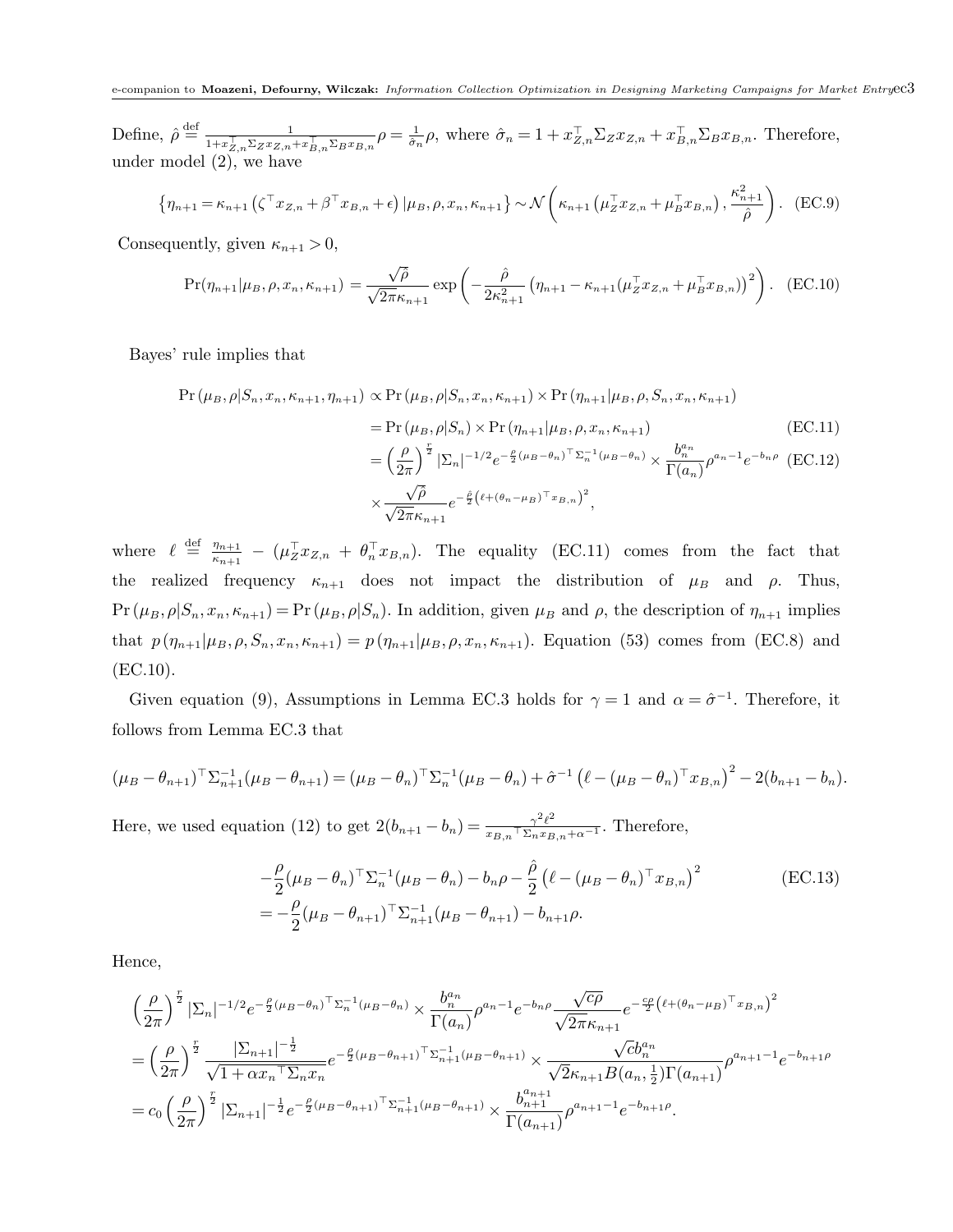where we used equation (11),  $a_{n+1} = a_n + \frac{1}{2}$  $\frac{1}{2}$ , and the fact that  $B(a_n, \frac{1}{2})$  $\frac{1}{2}$ ) =  $\frac{\Gamma(a_n)\Gamma(\frac{1}{2})}{\Gamma(a_n+\frac{1}{2})}$  $\frac{\Gamma(a_n)\Gamma(\frac{1}{2})}{\Gamma(a_n + \frac{1}{2})} = \frac{\sqrt{\pi}\Gamma(a_n)}{\Gamma(a_{n+1})}$  $\frac{\sqrt{\pi}\Gamma(an)}{\Gamma(a_{n+1})}$ , where  $B(a_n, \frac{1}{2})$  $\frac{1}{2}$ ) is the beta function. In the last equation, the term  $c_0$  is given by

$$
c_0 \stackrel{\text{def}}{=} \frac{\sqrt{c}b_n^{a_n}}{\sqrt{1 + \alpha x_{B,n}^\top \Sigma_n x_{B,n}} b_{n+1}^{a_{n+1}} \sqrt{2\kappa_{n+1} B(a_n, \frac{1}{2})}}.
$$
 (EC.14)

Note that  $c_0$  is constant with respect to  $\rho$  and  $\mu_B$ . Thus, we arrive at

$$
p(\mu_B, \rho | S_n, x_n, \kappa_{n+1}, \eta_{n+1}) \propto \left(\frac{\rho}{2\pi}\right)^{\frac{r}{2}} |\Sigma_{n+1}|^{-1/2} e^{-\frac{\rho}{2}(\mu_B - \theta_{n+1})^\top \Sigma_{n+1}^{-1}(\mu_B - \theta_{n+1})} \frac{b_{n+1}^{a_{n+1}}}{\Gamma(a_{n+1})} \rho^{a_{n+1}-1} e^{-b_{n+1}\rho},
$$

which is the normal-gamma density with parameters  $S_{n+1} = (\theta_{n+1}, \Sigma_{n+1}, a_{n+1}, b_{n+1})$ .  $\Box$ 

# EC.2. Proof of Proposition 3

*Proof.* From the description of  $\eta_{n+1}$  in (2), we have

$$
\{\eta_{n+1} \mid S_n, \rho, x_n, \mu_B, \kappa_{n+1}\} \sim \mathcal{N}\left(\kappa_{n+1}(\mu_Z^{\top} x_{Z,n} + \mu_B^{\top} x_{B,n}), \frac{\kappa_{n+1}^2}{\rho}\hat{\sigma}_n\right). \tag{EC.15}
$$

Recall that  $\hat{\sigma}_n = 1 + x_{Z,n}^\top \Sigma_Z x_{Z,n} + x_{B,n}^\top \Sigma_B x_{B,n}$ . Thus from (EC.15) and  $\mu_B | S_n, \rho \sim \mathcal{N}(\theta_n, \frac{1}{\rho})$  $\frac{1}{\rho} \Sigma_n$ ), the random variable  $\eta_{n+1}$  |  $S_n, \rho, x_n, \kappa_{n+1}$  follows a multiplicative model whose mean is distributed according to another Gaussian distribution. This implies that the Gaussian distribution

$$
Z \stackrel{\text{def}}{=} \{ \eta_{n+1} \mid S_n, \rho, x_n, \mu_B, \kappa_{n+1} \} - \kappa_{n+1} (\mu_Z^{\top} x_{Z,n} + \mu_B^{\top} x_{B,n}) \sim \mathcal{N}\left(0, \frac{\kappa_{n+1}^2}{\rho} \hat{\sigma}_n\right),
$$

is independent of  $\kappa_{n+1}(\mu_Z^{\top} x_{Z,n} + \mu_B^{\top} x_{B,n})$ . Therefore,

$$
\{\eta_{n+1} \mid S_n, \rho, x_n, \kappa_{n+1}\} = Z + \kappa_{n+1}(\mu_Z^{\top} x_{Z,n} + \mu_B^{\top} x_{B,n})
$$
  

$$
\sim \mathcal{N}\left(0 + \kappa_{n+1}(\mu_Z^{\top} x_{Z,n} + \theta_n^{\top} x_{B,n}), \frac{\kappa_{n+1}^2}{\rho} \hat{\sigma}_n + \frac{\kappa_{n+1}^2}{\rho} x_{B,n}^{\top} \Sigma_n x_{B,n}\right).
$$

Given  $k_{n+1} = k > 0$ , we have

$$
\Pr(\eta_{n+1} = \eta \mid S_n, x_n, \kappa_{n+1} = k) = \int_0^\infty \Pr(\eta_{n+1} \mid \rho = r, S_n, x_n, \kappa_{n+1} = k) \Pr(\rho = r) dr
$$

$$
= \int_0^\infty \frac{\sqrt{r}}{k \sqrt{2\pi (\hat{\sigma}_n + x_{B,n}^\top \Sigma_n x_{B,n})}} e^{-\frac{r(n-k(\mu_X^T x_{B,n} + \theta_n^T x_{B,n}))^2}{2k^2 (\hat{\sigma}_n + x_{B,n}^\top \Sigma_n x_{B,n})}} \times \frac{b_n^{a_n}}{\Gamma(a_n)} r^{a_n - 1} e^{-b_n r} dr.
$$

Define

$$
\hat{\eta}_{n+1} \stackrel{\text{def}}{=} \sqrt{\frac{a_n}{\kappa^2 b_n (\hat{\sigma}_n + x_{B,n}^\top \Sigma_n x_{B,n})}} \left( \eta_{n+1} - \kappa (\mu_Z^\top x_{Z,n} + \theta_n^\top x_{B,n}) \right). \tag{EC.16}
$$

Therefore, given  $(S_n, x_n, \kappa_{n+1}), \hat{\eta}_{n+1} = \hat{\eta}$  if and only if  $\eta_{n+1} = g(\hat{\eta}),$  where

$$
g(\hat{\eta}) \stackrel{\text{def}}{=} k(\mu_Z^{\top} x_{Z,n} + \theta_n^{\top} x_{B,n}) + k \sqrt{\frac{b_n (\hat{\sigma}_n + x_{B,n}^{\top} \Sigma_n x_{B,n})}{a_n}} \hat{\eta}.
$$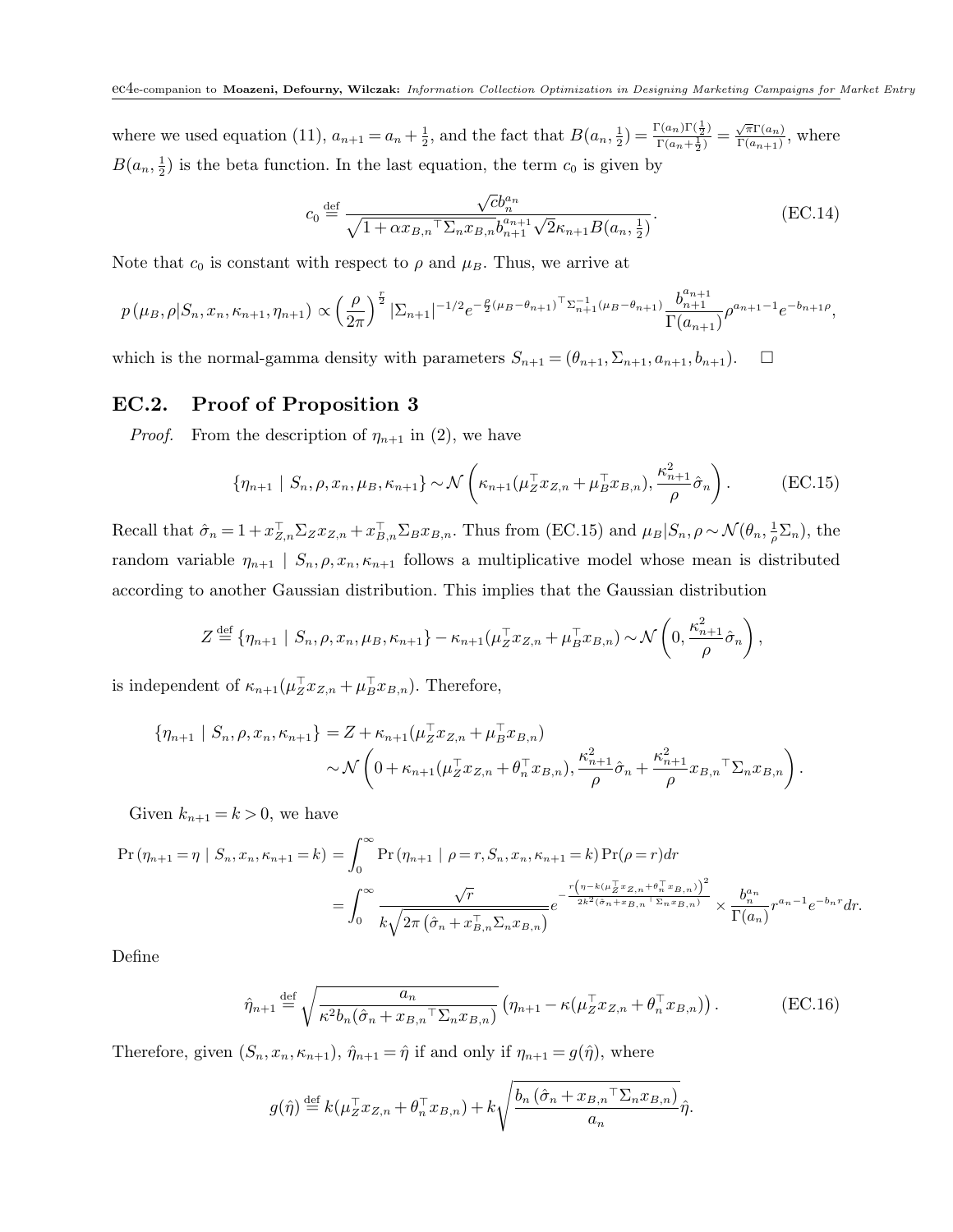Therefore,  $Pr(\hat{\eta}_{n+1} = \hat{\eta}|S_n, x_n, \kappa_{n+1}) = Pr(\eta_{n+1} = g(\hat{\eta})|S_n, x_n, \kappa_{n+1}) \times g'(\hat{\eta})$ . Denote

$$
\hat{\sigma} \stackrel{\text{def}}{=} \hat{\sigma}_n + x_{B,n} \mathcal{L}_{n} x_{B,n}.
$$
\n(EC.17)

Hence, we have

$$
\Pr\left(\hat{\eta}_{n+1} = \hat{\eta} \mid S_n, x_n, \kappa_{n+1} = k\right) = \int_0^\infty \frac{\sqrt{r}}{k\sqrt{2\pi\hat{\sigma}}} e^{-\frac{r\left(k\sqrt{\frac{b_n\hat{\sigma}}{a_n}}\hat{\eta}\right)^2}{2k^2\hat{\sigma}}} \times \frac{b_n^{a_n}}{\Gamma(a_n)} r^{a_n - 1} e^{-b_n r} dr \times k\sqrt{\frac{b_n\hat{\sigma}}{a_n}}
$$

$$
= \frac{1}{\Gamma(a_n)\sqrt{2a_n\pi}} \int_0^\infty e^{-rb_n \left(1 + \frac{\hat{\eta}^2}{2a_n}\right)} b_n^{a_n + \frac{1}{2}} r^{a_n - \frac{1}{2}} dr
$$

$$
= \frac{1}{\Gamma(a_n)\sqrt{2a_n\pi}} \left(1 + \frac{\hat{\eta}^2}{2a_n}\right)^{-a_n - \frac{1}{2}} \int_0^\infty e^{-x} x^{a_n - \frac{1}{2}} dx
$$

$$
= \frac{1}{\Gamma(a_n)\sqrt{2a_n\pi}} \left(1 + \frac{\hat{\eta}^2}{2a_n}\right)^{-a_n - \frac{1}{2}} \Gamma\left(a_n + \frac{1}{2}\right).
$$

The last line is the pdf of the standard Student's t-distribution with  $\nu = 2a_n$  degrees of freedom. Hence,  $\hat{\eta}_{n+1}|S_n, x_n, \kappa_{n+1} = k > 0$  follows a standard Student's t-distribution with  $\nu = 2a_n$  degrees of freedom. This completes the proof of  $(16)$ .  $\Box$ 

# EC.3. Proof of Proposition 4

*Proof.* We prove by backward induction on n. For the function J as in  $(8)$ , problem  $(18)$  is reduced to

$$
\sup_{\pi \in \Pi} \mathbb{E}^{\pi} \left[ \max_{x \in \mathcal{X}} \lambda^{\mathcal{M}}(x) \left( \mu_Z^{\top} x_Z + \theta_N^{\top} x_B \right) \right]. \tag{EC.18}
$$

Recall that  $\theta_N := \mathbb{E}[\mu_B|S_N].$  For  $n = N - 1$ , for any  $x_{N-1} \in \mathcal{X}$ ,

$$
Q_{N-1}(S_{N-1}, x_{N-1}) = \mathbb{E}\left[V_N\left(S^{\mathcal{M}}\left(S_{N-1}, x_{N-1}, (\kappa_N, \eta_N)\right)\right)\right]
$$
  
\n
$$
= \mathbb{E}\left[\max_{y \in \mathcal{X}} \lambda^{\mathcal{M}}(y)\left(\mu_{Z}^{\top} y_{Z} + \theta_{N}^{\top} y_{B}\right)\right]
$$
  
\n
$$
= \mathbb{E}\left[\max_{y \in \mathcal{X}} \lambda^{\mathcal{M}}(y)\left(\mu_{Z}^{\top} y_{Z} + \theta_{N-1}^{\top} y_{B} + \sqrt{\frac{b_{N-1}}{a_{N-1}\hat{\sigma}}y_{B}^{\top} \Sigma_{N-1} x_{B,N-1}T_{2a_{N-1}}}\right)\right]
$$
  
\n
$$
\geq \max_{y \in \mathcal{X}} \mathbb{E}\left[\lambda^{\mathcal{M}}(y)\left(\mu_{Z}^{\top} y_{Z} + \theta_{N-1}^{\top} y_{B} + \sqrt{\frac{b_{N-1}}{a_{N-1}\hat{\sigma}}y_{B}^{\top} \Sigma_{N-1} x_{B,N-1}T_{2a_{N-1}}}\right)\right]
$$
  
\n
$$
= \max_{y \in \mathcal{X}} \left\{\lambda^{\mathcal{M}}(y)\left(\mu_{Z}^{\top} y_{Z} + \theta_{N-1}^{\top} y_{B} + \sqrt{\frac{b_{N-1}}{a_{N-1}\hat{\sigma}}y_{B}^{\top} \Sigma_{N-1} x_{B,N-1} \mathbb{E}[T_{2a_{N-1}}]}\right)\right\}
$$
  
\n
$$
= \max_{y \in \mathcal{X}} \lambda^{\mathcal{M}}(y)\left(\mu_{Z}^{\top} y_{Z} + \theta_{N-1}^{\top} y_{B}\right) = V_N(S_{N-1}).
$$

Here, we used the notation  $\hat{\sigma}$  defined in (EC.17), i.e.,  $\hat{\sigma} = \hat{\sigma}_{N-1}(x_{Z,N-1}, x_{B,N-1})$  +  $x_{B,N-1}^{\top} \Sigma_{N-1} x_{B,N-1}$ . In the last equation, we used the fact that  $\mathbb{E}[T_{2a_{N-1}}] = 0$ .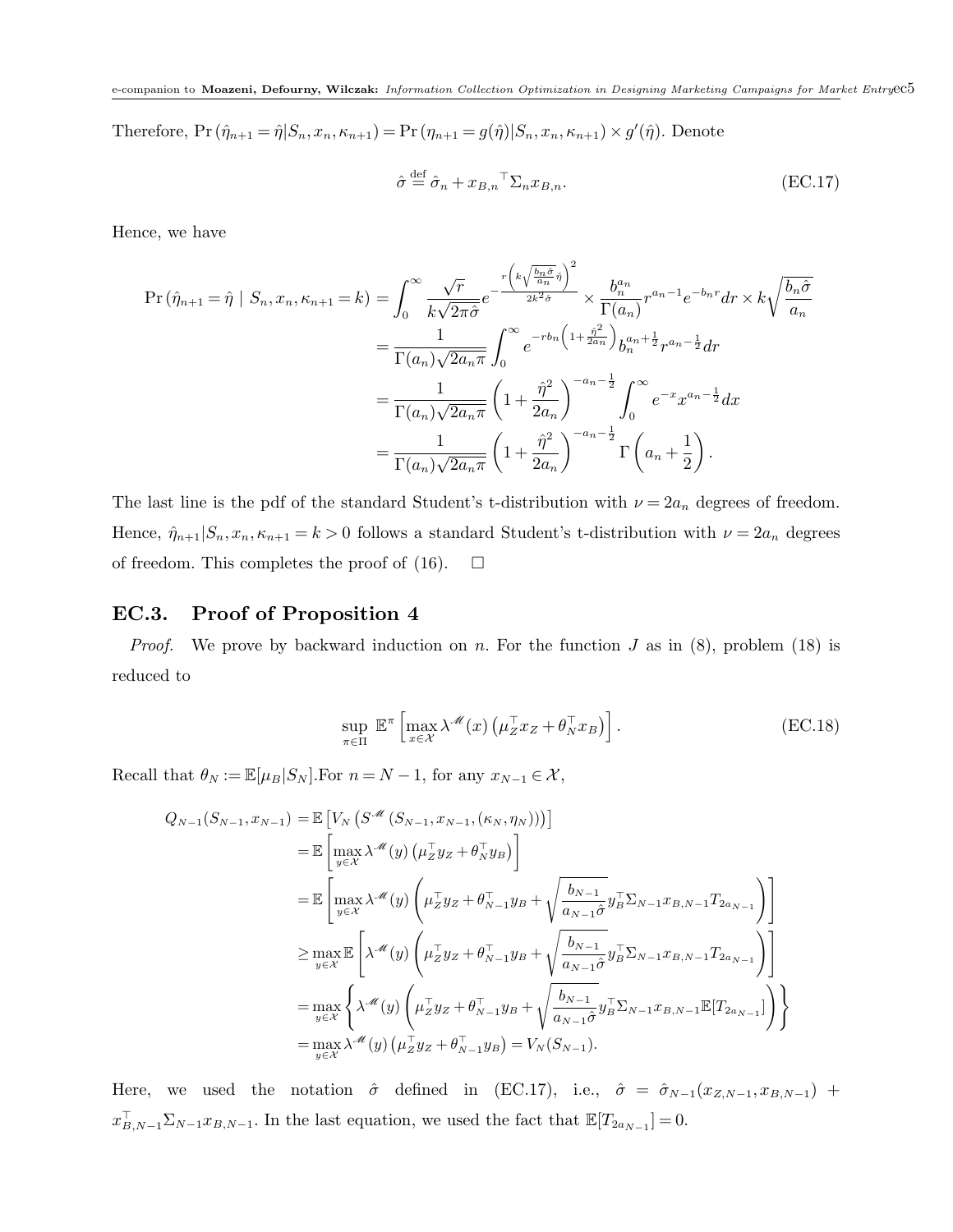Next, we prove the induction step. Suppose the statement is true for  $n + 1$ , we prove it for n. For any  $x_n \in \mathcal{X}$ ,

$$
Q_{n}(S_{n}, x_{n}) = \mathbb{E}\left[V_{n+1}\left(S^{\mathcal{M}}\left(S_{n}, x_{n}, (\kappa_{n+1}, \eta_{n+1})\right)\right)\right],
$$
  
= 
$$
\mathbb{E}\left[\max_{y \in \mathcal{X}} \mathbb{E}\left[V_{n+2}\left(S^{\mathcal{M}}\left(S_{n}, x_{n}, (\kappa_{n+1}, \eta_{n+1})\right), y, (\kappa_{y}, \eta_{y})\right)\right)\right]
$$
(EC.19)

$$
\geq \max_{y \in \mathcal{X}} \mathbb{E}\left[\mathbb{E}\left[V_{n+2}\left(S^{\mathcal{M}}\left(S_{n}, x_{n}, (\kappa_{n+1}, \eta_{n+1}), y, (\kappa_{y}, \eta_{y})\right)\right)\right]\right] \quad \text{(EC.20)}
$$

$$
= \max_{y \in \mathcal{X}} \mathbb{E} \left[ \mathbb{E} \left[ V_{n+2} \left( S^{\mathcal{M}} \left( S_{n}, y, (\kappa_{y}, \eta_{y}), x_{n}, (\kappa_{n+1}, \eta_{n+1}) \right) \right) \right] \right] \tag{EC.21}
$$

$$
= \max_{y \in \mathcal{X}} \mathbb{E} \left[ Q_{n+1} \left( S^{\mathcal{M}} \left( S_n, y, (\kappa_y, \eta_y) \right), x_n \right) \right]. \tag{EC.22}
$$

where  $(\kappa_y, \eta_y)$  is the observed outcome of the marketing campaign characterized by the input feature vector y. Equality (EC.19) comes from the optimality equation (21). In equation (EC.21), we use that the belief model and the induced transition function  $S^{\mathcal{M}}$  satisfy

$$
S^{\mathcal{M}}\left(S^{\mathcal{M}}\left(S_n, y, (\kappa_y, \eta_y)\right), x, (\kappa_x, \eta_x)\right) = S^{\mathcal{M}}\left(S^{\mathcal{M}}\left(S_n, x, (\kappa_x, \eta_x)\right), y, (\kappa_y, \eta_y)\right), \ \forall \ y, x \in \mathcal{X}.
$$

The induction hypothesis implies that

$$
Q_{n+1}\left(S^{\mathcal{M}}\left(S_n, y, (\kappa_y, \eta_y)\right), x_n\right) \geq V_{n+2}\left(S^{\mathcal{M}}\left(S_n, y, (\kappa_y, \eta_y)\right)\right), \quad a.s., \quad \forall \ y \in \mathcal{X}.
$$

By applying this inequality in (EC.22), we arrive at

$$
Q_n(S_n, x_n) \ge \max_{y \in \mathcal{X}} \mathbb{E}\left[Q_{n+1}\left(S^{\mathcal{M}}\left(S_n, y, (\kappa_y, \eta_y)\right), x_n\right)\right]
$$
  

$$
\ge \max_{y \in \mathcal{X}} \mathbb{E}\left[V_{n+2}(S^{\mathcal{M}}\left(S_n, y, (\kappa_y, \eta_y)\right))\right] = V_{n+1}(S_n), \quad \forall \ x_n \in \mathcal{X}.
$$

This shows the validity of the statement for  $n$ , and completes the proof of the first part. When the one more marketing campaign can be measured according to the optimal policy  $\pi^*$ , we have  $Q_n(S_n, x_n^*) = V_n(S_n)$ . This along with the inequality  $Q_n(S_n, x_n) \ge V_{n+1}(S_n)$  for any  $x_n \in \mathcal{X}$ , implies that  $V_n(S_n) \geq V_{n+1}(S_n)$ .  $\Box$ 

# EC.4. Proof of Proposition 5

*Proof.* It follows from equation (20) that  $V_N^{\pi}(S_n) := U(\mathbb{E}[\mu_B | S_N = S_n]) = U(\theta_n)$ . Therefore,

$$
v_x^{KG,n} = \mathbb{E}\left[V_N\left(S^{\mathcal{M}}(S_n, x, (\kappa_{n+1}, \eta_{n+1}))\right) - V_N(S_n) \mid S_n, x\right]
$$
  
=  $\mathbb{E}\left[V_N\left(S^{\mathcal{M}}(S_n, x, (\kappa_{n+1}, \eta_{n+1}))\right) - U(\theta_n) \mid S_n, x\right]$   
=  $\mathbb{E}\left[U\left(\theta^{\mathcal{M}}(S_n, x, (\kappa_{n+1}, \eta_{n+1}))\right) \mid S_n, x\right] - U(\theta_n).$  (EC.23)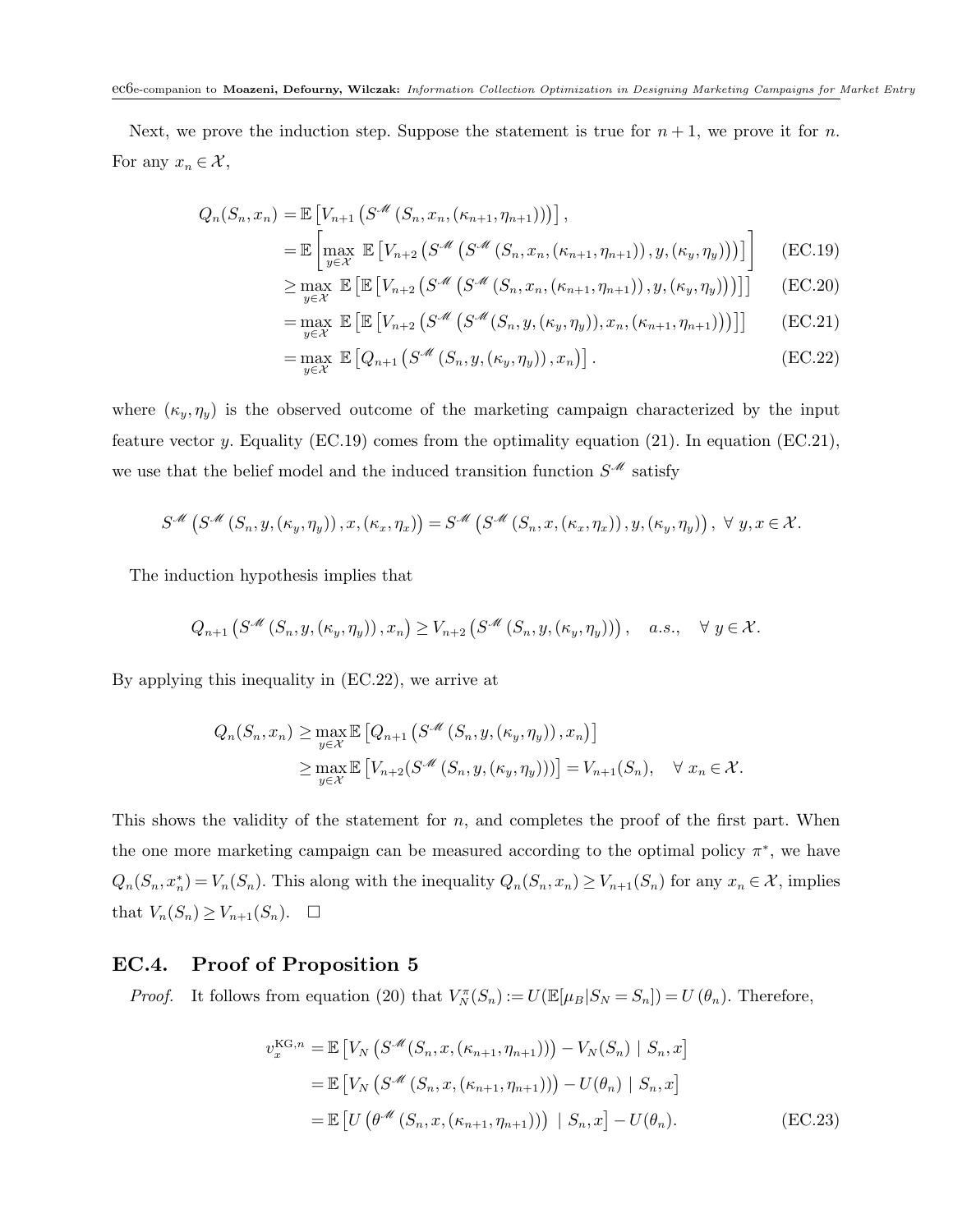where  $\theta^{\mathcal{M}}(S_n, x, (\eta_{n+1}, \kappa_{n+1})) = \mathbb{E} \left[ \mu_B \mid S_N = S^{\mathcal{M}}(S_n, x, (\eta_{n+1}, \kappa_{n+1})) \right]$ . Therefore,

$$
\mathbb{E}\left[U\left(\theta^{\mathcal{M}}\left(S_{n}, x, (\kappa_{n+1}, \eta_{n+1})\right)\right) \mid S_{n}, x\right]
$$
\n
$$
= \mathbb{E}_{\kappa_{n+1}}\left[\mathbb{E}_{\eta_{n+1}}\left[U\left(\theta^{\mathcal{M}}\left(S_{n}, x, (\kappa_{n+1}, \eta_{n+1})\right)\right) \mid S_{n}, x, \kappa_{n+1}\right]\right]
$$
\n
$$
= \Pr(\kappa_{n+1} = 0 | x) \times \mathbb{E}\left[U\left(\theta^{\mathcal{M}}\left(S_{n}, x, (\kappa_{n+1}, \eta_{n+1})\right)\right) \mid S_{n}, x, \kappa_{n+1} = 0\right]
$$
\n
$$
+ \Pr(\kappa_{n+1} > 0 | x) \times \mathbb{E}\left[U\left(\theta^{\mathcal{M}}\left(S_{n}, x, (\kappa_{n+1}, \eta_{n+1})\right)\right) \mid S_{n}, x, \kappa_{n+1} > 0\right]
$$
\n
$$
= e^{-\lambda^{\mathcal{M}}(x)} U\left(\theta_{n}\right) + (1 - e^{-\lambda^{\mathcal{M}}(x)}) \mathbb{E}\left[U\left(\theta^{\mathcal{M}}\left(S_{n}, x, (\kappa_{n+1}, \eta_{n+1})\right)\right) \mid S_{n}, x, \kappa_{n+1} > 0\right].
$$
 (EC.24)

Here, we used the observation that  $\theta^{\mathcal{M}}(S_n, x, (\kappa_{n+1}, \eta_{n+1})) = \theta_n$ , given  $\kappa_{n+1} = 0$ . Consequently  $\mathbb{E}\left[U\left(\theta^{\mathcal{M}}(S_{n}, x, (\kappa_{n+1}, \eta_{n+1}))\right) \mid S_{n}, x, \kappa_{n+1} = 0\right] = U(\theta_{n}).$ 

From Proposition 3 and given  $\kappa_{n+1} > 0$ ,  $\eta_{n+1}$  follows the Student's t-distribution. In particular, using equation (17), we have

$$
\theta^{\mathcal{M}}\left(S_n, x, (\eta_{n+1}, \kappa_{n+1})\right) = \theta_{n+1} = \theta_n + \sqrt{\frac{b_n}{a_n(\hat{\sigma}_n(x) + x_B^\top \Sigma_n x_B)} \Sigma_n x_B T_{2a_n}}
$$

.

Hence,

$$
\mathbb{E}\left[U\left(\theta^{\mathcal{M}}\left(S_{n},x,\left(\kappa_{n+1},\eta_{n+1}\right)\right)\right) \mid S_{n},x,\kappa_{n+1}>0\right]
$$
\n
$$
= \mathbb{E}\left[U\left(\theta_{n} + \sqrt{\frac{b_{n}}{a_{n}(\hat{\sigma}_{n}(x) + x_{B}^{\top}\Sigma_{n}x_{B})}}\Sigma_{n}x_{B}T_{2a_{n}}\right) \mid S_{n},x,\kappa_{n+1}>0\right]
$$
\n
$$
= \mathbb{E}\left[\max_{y\in\mathcal{X}}\lambda(y)\left(\mu_{Z}^{\top}y_{Z} + \left(\theta_{n} + \sqrt{\frac{b_{n}}{a_{n}(\hat{\sigma}_{n}(x) + x_{B}^{\top}\Sigma_{n}x_{B})}}\Sigma_{n}x_{B}T_{2a_{n}}\right)^{\top}y_{B}\right) \mid S_{n},x,\kappa_{n+1}>0\right]
$$
\n
$$
= \mathbb{E}\left[\max_{y\in\mathcal{X}}\left(p_{y}^{n} + q_{y}^{n}(x)T_{2a_{n}}\right) \mid S_{n},x,\kappa_{n+1}>0\right],\tag{EC.25}
$$

where  $p_y^n$  and  $q_y^n(x_n)$  are given in equations (27) and (28). Applying equation (56) in (55), and finally in equation (54) completes the derivation of (26).  $\Box$ 

# EC.5. Proof of Proposition 9

*Proof.* For  $\Sigma_{n+1}$  as in equation (10), and under the assumption that  $\Sigma_n$  is positive definite, we have (e.g., see Boyd (2004)):

$$
\log \det(\Sigma_{n+1}) = \log \det \left( \Sigma_n - \frac{\Sigma_n x_{B,n} x_{B,n}^\top \Sigma_n}{x_n^\top Q_n x_n} \right)
$$
  
=  $\log \det \left( \Sigma_n^{1/2} \left( I - \frac{1}{x_n^\top Q_n x_n} \Sigma_n^{-1/2} \Sigma_n x_{B,n} x_{B,n}^\top \Sigma_n \Sigma_n^{-1/2} \right) \Sigma_n^{1/2} \right)$   
=  $\log \left( 1 - \frac{1}{x_n^\top Q_n x_n} \lambda_{\max} \left( \Sigma_n^{1/2} x_{B,n} x_{B,n}^\top \Sigma_n^{1/2} \right) \right) + \log \det(\Sigma_n)$   
=  $\log \left( 1 - \frac{1}{x_n^\top Q_n x_n} x_{B,n}^\top \Sigma_n x_{B,n} \right) + \log \det(\Sigma_n).$